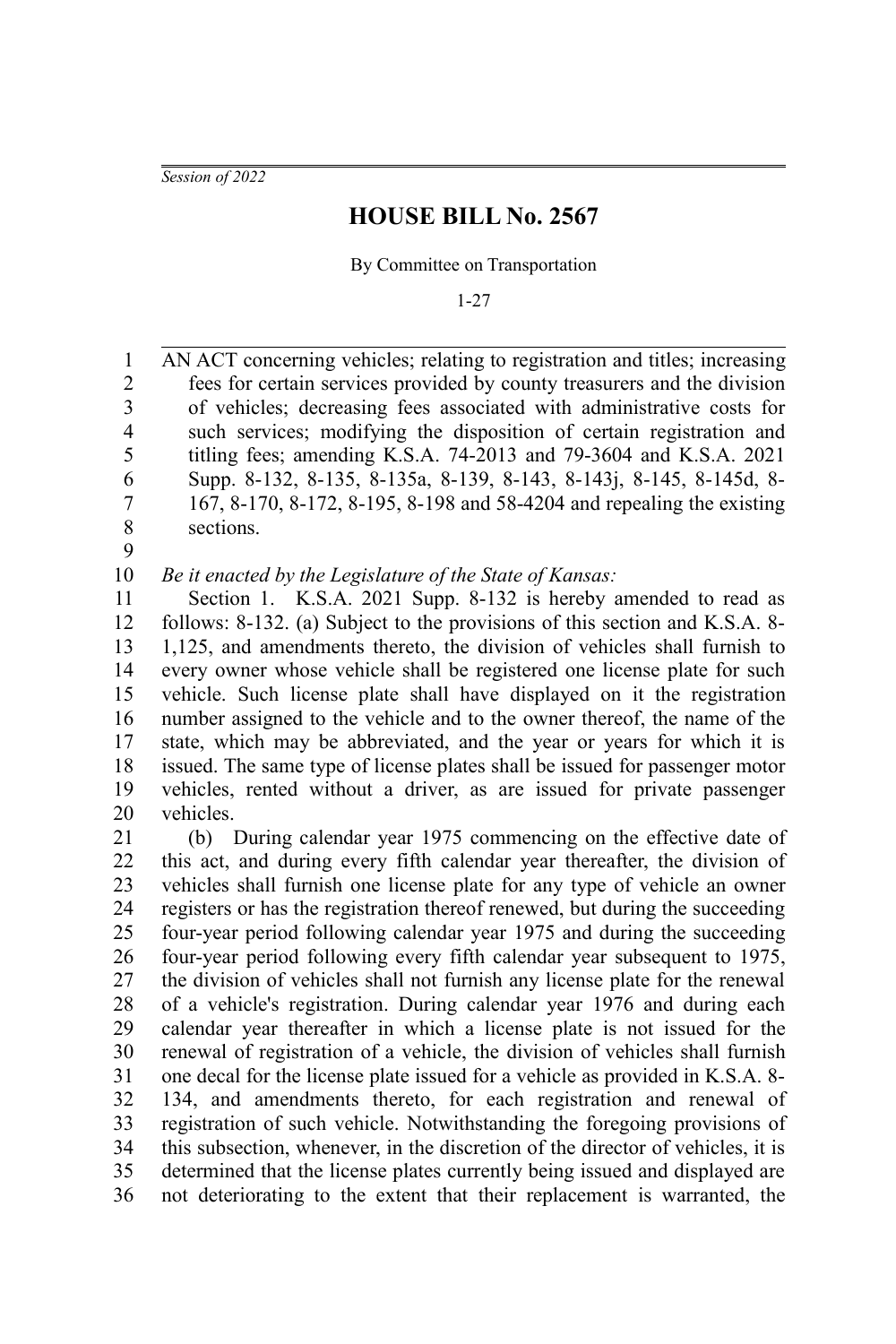director may adopt rules and regulations to extend the five-year issuance 1

cycle provided for in this subsection by one year at a time, and in the same manner the director may further extend such cycle by one year at a time, successively as the director determines appropriate. If the cycle is extended at the expiration of the extended term, new license plates shall again be issued in the manner and for the term provided in such rules and regulations, except that the owner of a motor vehicle currently registered may continue to display the license plate currently being issued and displayed for a period not to exceed three registration years from the date of the expiration of the extended term. The division shall furnish one decal for each such license plate in accordance with the provisions of this subsection. 2 3 4 5 6 7 8 9 10 11 12

(c) Any license plate issued pursuant to subsection (a) or (b) may be a personalized license plate subject to the additional fee set forth in subsection (d). The division shall allow an applicant for a personalized license plate to personalize a license plate design established by subsection (a), (b) or (d). 13 14 15 16 17

(d) Two personalized license plates may be issued to any owner or lessee of a passenger vehicle or a truck licensed for a gross weight of not more than 20,000 pounds, who makes proper application to the division of vehicles not less than 60 days prior to such owner's or lessee's renewal of registration date. Such application shall be on a form prescribed by the division and accompanied by a fee of \$40 \$39.25, which shall be in addition to any other fee required to renew the registration of such passenger vehicle under the laws of this state. One such personalized license plate shall be displayed on the rear of the vehicle and, at the option of the owner or lessee, the other license plate may be displayed on the front of the vehicle, except that no registration decal shall be issued pursuant to K.S.A. 8-134, and amendments thereto, for any such license plate displayed on the front of such vehicle. One personalized license plate may be issued to any owner of a motorcycle upon proper application in the same manner provided in this subsection for passenger vehicles and trucks. The \$40 *\$39.25* fee shall be paid only once during the registration period for which such license plates were issued, and any subsequent renewals during the registration period shall be subject only to the registration fee prescribed by K.S.A. 8-143, and amendments thereto. The division shall design distinctive, personalized license plates to be issued which shall contain not more than seven letters or numbers on truck or passenger vehicle license plates and not more than five letters or numbers on motorcycle license plates, or a combination thereof, to be designated by the applicant in lieu of the letters and numbers required by K.S.A. 8-147, and amendments thereto, other than the letters required to designate the county in which such vehicle is registered. Unless the letters or numbers 18 19 20 21 22 23 24 25 26 27 28 29 30 31 32 33 34 35 36 37 38 39 40 41 42 43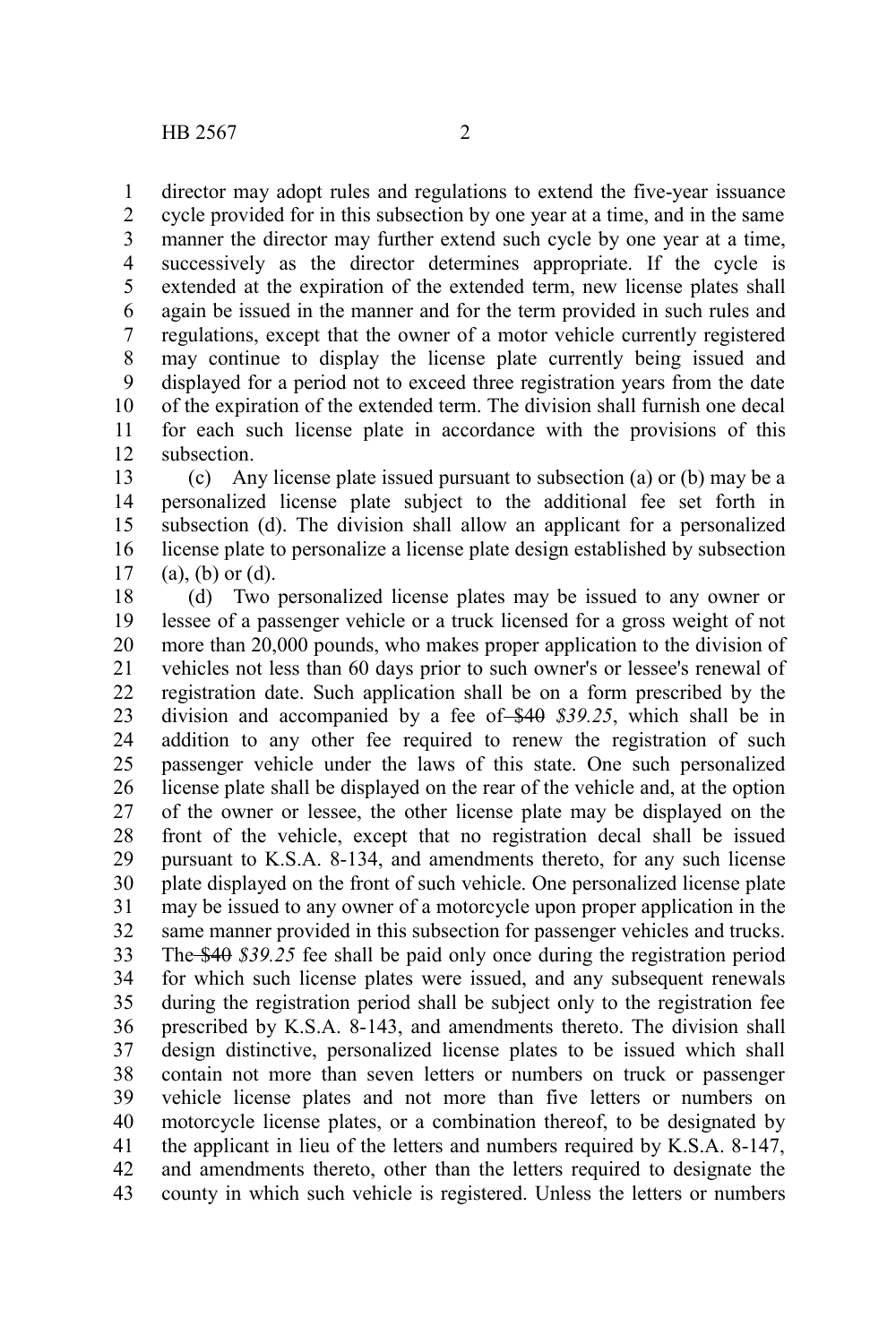designated by the applicant have been assigned to another vehicle, or unless the letters or numbers designated by the applicant have a profane, vulgar, lewd or indecent meaning or connotation, as determined by the director of vehicles, the division shall assign such letters or numbers to the applicant's vehicle, and the letters or numbers, or combination thereof, so assigned shall be deemed the registration number of such vehicle. Subject to the foregoing provisions, all license plates issued under this section shall be manufactured in accordance with K.S.A. 8-147, and amendments thereto. Such license plates shall be issued for a registration period of five years commencing in 1985 and each five years thereafter. 1 2 3 4 5 6 7 8 9 10

(e) The secretary of revenue shall adopt rules and regulations necessary to carry out the provisions of this act, including, without limitation, rules and regulations concerning: (1) The procedure for insuring that duplicate license plates are not issued throughout the state; (2) the procedure for reserving distinctive license plates for the purpose of obtaining the same on each annual renewal of registration; (3) the procedure for allowing the transfer of personalized license plates from one vehicle to another for which such license plates were originally issued, when the title to the original vehicle has not been transferred and the name or names of the owner or owners listed on the titles to both vehicles are identical; and (4) procedures necessary to coordinate this act with other laws of this state governing registration of vehicles. The director of vehicles shall remit all moneys received by the division of vehicles under this section to the state treasurer in accordance with the provisions of K.S.A. 75-4215, and amendments thereto. Upon receipt of each such remittance, the state treasurer shall deposit the entire amount in the state treasury to the credit of the state highway fund. 11 12 13 14 15 16 17 18 19 20 21 22 23 24 25 26 27

Sec. 2. K.S.A. 2021 Supp. 8-135 is hereby amended to read as follows: 8-135. (a) Upon the transfer of ownership of any vehicle registered under this act, the registration of the vehicle and the right to use any license plate thereon shall expire and thereafter there shall be no transfer of any registration, and the license plate shall be removed by the owner thereof. Except as provided in K.S.A. 8-172<del>, and amendments</del> thereto, and 8-1,147, and amendments thereto, it shall be unlawful for any person, other than the person to whom the license plate was originally issued, to have possession thereof. When the ownership of a registered vehicle is transferred, the original owner of the license plate may register another vehicle under the same number, upon application and payment of a fee of \$1.50 *\$0.75*, if such other vehicle does not require a higher license fee. If a higher license fee is required, then the transfer may be made upon the payment of the transfer fee of \$1.50 \$0.75 and the difference between the fee originally paid and that due for the new vehicle. 28 29 30 31 32 33 34 35 36 37 38 39 40 41 42

(b) Subject to the provisions of K.S.A. 8-198(a), and amendments 43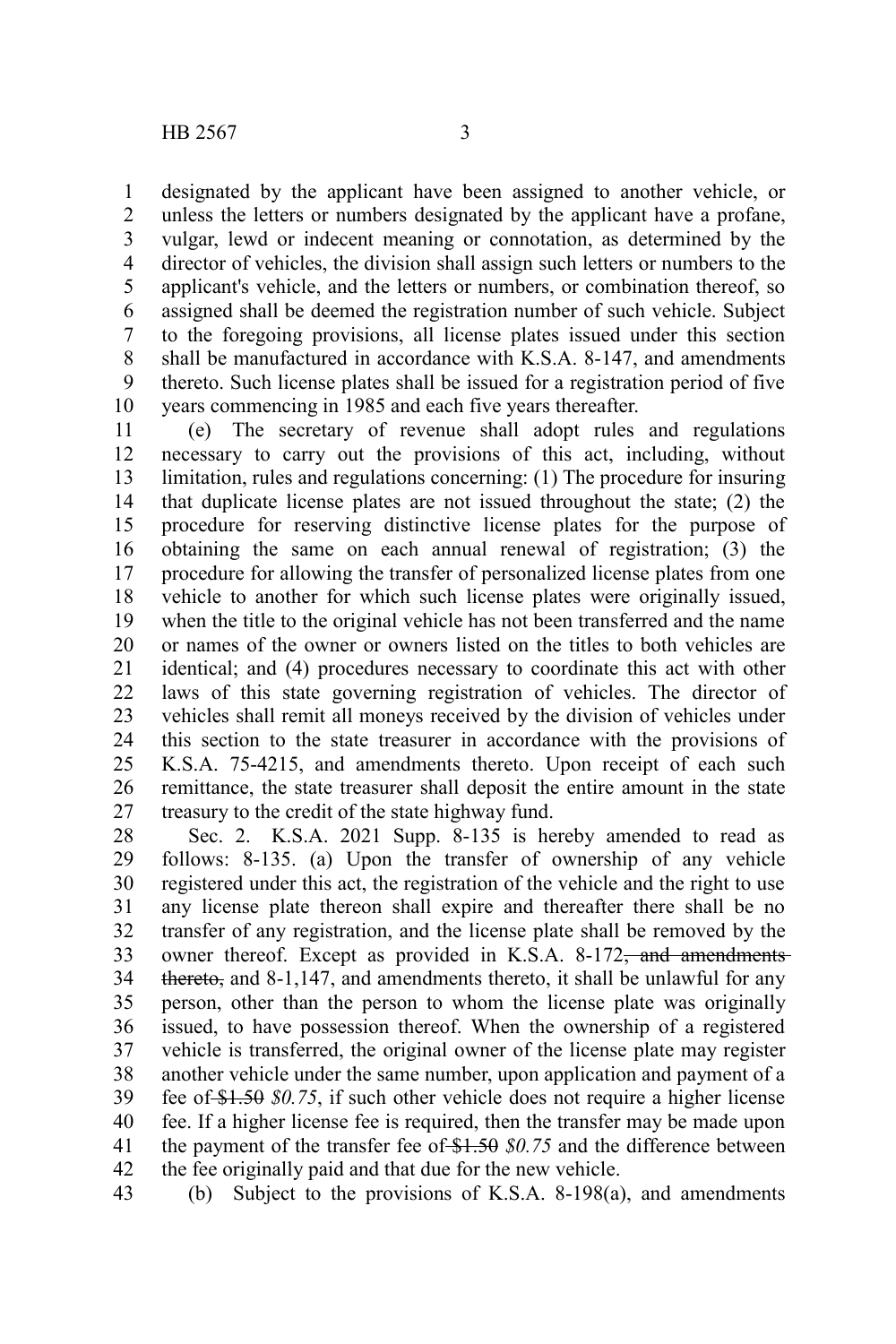thereto, upon the transfer or sale of any vehicle by any person or dealer, or upon any transfer in accordance with K.S.A. 59-3511, and amendments thereto, the new owner thereof, within 60 days, inclusive of weekends and holidays, from date of such transfer shall make application to the division for registration or reregistration of the vehicle, but no person shall operate the vehicle on any highway in this state during the sixty-day period without having applied for and obtained temporary registration from the county treasurer or from a dealer. After the expiration of the sixty-day period, it shall be unlawful for the owner or any other person to operate such vehicle upon the highways of this state unless the vehicle has been registered as provided in this act. For failure to make application for registration as provided in this section, a penalty of \$2 shall be added to other fees. When a person has a current motorcycle or passenger vehicle registration and license plate, including any registration decal affixed thereto, for a vehicle and has sold or otherwise disposed of the vehicle and has acquired another motorcycle or passenger vehicle and intends to transfer the registration and the license plate to the motorcycle or passenger vehicle acquired, but has not yet had the registration transferred in the office of the county treasurer, such person may operate the motorcycle or passenger vehicle acquired for a period of not to exceed 60 days by displaying the license plate on the rear of the vehicle acquired. If the acquired vehicle is a new vehicle such person also must carry the assigned certificate of title or manufacturer's statement of origin when operating the acquired vehicle, except that a dealer may operate such vehicle by displaying such dealer's dealer license plate. 1 2 3 4 5 6 7 8 9 10 11 12 13 14 15 16 17 18 19 20 21 22 23 24 25

(c) Certificate of title: No vehicle required to be registered shall be registered or any license plate or registration decal issued therefor, unless the applicant for registration shall present satisfactory evidence of ownership and apply for an original certificate of title for such vehicle. The following paragraphs of this subsection shall apply to the issuance of a certificate of title for a nonhighway vehicle, salvage vehicle or rebuilt salvage vehicle, as defined in K.S.A. 8-197, and amendments thereto, except to the extent such paragraphs are made inapplicable by or are inconsistent with K.S.A. 8-198, and amendments thereto, and to any electronic certificate of title, except to the extent such paragraphs are made inapplicable by or are inconsistent with K.S.A. 2021 Supp. 8-135d, and amendments thereto, or with rules and regulations adopted pursuant to K.S.A. 2021 Supp. 8-135d, and amendments thereto. 26 27 28 29 30 31 32 33 34 35 36 37 38

The provisions of paragraphs (1) through (14) shall apply to any certificate of title issued prior to January 1, 2003, which indicates that there is a lien or encumbrance on such vehicle. 39 40 41

(1) An application for certificate of title shall be made by the owner or the owner's agent upon a form furnished by the division and shall state 42 43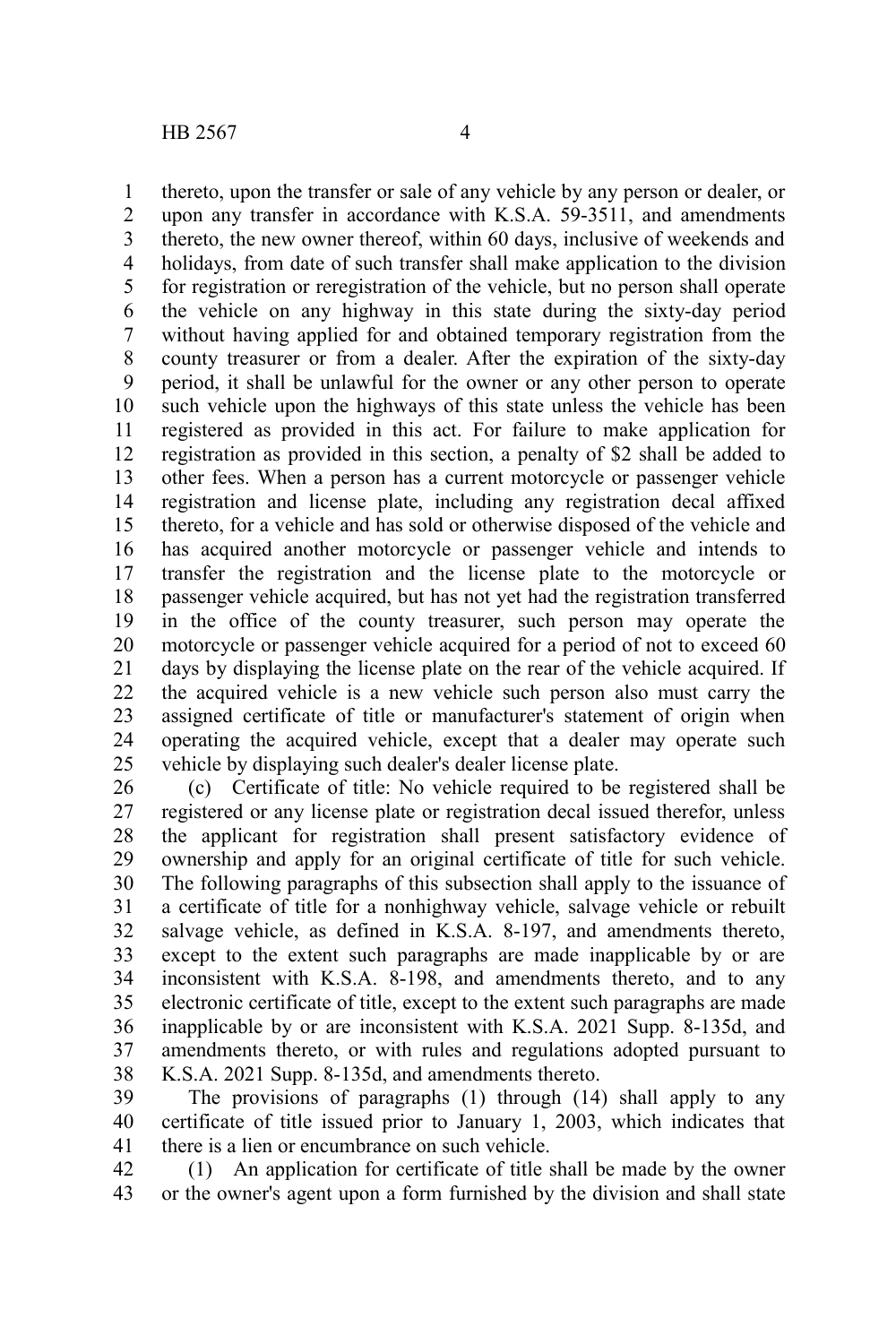all liens or encumbrances thereon, and such other information as the division may require. Notwithstanding any other provision of this section, no certificate of title shall be issued for a vehicle having any unreleased lien or encumbrance thereon, unless the transfer of such vehicle has been consented to in writing by the holder of the lien or encumbrance. Such consent shall be in a form approved by the division. In the case of members of the armed forces of the United States while the United States is engaged at war with any foreign nation and for a period of six months next following the cessation of hostilities, such application may be signed by the owner's spouse, parents, brother or sister. The county treasurer shall use reasonable diligence in ascertaining whether the facts stated in such application are true, and if satisfied that the applicant is the lawful owner of such vehicle, or otherwise entitled to have the same registered in such applicant's name, shall so notify the division, who shall issue an appropriate certificate of title. The certificate of title shall be in a form approved by the division, and shall contain a statement of any liens or encumbrances which the application shows, and such other information as the division determines. 1 2 3 4 5 6 7 8 9 10 11 12 13 14 15 16 17 18

(2) (A) The certificate of title shall contain upon the reverse side a form for assignment of title to be executed by the owner. This assignment shall contain a statement of all liens or encumbrances on the vehicle at the time of assignment. The certificate of title shall also contain on the reverse side blank spaces so that an abstract of mileage as to each owner will be available. The seller at the time of each sale shall insert and certify the mileage and the purchase price on the form filed for application or reassignment of title, and the division shall insert such mileage on the certificate of title when issued to purchaser or assignee. The signature of the purchaser or assignee is required on the form filed for application or reassignment of title, acknowledging the odometer and purchase price certification made by the seller, except those vehicles that are exempt from odometer certification requirements pursuant to federal law shall be exempt from such requirement. Such title shall indicate whether the vehicle for which it is issued has been titled previously as a nonhighway vehicle or salvage vehicle. In addition, the reverse side shall contain two forms for reassignment by a dealer, stating the liens or encumbrances thereon. The first form of reassignment shall be used only when a dealer sells the vehicle to another dealer. The second form of reassignment shall be used by a dealer when selling the vehicle to another dealer or the ultimate owner of the vehicle. The reassignment by a dealer shall be used only where the dealer resells the vehicle, and during the time that the vehicle remains in the dealer's possession for resale, the certificate of title shall be dormant. 19 20 21 22 23 24 25 26 27 28 29 30 31 32 33 34 35 36 37 38 39 40 41 42

43

(B) When the ownership of any vehicle passes by operation of law, or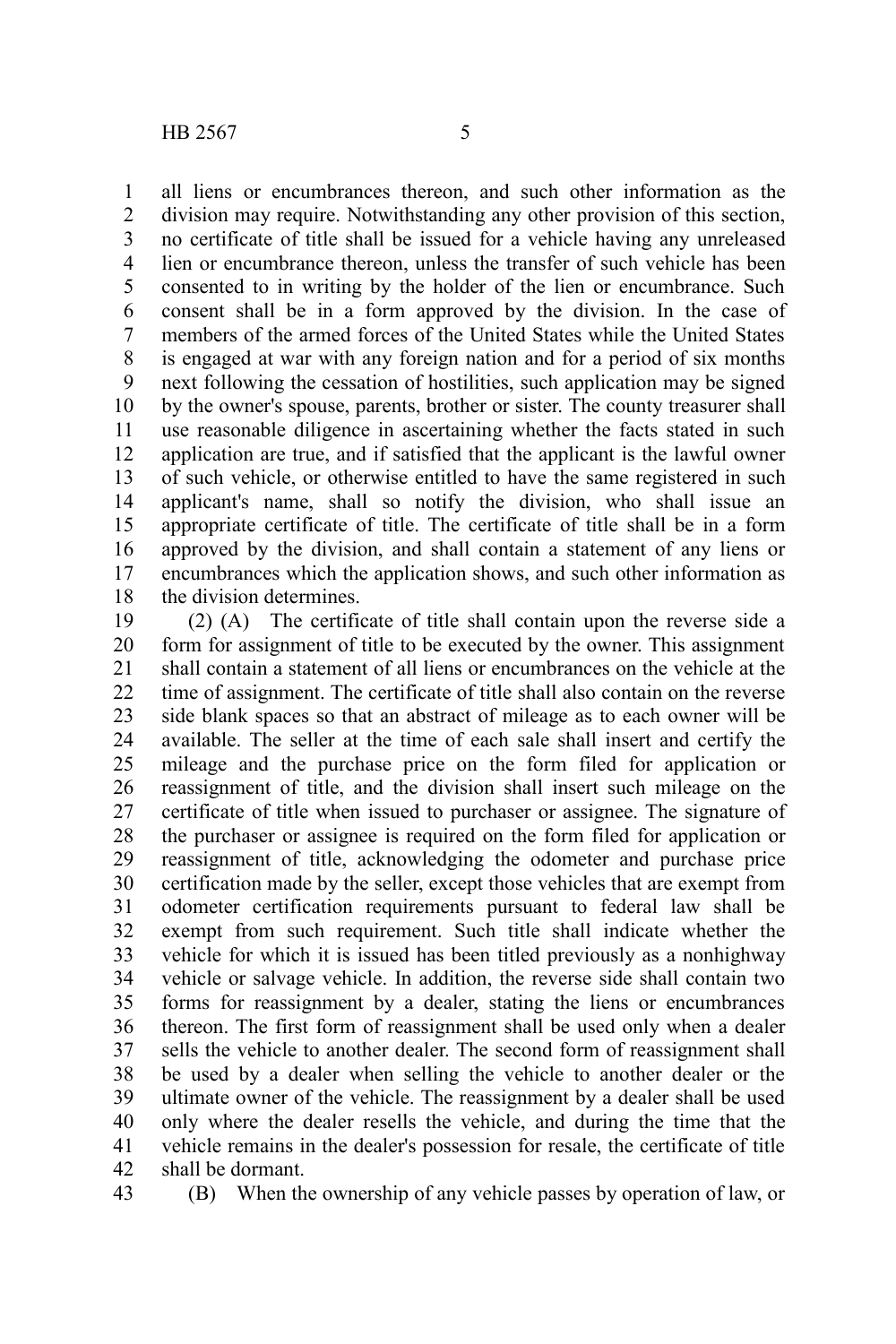repossession upon default of a lease, security agreement, or executory sales contract, the person owning such vehicle, upon furnishing satisfactory proof to the county treasurer of such ownership, may procure a certificate of title to the vehicle. When a vehicle is registered in another state and is repossessed in another state, the owner of such vehicle shall not be entitled to obtain a valid Kansas title or registration, except that when a vehicle is registered in another state, but is financed originally by a financial institution chartered in the state of Kansas or when a financial institution chartered in Kansas purchases a pool of motor vehicle loans from the resolution trust corporation or a federal regulatory agency, and the vehicle is repossessed in another state, such Kansas financial institution shall be entitled to obtain a valid Kansas title or registration. 1 2 3 4 5 6 7 8 9 10 11 12

(C) In addition to any other fee required for the issuance of a certificate of title, any applicant obtaining a certificate of title for a repossessed vehicle shall pay a fee of \$3. 13 14 15

(3) Dealers shall execute, upon delivery to the purchaser of every new vehicle, a manufacturer's statement of origin stating the liens and encumbrances thereon. Such statement of origin shall be delivered to the purchaser at the time of delivery of the vehicle or at a time agreed upon by the parties, not to exceed 30 days, inclusive of weekends and holidays. The agreement of the parties shall be executed on a form approved by the division. In the event delivery of title cannot be made personally, the seller may deliver the manufacturer's statement of origin by restricted mail to the address of purchaser shown on the purchase agreement. The manufacturer's statement of origin may include an attachment containing assignment of such statement of origin on forms approved by the division. Upon the presentation to the division of a manufacturer's statement of origin, by a manufacturer or dealer for a new vehicle, sold in this state, a certificate of title shall be issued if there is also an application for registration, except that no application for registration shall be required for a travel trailer used for living quarters and not operated on the highways. 16 17 18 19 20 21 22 23 24 25 26 27 28 29 30 31

(4) The fee for each original certificate of title shall be \$10 *\$8* in addition to the fee for registration of such vehicle, trailer or semitrailer. The certificate of title shall be good for the life of the vehicle, trailer or semitrailer while owned or held by the original holder of the certificate of title. 32 33 34 35 36

(5) Except for a vehicle registered by a federally recognized Indian tribe, as provided in paragraph (16), upon sale and delivery to the purchaser of every vehicle subject to a purchase money security interest as provided in article 9 of chapter 84 of the Kansas Statutes Annotated, and amendments thereto, the dealer or secured party may complete a notice of security interest and when so completed, the purchaser shall execute the notice, in a form prescribed by the division, describing the vehicle and 37 38 39 40 41 42 43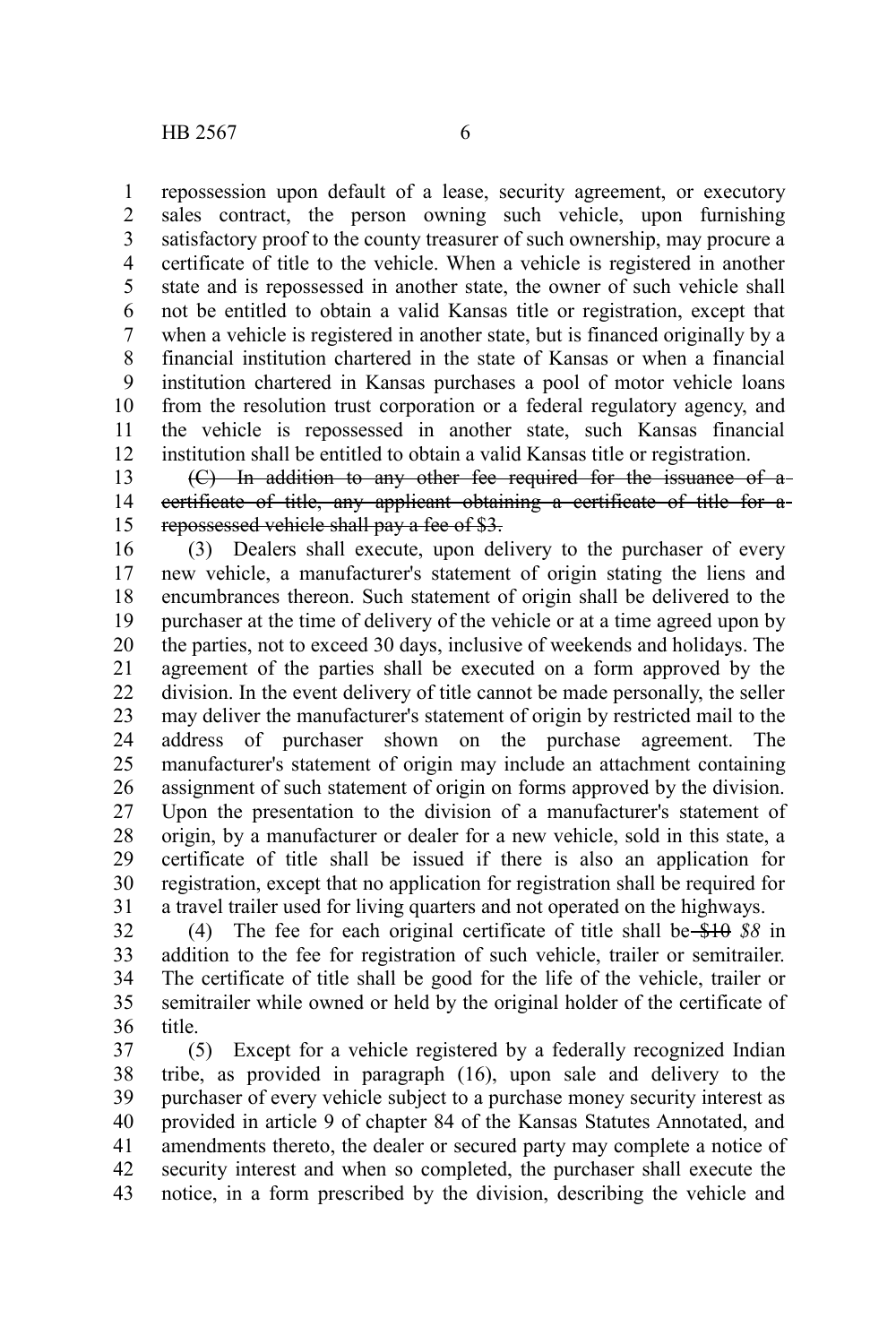showing the name and address of the secured party and of the debtor and other information the division requires. On and after July 1, 2007, only one lien shall be taken or accepted for vehicles with a gross vehicle weight rating of 26,000 pounds or less. As used in this section "gross vehicle weight rating" shall have the meaning ascribed thereto in 49 C.F.R. § 390.5, as in effect on July 1, 2017, or any later version as established in rules and regulations adopted by the state corporation commission. The dealer or secured party, within 30 days of the sale and delivery, may mail or deliver the notice of security interest, together with a fee of \$2.50, to the division. The notice of security interest shall be retained by the division until it receives an application for a certificate of title to the vehicle and a certificate of title is issued. The certificate of title shall indicate any security interest in the vehicle. Upon issuance of the certificate of title, the division shall mail or deliver confirmation of the receipt of the notice of security interest, the date the certificate of title is issued and the security interest indicated, to the secured party at the address shown on the notice of security interest. The proper completion and timely mailing or delivery of a notice of security interest by a dealer or secured party shall perfect a security interest in the vehicle, as referenced in K.S.A. 2021 Supp. 84-9- 311, and amendments thereto, on the date of such mailing or delivery. The county treasurers shall mail a copy of the title application to the lienholder. For any vehicle subject to a lien, the county treasurer, division or contractor shall collect from the applicant a \$1.50 service fee for processing and mailing a copy of the title application to the lienholder. 1 2 3 4 5 6 7 8 9 10 11 12 13 14 15 16 17 18 19 20 21 22 23 24

(6) It shall be unlawful for any person to operate in this state a vehicle required to be registered under this act, or to transfer the title to any such vehicle to any person or dealer, unless a certificate of title has been issued as herein provided. In the event of a sale or transfer of ownership of a vehicle for which a certificate of title has been issued, which certificate of title is in the possession of the transferor at the time of delivery of the vehicle, the holder of such certificate of title shall endorse on the same an assignment thereof, with warranty of title in a form prescribed by the division and printed thereon and the transferor shall deliver the same to the buyer at the time of delivery to the buyer of the vehicle or at a time agreed upon by the parties, not to exceed 60 days, inclusive of weekends and holidays, after the time of delivery. The agreement of the parties shall be executed on a form provided by the division. The requirements of this paragraph concerning delivery of an assigned title are satisfied if the transferor mails to the transferee by restricted mail the assigned certificate of title within the 60 days, and if the transferor is a dealer, as defined by K.S.A. 8-2401, and amendments thereto, such transferor shall be deemed to have possession of the certificate of title if the transferor has made application therefor to the division. The buyer shall then present such 25 26 27 28 29 30 31 32 33 34 35 36 37 38 39 40 41 42 43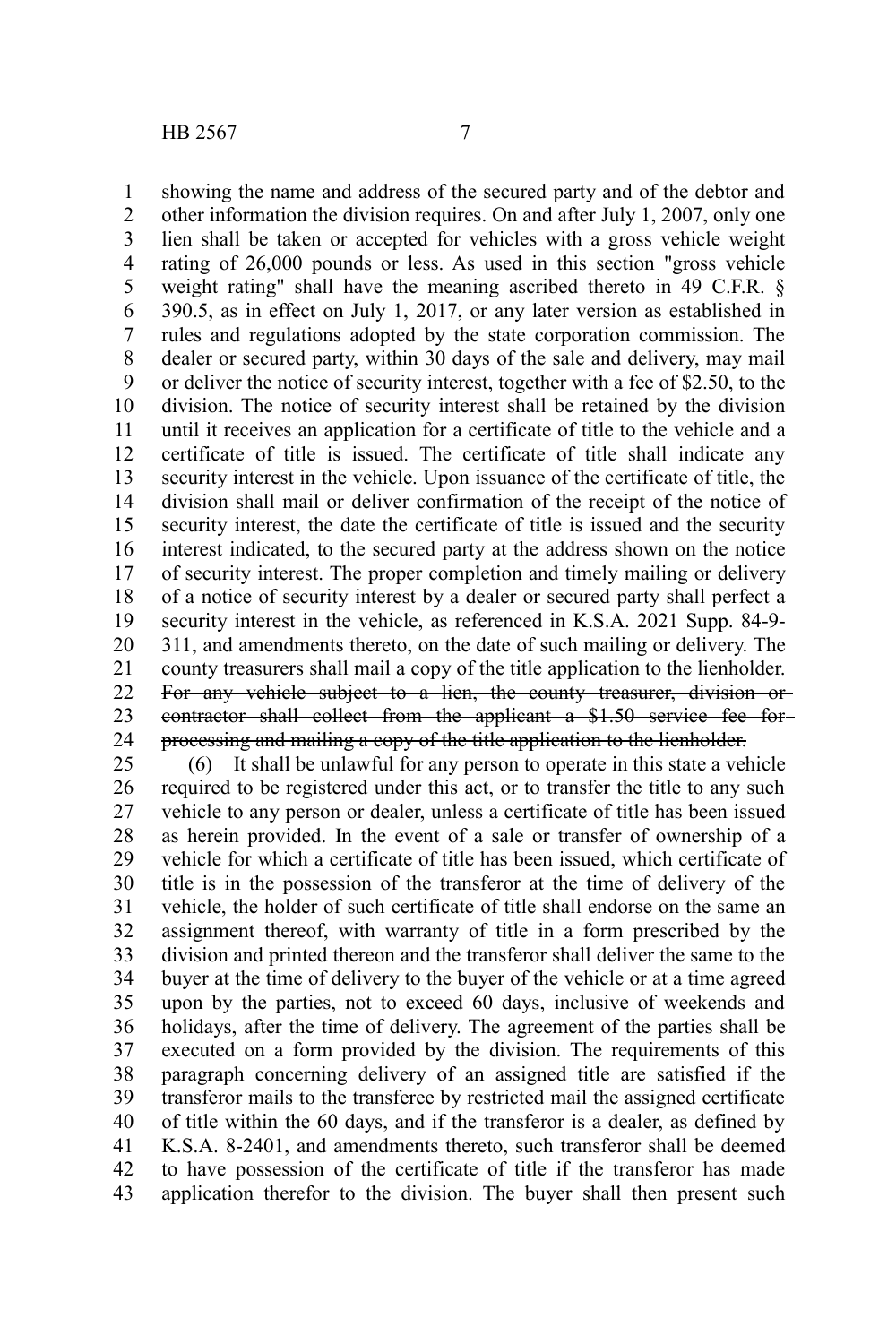assigned certificate of title to the division at the time of making application for registration of such vehicle. A new certificate of title shall be issued to the buyer, upon payment of the fee of \$10 *\$8*. If such vehicle is sold to a resident of another state or country, the dealer or person making the sale shall notify the division of the sale and the division shall make notation thereof in the records of the division. When a person acquires a security interest that such person seeks to perfect on a vehicle subsequent to the issuance of the original title on such vehicle, such person shall require the holder of the certificate of title to surrender the same and sign an application for a mortgage title in form prescribed by the division. Upon such surrender such person shall immediately deliver the certificate of title, application, and a fee of \$10 *\$8* to the division. Delivery of the surrendered title, application and tender of the required fee shall perfect a security interest in the vehicle as referenced in K.S.A. 2021 Supp. 84-9- 311, and amendments thereto. On and after July 1, 2007, only one lien may be taken or accepted for security for an obligation to be secured by a lien to be shown on a certificate of title for vehicles with a gross vehicle weight rating, as defined in 49 C.F.R. § 390.5, as in effect on July 1, 2017, or any later version as established in rules and regulations adopted by the state corporation commission, of 26,000 pounds or less. A refinancing shall not be subject to the limitations of this act. A refinancing is deemed to occur when the original obligation is satisfied and replaced by a new obligation. Lien obligations created before July 1, 2007, which *that* are of a continuing nature shall not be subject to the limitations of this act until the obligation is satisfied. A lien in violation of this provision is void. Upon receipt of the surrendered title, application and fee, the division shall issue a new certificate of title showing the liens or encumbrances so created, but only one lien or encumbrance may be shown upon a title for vehicles with a gross vehicle rating of 26,000 pounds or less, and not more than two liens or encumbrances may be shown upon a title for vehicles in excess of 26,000 pounds gross vehicle weight rating. When a prior lienholder's name is removed from the title, there must be satisfactory evidence presented to the division that the lien or encumbrance has been paid. When the indebtedness to a lienholder, whose name is shown upon a title, is paid in full, such lienholder shall comply with the provisions of K.S.A. 2021 Supp. 8-1,157, and amendments thereto. 1 2 3 4 5 6 7 8 9 10 11 12 13 14 15 16 17 18 19 20 21 22 23 24 25 26 27 28 29 30 31 32 33 34 35 36

(7) It shall be unlawful for any person to buy or sell in this state any vehicle required to be registered, unless, at the time of delivery thereof or at a time agreed upon by the parties, not to exceed 60 days, inclusive of weekends and holidays, after the time of delivery, there shall pass between the parties a certificate of title with an assignment thereof. The sale of a vehicle required to be registered under the laws of this state, without assignment of the certificate of title, is fraudulent and void, unless the 37 38 39 40 41 42 43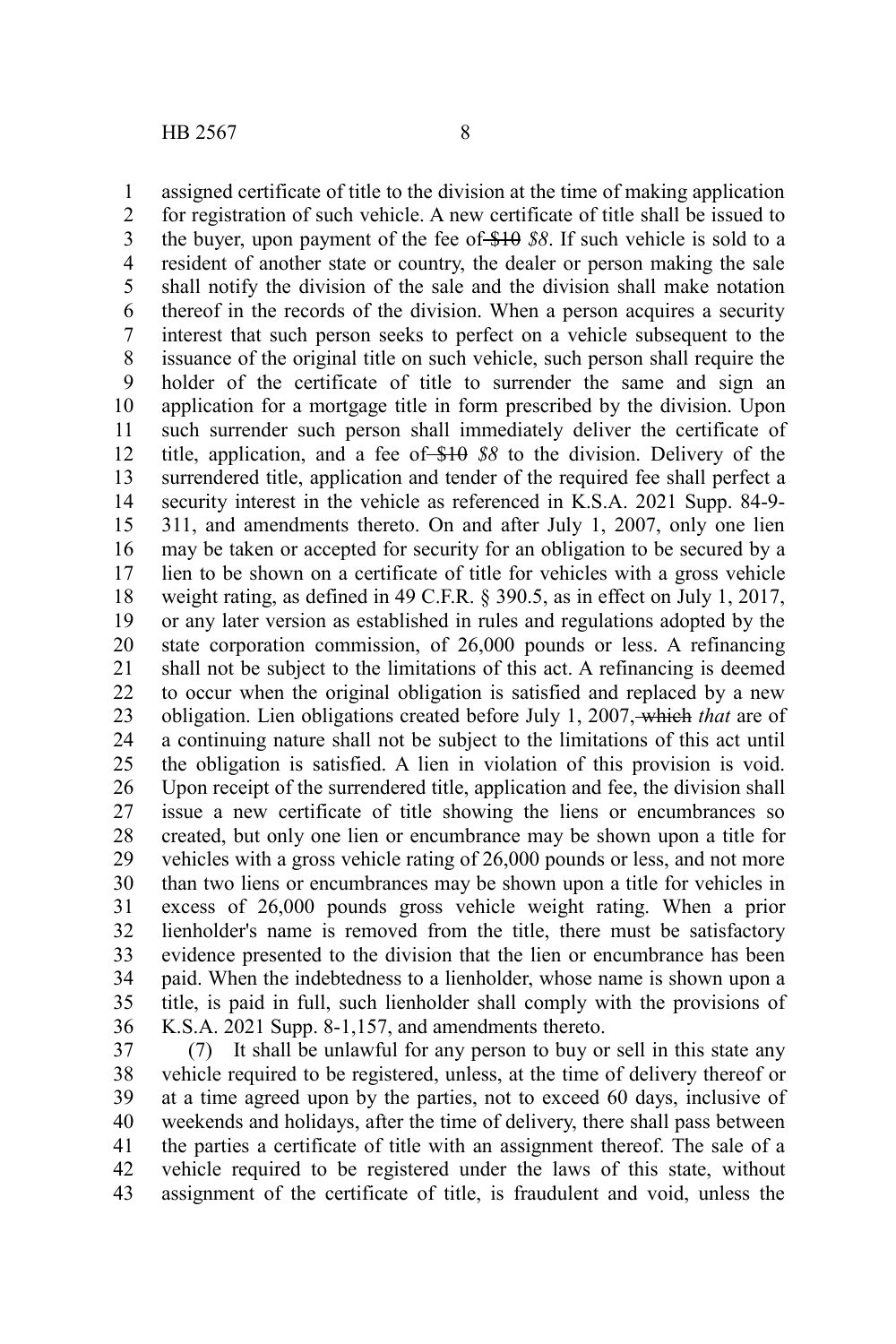parties shall agree that the certificate of title with assignment thereof shall 1

pass between them at a time other than the time of delivery, but within 60 days thereof. The requirements of this paragraph concerning delivery of an assigned title shall be satisfied if: (A) The seller mails to the purchaser by restricted mail the assigned certificate of title within 60 days; or (B) if the transferor is a dealer, as defined by K.S.A. 8-2401, and amendments thereto, such seller shall be deemed to have possession of the certificate of title if such seller has made application therefor to the division; or (C) if the transferor is a dealer and has assigned a title pursuant to subsection (c) (9). 2 3 4 5 6 7 8 9 10

(8) In cases of sales under the order of a court of a vehicle required to be registered under this act, the officer conducting such sale shall issue to the purchaser a certificate naming the purchaser and reciting the facts of the sale, which certificate shall be prima facie evidence of the ownership of such purchaser for the purpose of obtaining a certificate of title to such motor vehicle and for registering the same. Any such purchaser shall be allowed 60 days, inclusive of weekends and holidays, from the date of sale to make application to the division for a certificate of title and for the registering of such motor vehicle. 11 12 13 14 15 16 17 18 19

(9) Any dealer who has acquired a vehicle, the title for which was issued under the laws of and in a state other than the state of Kansas, shall not be required to obtain a Kansas certificate of title therefor during the time such vehicle remains in such dealer's possession and at such dealer's place of business for the purpose of sale. The purchaser or transferee shall present the assigned title to the division of vehicles when making application for a certificate of title as provided in subsection  $(c)(1)$ . 20 21 22 23 24 25 26

27

(10) Motor vehicles may be held and titled in transfer-on-death form.

(11) Notwithstanding the provisions of this act with respect to time requirements for delivery of a certificate of title, or manufacturer's statement of origin, as applicable, any person who chooses to reaffirm the sale in writing on a form approved by the division which advises them of their rights pursuant to subsection (c)(7) and who has received and accepted assignment of the certificate of title or manufacturer's statement of origin for the vehicle in issue may not thereafter void or set aside the transaction with respect to the vehicle for the reason that a certificate of title or manufacturer's statement of origin was not timely delivered, and in such instances the sale of a vehicle shall not be deemed to be fraudulent and void for that reason alone. 28 29 30 31 32 33 34 35 36 37 38

(12) The owner of any vehicle assigning a certificate of title in accordance with the provisions of this section may file with the division a form indicating that such owner has assigned such certificate of title. Such forms shall be furnished by the division and shall contain such information as the division may require. Any owner filing a form as provided in this 39 40 41 42 43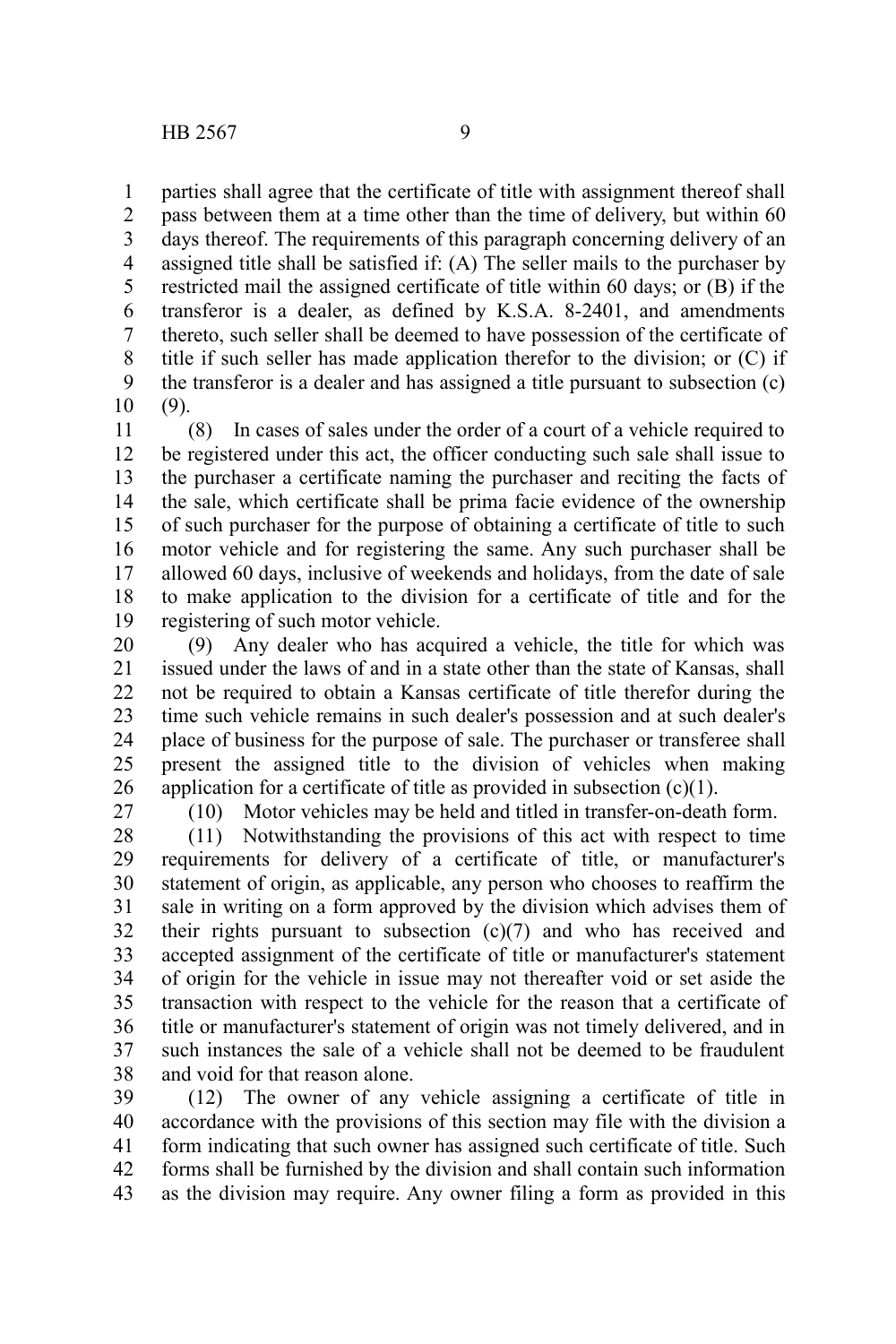paragraph shall pay a fee of \$10. The filing of such form shall be prima facie evidence that such certificate of title was assigned and shall create a rebuttable presumption. If the assignee of a certificate of title fails to make application for registration, an owner assigning such title and filing the form in accordance with the provisions of this paragraph shall not be held liable for damages resulting from the operation of such vehicle. 1 2 3 4 5 6

(13) Application for a certificate of title on a boat trailer with a gross weight over 2,000 pounds shall be made by the owner or the owner's agent upon a form to be furnished by the division and shall contain such information as the division shall determine necessary. The division may waive any information requested on the form if it is not available. The application together with a bill of sale for the boat trailer shall be accepted as prima facie evidence that the applicant is the owner of the boat trailer, provided that a Kansas title for such trailer has not previously been issued. If the application and bill of sale are used to obtain a certificate of title for a boat trailer under this paragraph, the certificate of title shall not be issued until an inspection in accordance with K.S.A. 8-116a(a), and amendments thereto, has been completed. 7 8 9 10 11 12 13 14 15 16 17 18

(14) In addition to the two forms for reassignment under subsection (c)(2), a dealer may attach one additional reassignment form to a certificate of title. The director of vehicles shall prescribe and furnish such reassignment forms. The reassignment form shall be used by a dealer when selling the vehicle to another dealer or the ultimate owner of the vehicle only when the two reassignment forms under subsection  $(c)(2)$  have already been used. The fee for a reassignment form shall be \$6.50. A dealer may purchase reassignment forms in multiples of five upon making proper application and the payment of required fees. 19 20 21 22 23 24 25 26 27

(15) A first stage manufacturer, as defined in K.S.A. 8-2401, and amendments thereto, who manufactures a motor vehicle in this state, and who sells such motor vehicles to dealers located in a foreign country, may execute a manufacturer's statement of origin to the division of vehicles for the purpose of obtaining an export certificate of title. The motor vehicle issued an export certificate of title shall not be required to be registered in this state. An export certificate of title shall not be used to register such vehicle in the United States. 28 29 30 31 32 33 34 35

(16) A security interest in a vehicle registered by a federally recognized Indian tribe shall be deemed valid under Kansas law if validly perfected under the applicable tribal law and the lien is noted on the face of the tribal certificate of title. 36 37 38 39

(17) On and after January 1, 2010, a certificate of title issued for a rebuilt salvage vehicle for the initial time, shall indicate on such title, the reduced classification of such vehicle as provided under K.S.A. 79-5104, and amendments thereto. 40 41 42 43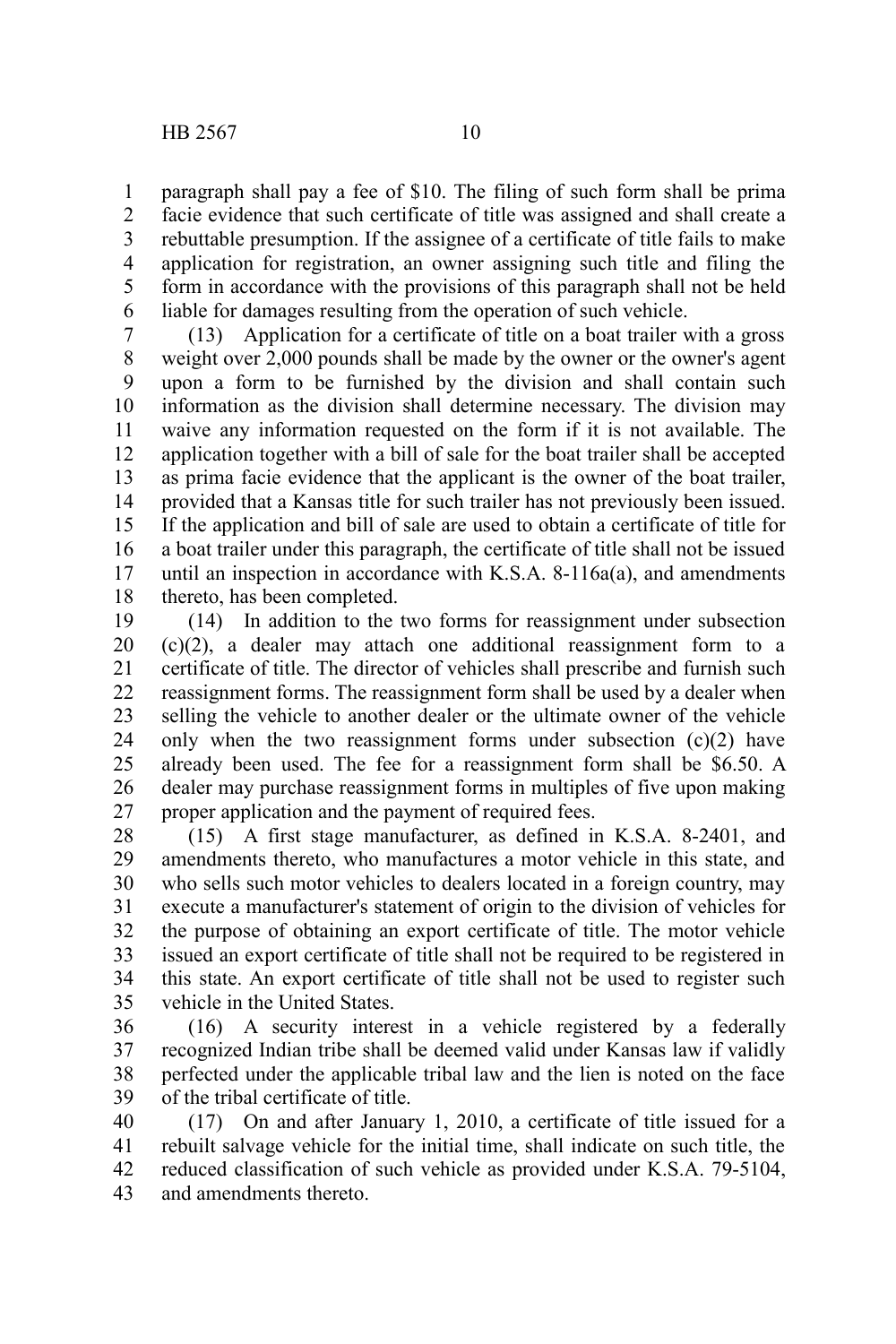Sec. 3. K.S.A. 2021 Supp. 8-135a is hereby amended to read as follows: 8-135a. A person in whose name a vehicle is titled and registered may add their spouse's name by assigning the title from the titleholder to titleholder and spouse and by applying for a name change title and registration. A son or daughter in whose name a vehicle is titled and registered may add a parent's name by assigning the title from such son or daughter to such son or daughter and parent and by applying for a name change title and registration. A parent may add a son or daughter's name by assigning the title from such parent to such parent and parent's son or daughter and by applying for a name change title and registration. Application for name change title and registration shall be made in the manner required by law, including certification of insurance coverage. The fee shall be \$10 *\$8* for the title, and no charge shall be made for the registration, except, when applicable, the fee for transfer of registration under K.S.A. 8-135, and amendments thereto. 1 2 3 4 5 6 7 8 9 10 11 12 13 14 15

Sec. 4. K.S.A. 2021 Supp. 8-139 is hereby amended to read as follows: 8-139. In the event that any license plate, certificate of title, registration decal or registration receipt issued hereunder, shall be lost, mutilated, or shall have become illegible, the person who is entitled thereto shall make immediate application for and obtain a duplicate or substitute therefor, upon furnishing information of such fact satisfactory to the division and upon payment of the required fees: Namely, Certificate of title, \$10, registration receipt, \$1, registration decal, \$.50 *\$8*, license plates, \$2 *\$1.25*. In case the license plate is of such type or constructed in such a way that it is not reasonably possible to remove it from the vehicle to which it is attached without destroying or mutilating such license plate, and the ownership of such vehicle shall be transferred and the license plate shall be mutilated or destroyed by the owner thereof as a result of the owner's effort to comply with the provisions of K.S.A. 8-135, and amendments thereto, by removing the same from the vehicle so transferred, then and in such case no fee shall be charged for such duplicate or substitute license plate, including any registration decal affixed thereto, but the same shall be furnished free of charge providing such person shall otherwise in all respects have complied with the laws governing the transfer of ownership of such motor vehicle. 16 17 18 19 20 21 22 23 24 25 26 27 28 29 30 31 32 33 34 35

Sec. 5. K.S.A. 2021 Supp. 8-143 is hereby amended to read as follows: 8-143. (a) *(1)* All applications for the registration of motorcycles, motorized bicycles and passenger vehicles other than trucks and truck tractors, except as otherwise provided, shall be accompanied by an annual license fee as follows: 36 37 38 39 40

(1) Prior to January 1, 2020: 41

- (A) For motorized bicycles, \$11; 42
- (B) for motorcycles, \$16; 43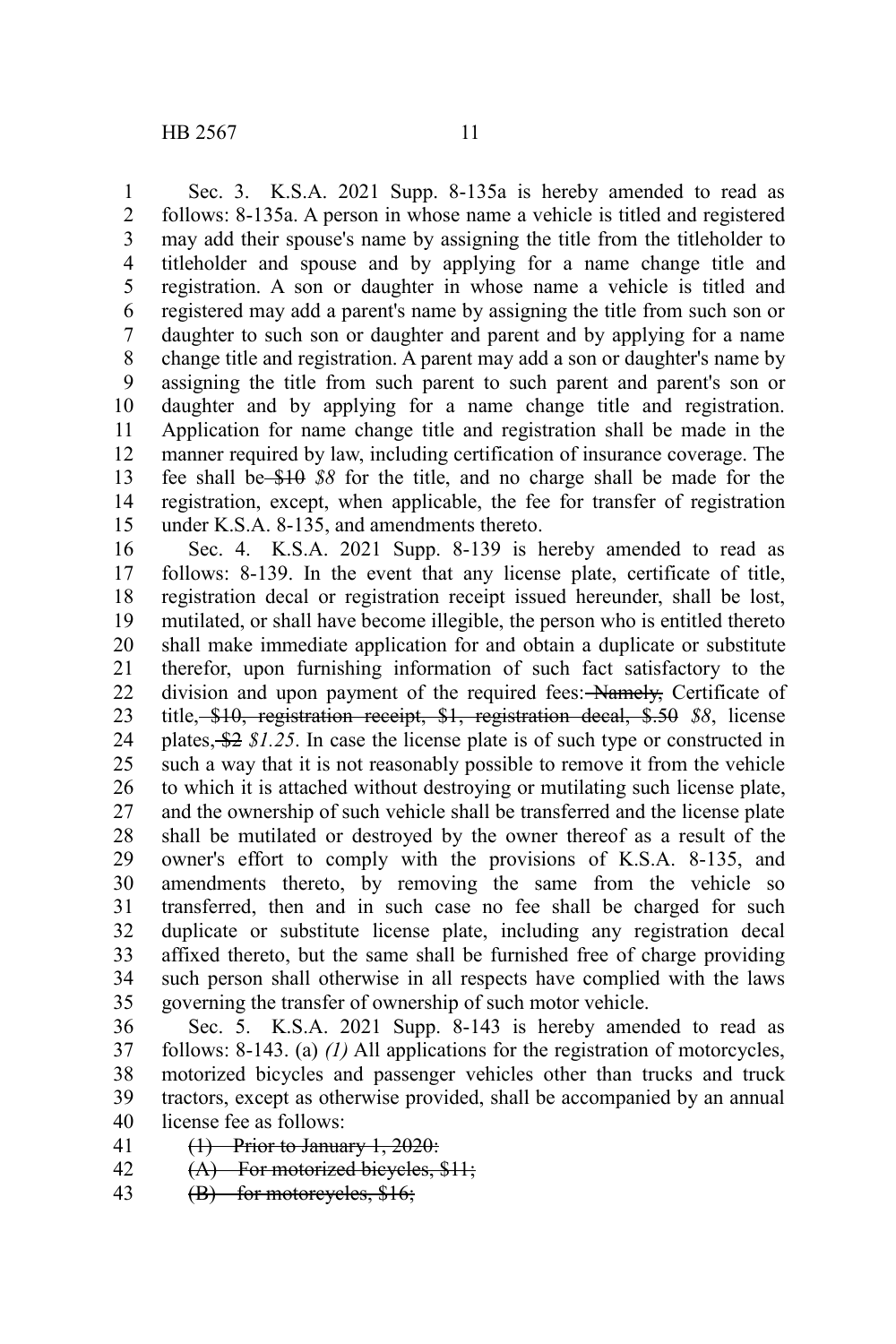(C) for passenger vehicles, other than motorcycles, used solely for the carrying of persons for pleasure or business, and for hearses and ambulances a fee of: (i) For those having a gross weight of 4,500 pounds or less, \$30; and (ii) for those having a gross weight of more than 4,500 pounds, \$40. (D) Except for motor vehicles, trailers or semitrailers registered under the provisions of K.S.A. 8-1,134, and amendments thereto, the annualregistration fee for each motor vehicle, trailer or semitrailer owned by any political or taxing subdivision of this state or by any agency or instrumentality of any one or more political or taxing subdivisions of this state and used exclusively for governmental purposes and not for any private or utility purposes, that is not otherwise exempt from registration, shall be \$2. (2) On and after January 1, 2020: (A) For motorized bicycles, \$11 *\$10.25*; (B) for motorcycles, \$16 *\$15.25*; *and* (C) for passenger vehicles, other than motorcycles, used solely for the carrying of persons for pleasure or business, and for hearses and ambulances a fee of: (i) For those having a gross weight of  $4,500$  pounds or less,  $\frac{$30}{60}$ *\$29.25*; (ii) for those having a gross weight of more than  $4,500$  pounds,  $\frac{$40}{90}$ *\$39.25*; (iii) for those motor vehicles that are electric hybrid or plug-in electric hybrid vehicles, \$50 *\$49.25*; and (iv) for those motor vehicles that are all-electric vehicles,  $\frac{$100}{100}$ *\$99.25*. (D)*(2)* Except for motor vehicles, trailers or semitrailers registered under the provisions of K.S.A. 8-1,134, and amendments thereto, the annual registration fee for each motor vehicle, trailer or semitrailer owned by any political or taxing subdivision of this state or by any agency or instrumentality of any one or more political or taxing subdivisions of this state and used exclusively for governmental purposes and not for any private or utility purposes, that is not otherwise exempt from registration, shall be \$2 *\$1.25*. (b)  $(1)$  As used in this subsection, the term "gross weight" shall mean *means* and include *includes* the empty weight of the truck, or combination of the truck or truck tractor and any type trailer or semitrailer, plus the maximum weight of cargo which will be transported on or with the same, except when the empty weight of a truck plus the maximum weight of cargo which will be transported thereon is 12,000 pounds or less. The term *"*Gross weight shall*" does* not include: The weight of any travel trailer 1 2 3 4 5 6 7 8 9 10 11 12 13 14 15 16 17 18 19 20 21 22 23 24 25 26 27 28 29 30 31 32 33 34 35 36 37 38 39 40 41 42

propelled thereby which is being used for private recreational purposes; or 43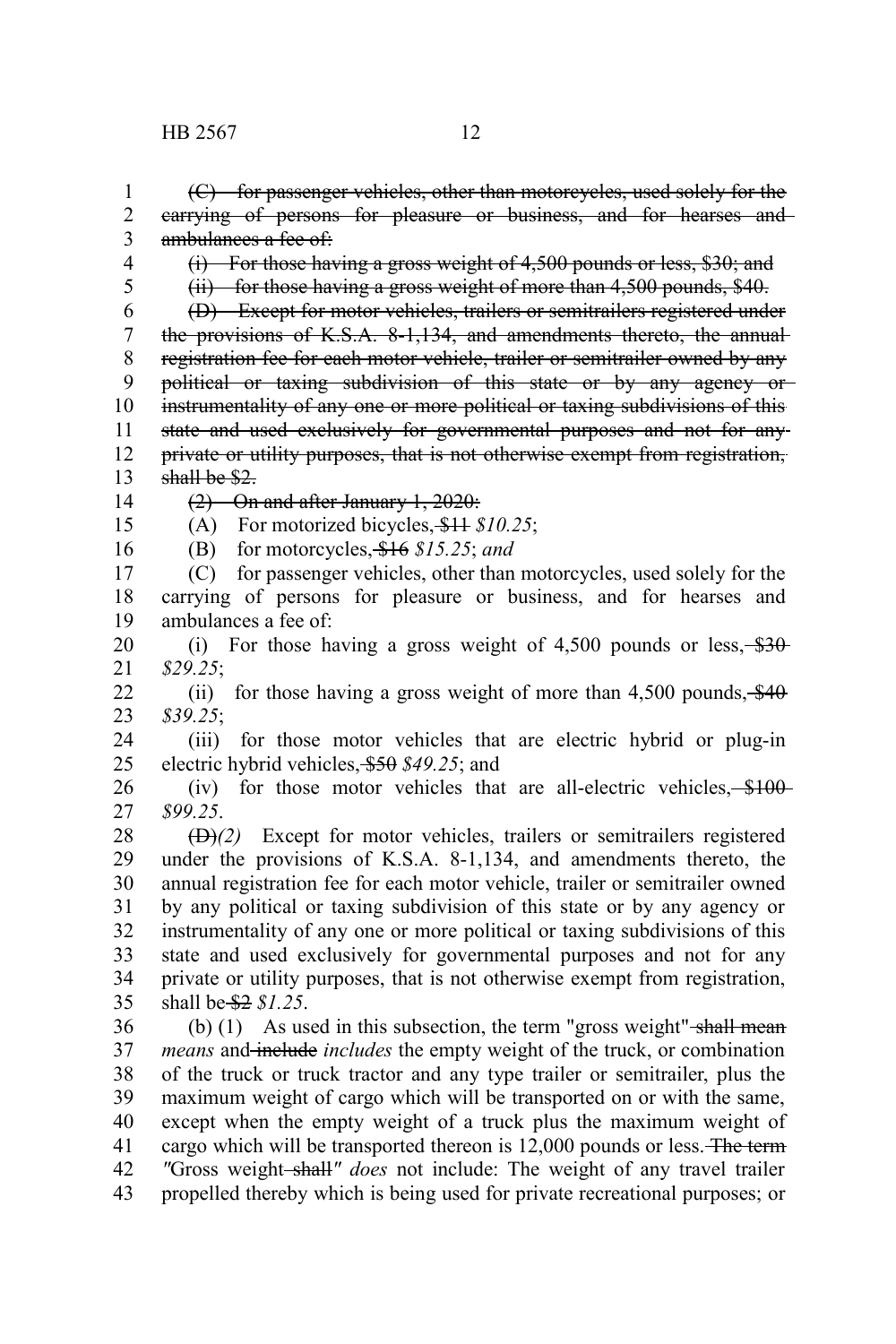the weight of any vehicle or combination of vehicles for which wrecker or towing service, as defined in K.S.A. 66-1329, and amendments thereto, is to be provided by a wrecker or tow truck, as defined in K.S.A. 66-1329, and amendments thereto. Such wrecker or tow truck shall be registered for the empty weight of such vehicle fully equipped for the recovery or towing of vehicles. The gross weight license fees hereinafter prescribed shall only apply to the truck or truck tractor used as the propelling unit for the cargo and vehicle propelled, either as a single vehicle or combination of vehicles. On application for the registration of a truck or truck tractor, the owner thereof shall declare as a part of such application the maximum gross weight the owner desires to be applicable to such vehicle, which declared gross weight in no event shall be in excess of the limitations described by K.S.A. 8-1908 and 8-1909, and amendments thereto, for such vehicle or combination of vehicles of which it will be a part. 1 2 3 4 5 6 7 8 9 10 11 12 13 14

*(A)* All applications for the registration of trucks or truck tractors, except as otherwise provided herein *in this section*, shall be accompanied by an annual license fee as follows: 15 16 17

| 18 |                                                     | \$40\$39.25             |
|----|-----------------------------------------------------|-------------------------|
| 19 | For a gross weight of more than 12,000 lbs. and not |                         |
| 20 |                                                     | <del>202</del> 201.25   |
| 21 | For a gross weight of more than 16,000 lbs. and not |                         |
| 22 |                                                     | . <del>232</del> 231.25 |
| 23 | For a gross weight of more than 20,000 lbs. and not |                         |
| 24 |                                                     | <del>297</del> 296.25   |
| 25 | For a gross weight of more than 24,000 lbs. and not |                         |
| 26 |                                                     | .412411.25              |
| 27 | For a gross weight of more than 26,000 lbs. and not |                         |
| 28 |                                                     | . <del>412</del> 411.25 |
| 29 | For a gross weight of more than 30,000 lbs. and not |                         |
| 30 |                                                     |                         |
| 31 | For a gross weight of more than 36,000 lbs. and not |                         |
| 32 |                                                     | <del>575</del> 574.25.  |
| 33 | For a gross weight of more than 42,000 lbs. and not |                         |
| 34 |                                                     |                         |
| 35 | For a gross weight of more than 48,000 lbs. and not |                         |
| 36 |                                                     | <del>905</del> 904.25   |
| 37 | For a gross weight of more than 54,000 lbs. and not |                         |
| 38 |                                                     |                         |
| 39 | For a gross weight of more than 60,000 lbs. and not |                         |
| 40 |                                                     |                         |
| 41 | For a gross weight of more than 66,000 lbs. and not |                         |
| 42 |                                                     |                         |
| 43 | For a gross weight of more than 74,000 lbs. and not |                         |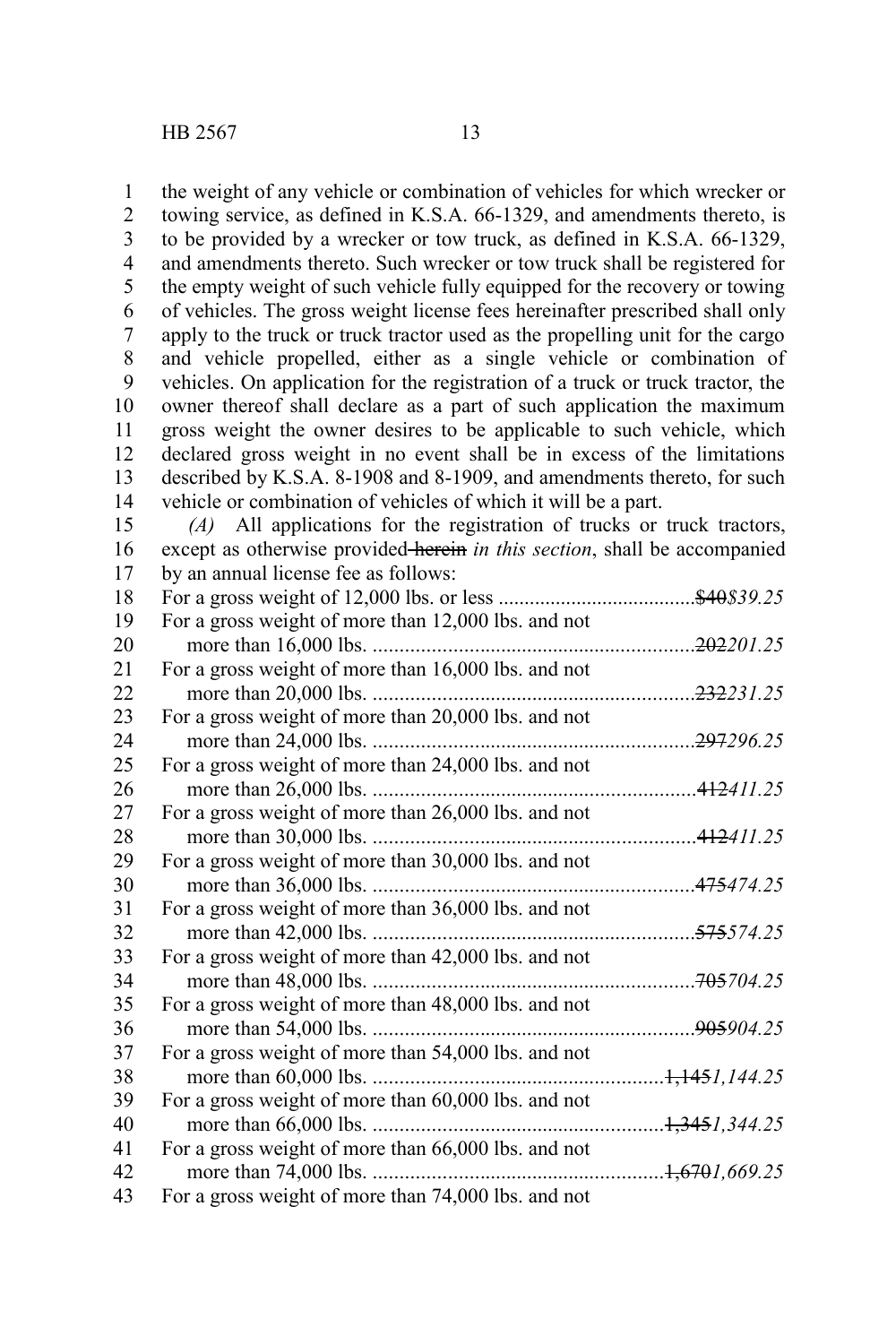| 1              |                                                                                                                                                   |  |
|----------------|---------------------------------------------------------------------------------------------------------------------------------------------------|--|
| $\overline{2}$ | For a gross weight of more than 80,000 lbs. and not                                                                                               |  |
| 3              |                                                                                                                                                   |  |
| $\overline{4}$ | (B) The annual license fee for a truck or truck tractor registered as a                                                                           |  |
| 5              | commercial motor vehicle pursuant to K.S.A. 2021 Supp. 8-143m, and                                                                                |  |
| 6              | amendments thereto, or with an apportioned registration pursuant to                                                                               |  |
| 7              | K.S.A. 8-1,100, and amendments thereto, shall be as follows:                                                                                      |  |
| 8              |                                                                                                                                                   |  |
| 9              | For a gross weight of more than 12,000 lbs. and not                                                                                               |  |
| 10             |                                                                                                                                                   |  |
| 11             | For a gross weight of more than 16,000 lbs. and not                                                                                               |  |
| 12             |                                                                                                                                                   |  |
| 13             | For a gross weight of more than 20,000 lbs. and not                                                                                               |  |
| 14             |                                                                                                                                                   |  |
| 15             | For a gross weight of more than 24,000 lbs. and not                                                                                               |  |
| 16             |                                                                                                                                                   |  |
| 17             | For a gross weight of more than 26,000 lbs. and not                                                                                               |  |
| 18             |                                                                                                                                                   |  |
| 19             | For a gross weight of more than 30,000 lbs. and not                                                                                               |  |
| 20             |                                                                                                                                                   |  |
| 21             | For a gross weight of more than 36,000 lbs. and not                                                                                               |  |
| 22             |                                                                                                                                                   |  |
| 23             | For a gross weight of more than 42,000 lbs. and not                                                                                               |  |
| 24             |                                                                                                                                                   |  |
| 25             | For a gross weight of more than 48,000 lbs. and not                                                                                               |  |
| 26             |                                                                                                                                                   |  |
| 27             | For a gross weight of more than 54,000 lbs. and not                                                                                               |  |
| 28             |                                                                                                                                                   |  |
| 29             | For a gross weight of more than 60,000 lbs. and not more                                                                                          |  |
| 30             |                                                                                                                                                   |  |
| 31             | For a gross weight of more than 66,000 lbs. and not                                                                                               |  |
| 32             |                                                                                                                                                   |  |
| 33             | For a gross weight of more than 74,000 lbs. and not                                                                                               |  |
| 34             | For a gross weight of more than 80,000 lbs. and not                                                                                               |  |
| 35             |                                                                                                                                                   |  |
| 36             |                                                                                                                                                   |  |
| 37<br>38       | (2) If the applicant for registration of any truck or truck tractor for a                                                                         |  |
| 39             | gross weight of more than 12,000 pounds in the state of Kansas or any<br>political or taxing subdivision or agency of the state, except a city or |  |
| 40             | county, whose truck or truck tractor is not otherwise entitled to the \$2-                                                                        |  |
| 41             | \$1.25 license fee or otherwise exempt from all fees, such vehicle may be                                                                         |  |
| 42             | licensed for a fee in accordance with the schedule-hereinafter prescribed                                                                         |  |
| 43             | for local trucks or truck tractors.                                                                                                               |  |
|                |                                                                                                                                                   |  |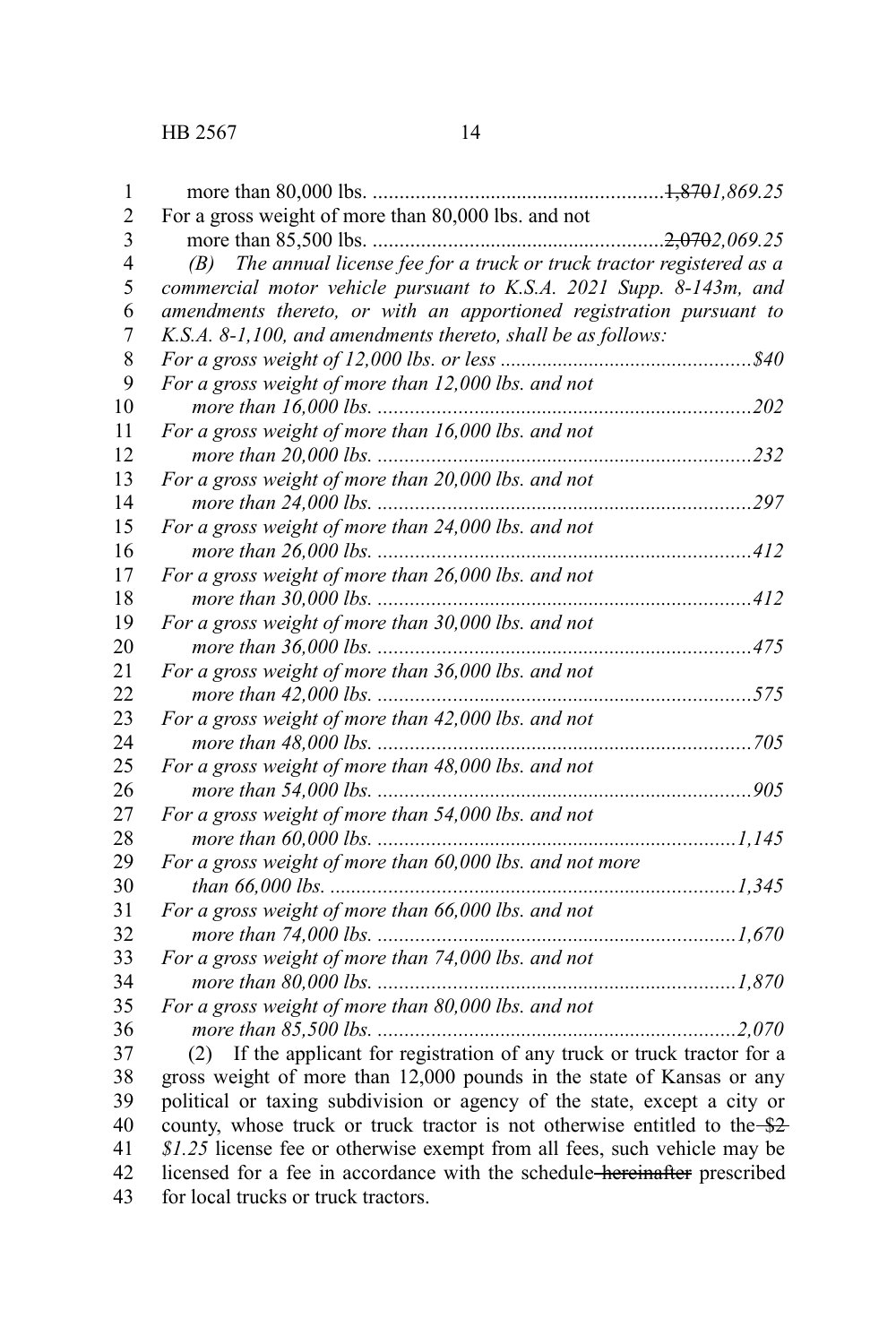(3) If the applicant for registration of any truck or truck tractor for a gross weight of more than 12,000 pounds shall under oath state in writing on a form prescribed and furnished by the director of vehicles that the applicant does not expect to operate it more than 6,000 miles in the calendar year for which the applicant seeks registration, and that if the applicant shall operate it more than 6,000 miles during such registration year such applicant will pay an additional fee equal to the fee required by the schedule under paragraph (1), less the amount of the fee paid at time of registration, such vehicle may be licensed for a fee in accordance with the schedule prescribed for local trucks or truck tractors. Whenever a truck or truck tractor is registered on a local truck or truck tractor fee basis a tab or marker shall be issued in connection with the regular license plate, which tab or marker shall be attached or affixed to and displayed with the regular license plate and the failure to have the same attached, affixed or displayed shall be subject to the same penalties as provided by law for the failure to display the regular license plate; and the secretary of revenue may adopt rules and regulations requiring the owners of trucks and truck tractors so registered on a local truck or truck tractor fee basis to keep such records and make such reports of mileage of such vehicles as the secretary of revenue shall deem proper. 1 2 3 4 5 6 7 8 9 10 11 12 13 14 15 16 17 18 19 20

(4) A transporter delivering vehicles not the transporter's own by the driveaway method where such vehicles are being driven, towed, or transported singly, or by the saddlemount, towbar, or fullmount methods, or by any lawful combination thereof, may apply for license plates which may be transferred from one such vehicle or combination to another for each delivery without further registration, and the annual license fee for such license plate shall be as follows: 21 22 23 24 25 26 27

For the first such set of license plates .....................................................\$64 For each additional such set of license plates ...........................................38 28 29

(5) A truck or truck tractor registered for a gross weight of more than 12,000 pounds that is operated wholly within the corporate limits of a city or village or within a radius of 25 miles beyond the corporate limits, shall be classified as a local truck except that in no event shall such vehicles operated as contract or common carriers outside a radius of three miles beyond the corporate limits of the city or village in which such vehicles were based when registered and licensed be considered local trucks or truck tractors. The secretary of revenue is hereby authorized and directed to adopt rules and regulations prescribing a procedure for the issuance of permits by the division of vehicles whereby owners of local trucks or truck tractors may operate any such vehicle, empty, beyond the radius hereinbefore prescribed, when such operation is solely for the purpose of having such vehicle repaired, painted or serviced or for adding additional equipment thereto. 30 31 32 33 34 35 36 37 38 39 40 41 42 43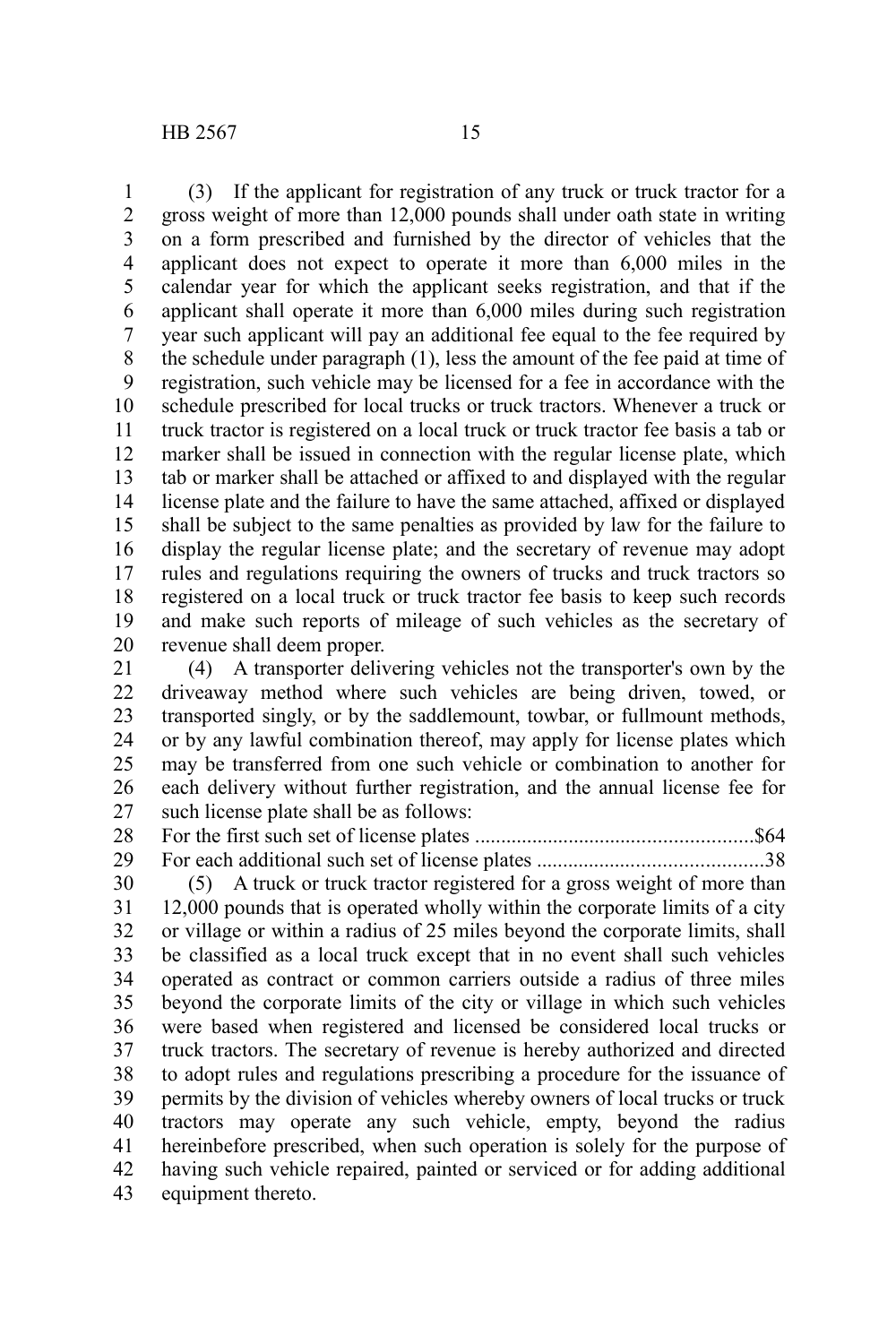| 1              | $(A)$ The annual license fee for a local truck or truck tractor, except as |  |
|----------------|----------------------------------------------------------------------------|--|
| $\overline{c}$ | otherwise provided herein in this section, shall be as follows:            |  |
| 3              | For a gross weight of more than 12,000 lbs. and not                        |  |
| $\overline{4}$ |                                                                            |  |
| 5              | For a gross weight of more than 16,000 lbs. and not                        |  |
| 6              |                                                                            |  |
| $\overline{7}$ | For a gross weight of more than 20,000 lbs. and not                        |  |
| 8              |                                                                            |  |
| 9              | For a gross weight of more than 24,000 lbs. and not                        |  |
| 10             |                                                                            |  |
| 11             | For a gross weight of more than 26,000 lbs. and not                        |  |
| 12             |                                                                            |  |
| 13             | For a gross weight of more than 30,000 lbs. and not                        |  |
| 14             |                                                                            |  |
| 15             | For a gross weight of more than 36,000 lbs. and not                        |  |
| 16             |                                                                            |  |
| 17             | For a gross weight of more than 42,000 lbs. and not                        |  |
| 18             |                                                                            |  |
| 19             | For a gross weight of more than 48,000 lbs. and not                        |  |
| 20             |                                                                            |  |
| 21             | For a gross weight of more than 54,000 lbs. and not                        |  |
| 22             |                                                                            |  |
| 23             | For a gross weight of more than 60,000 lbs. and not                        |  |
| 24             |                                                                            |  |
| 25             | For a gross weight of more than 66,000 lbs. and not                        |  |
| 26             |                                                                            |  |
| 27             | For a gross weight of more than 74,000 lbs. and not                        |  |
| 28             |                                                                            |  |
| 29             | For a gross weight of more than 80,000 lbs. and not                        |  |
| 30             |                                                                            |  |
| 31             | (B) The annual license fee for a local truck or truck tractor registered   |  |
| 32             | as a commercial motor vehicle pursuant to K.S.A. 2021 Supp. 8-143m, and    |  |
| 33             | amendments thereto, or with an apportioned registration pursuant to        |  |
| 34             | K.S.A. 8-1,100, and amendments thereto, shall be as follows:               |  |
| 35             | For a gross weight of more than 12,000 lbs. and not                        |  |
| 36             |                                                                            |  |
| 37             | For a gross weight of more than 16,000 lbs. and not                        |  |
| 38             |                                                                            |  |
| 39             | For a gross weight of more than 20,000 lbs. and not                        |  |
| 40             |                                                                            |  |
| 41             | For a gross weight of more than 24,000 lbs. and not                        |  |
| 42             |                                                                            |  |
| 43             | For a gross weight of more than 26,000 lbs. and not                        |  |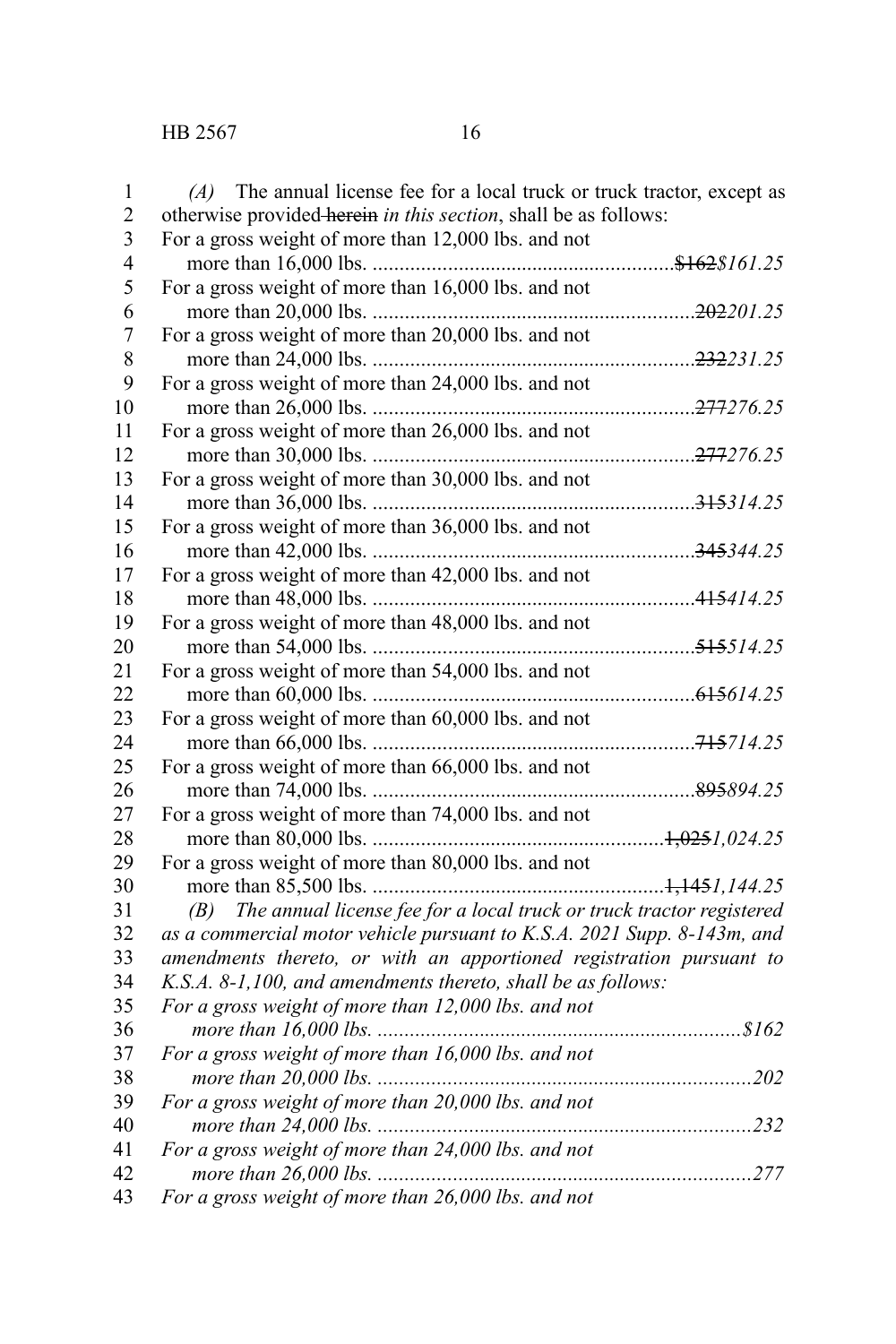| 1                |                                                                                  |  |
|------------------|----------------------------------------------------------------------------------|--|
| $\overline{2}$   | For a gross weight of more than 30,000 lbs. and not                              |  |
| 3                |                                                                                  |  |
| $\overline{4}$   | For a gross weight of more than 36,000 lbs. and not                              |  |
| 5                |                                                                                  |  |
| 6                | For a gross weight of more than 42,000 lbs. and not                              |  |
| $\boldsymbol{7}$ |                                                                                  |  |
| 8                | For a gross weight of more than 48,000 lbs. and not                              |  |
| 9                |                                                                                  |  |
| 10               | For a gross weight of more than 54,000 lbs. and not                              |  |
| 11               |                                                                                  |  |
| 12               | For a gross weight of more than 60,000 lbs. and not                              |  |
| 13               |                                                                                  |  |
| 14               | For a gross weight of more than 66,000 lbs. and not                              |  |
| 15               |                                                                                  |  |
| 16               | For a gross weight of more than 74,000 lbs. and not                              |  |
| 17               |                                                                                  |  |
| 18               | For a gross weight of more than 80,000 lbs. and not                              |  |
| 19               |                                                                                  |  |
| 20               | A truck or truck tractor registered for a gross weight of more than<br>(6)       |  |
| 21               | 12,000 pounds, which that is owned by a person engaged in farming and            |  |
| 22               | which truck or truck tractor is used by such owner to transport agricultural     |  |
| 23               | products produced by such owner or commodities purchased by such                 |  |
| 24               | owner for use on the farm owned or rented by the owner of such farm              |  |
| 25               | truck or truck tractor, shall be classified as a farm truck or truck tractor and |  |
| 26               | the annual license fee for such farm truck shall be as follows:                  |  |
| 27               | For a gross weight of more than 12,000 lbs. and not                              |  |
| 28               |                                                                                  |  |
| 29               | For a gross weight of more than 16,000 lbs. and not                              |  |
| 30               |                                                                                  |  |
| 31               | For a gross weight of more than 20,000 lbs. and not                              |  |
| 32               |                                                                                  |  |
| 33               | For a gross weight of more than 24,000 lbs. and not                              |  |
| 34               |                                                                                  |  |
| 35               | For a gross weight of more than 26,000 lbs. and not                              |  |
| 36               |                                                                                  |  |
| 37               | For a gross weight of more than 36,000 lbs. and not                              |  |
| 38               |                                                                                  |  |
| 39               | For a gross weight of more than 54,000 lbs. and not                              |  |
| 40               |                                                                                  |  |
| 41               | For a gross weight of more than 60,000 lbs. and not                              |  |
| 42               |                                                                                  |  |
| 43               |                                                                                  |  |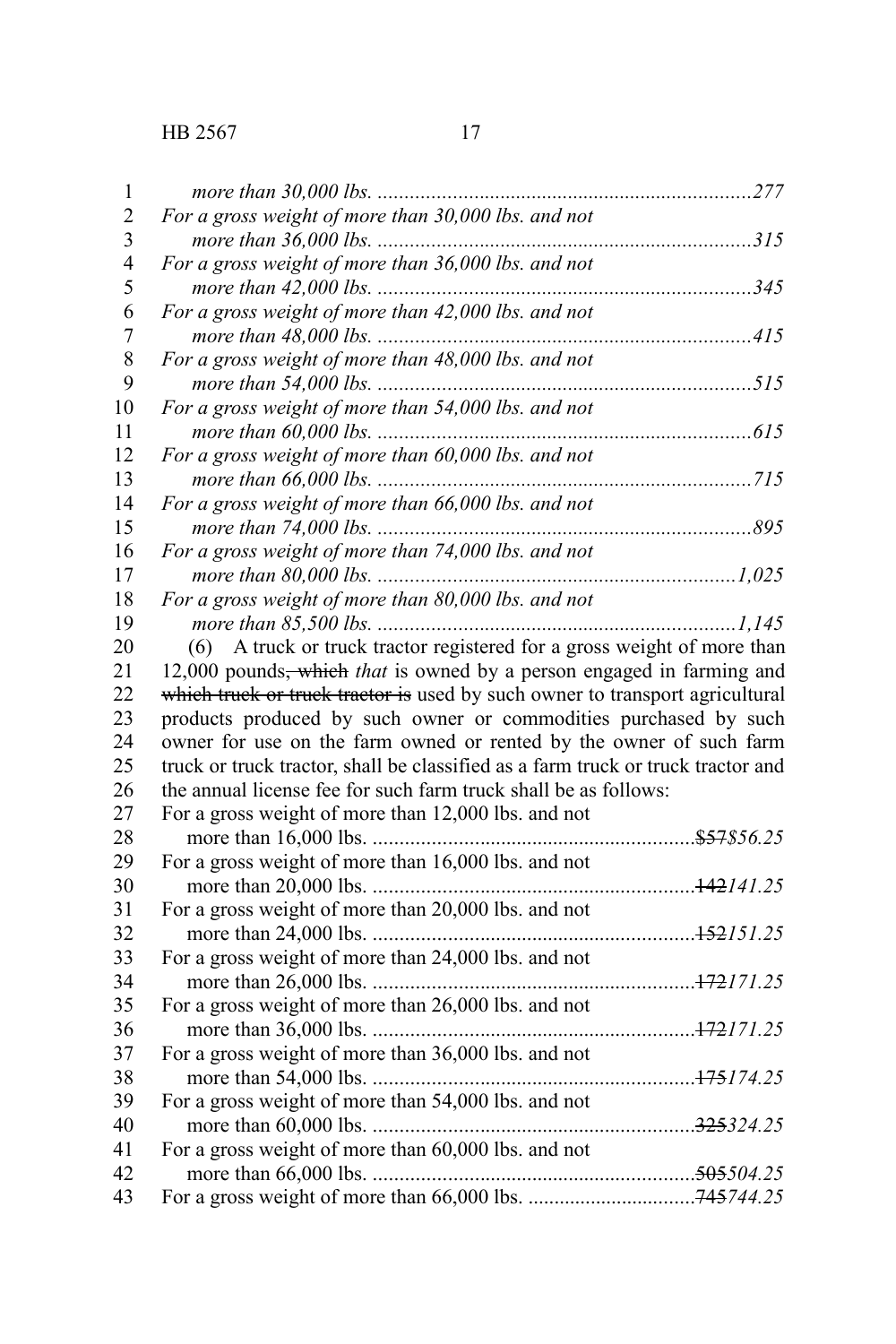A vehicle licensed as a farm truck or truck tractor may be used by the owner thereof to transport, for charity and without compensation of any kind, commodities for religious or educational institutions. A truck that is licensed as a farm truck may also be used for the transportation of sand, gravel, slag stone, limestone, crushed stone, cinders, black top, dirt or fill material to a township road maintenance or construction site of the township in which the owner of such truck resides. Any applicant for registration of any farm truck or farm truck tractor used in combination with a trailer or semitrailer shall register the farm truck or farm truck tractor for a gross weight which shall include the empty weight of the truck or truck tractor or of the combination of any truck or truck tractor and any type of trailer or semitrailer, plus the maximum weight of cargo that will be transported on or with the same. The applicant for registration of any farm truck or farm truck tractor used to transport a gross weight of more than 54,000 pounds shall durably letter on the side of the motor vehicle the words "farm vehicle—not for hire." If an applicant for registration of any farm truck or farm truck tractor operates such vehicle for any use or purpose not authorized for a farm truck or farm truck tractor, such applicant shall pay an additional fee equal to the fee required for the registration of all trucks or truck tractors not registered as local, 6,000-mile or farm truck or farm truck tractor motor vehicles, less the amount of the fee paid at time of registration. Nothing in this or the preceding paragraph shall authorize a gross weight of a vehicle or combination of vehicles on the national system of interstate and defense highways greater than permitted by laws of the United States congress. 1 2 3 4 5 6 7 8 9 10 11 12 13 14 15 16 17 18 19 20 21 22 23 24 25

(7) Except as provided herein, the annual license fee for each local urban transit bus used in local urban transit operations exempted under the provisions of K.S.A. 66-1,109(a), and amendments thereto, shall be based on the passenger seating capacity of the bus and shall be as follows: 26 27 28 29

8 or more, but less than 31 passengers ........................................\$35*\$34.25* 31 or more, but less than 40 passengers ...........................................50*49.25* More than 39 passengers .................................................................80*79.25* 30 31 32

The annual license fee for each local urban transit bus that is owned by a metropolitan transit authority established pursuant to articles 25 and 28 of chapter 12 or pursuant to article 31 of chapter 13 of the Kansas Statutes Annotated, and amendments thereto, shall be \$2. 33 34 35 36

(8) For licensing purposes, station wagons with a carrying capacity of less than 10 passengers shall be subject to registration fees based on the weight of the vehicles, as provided in subsection (a). Station wagons with a carrying capacity of 10 or more passengers shall be subject to the truck classifications and license fees as provided. 37 38 39 40 41

(9) *(A) Except as otherwise provided,* for any trailer, semitrailer, travel trailer or pole trailer*,* the annual license fee shall be as follows: 42 43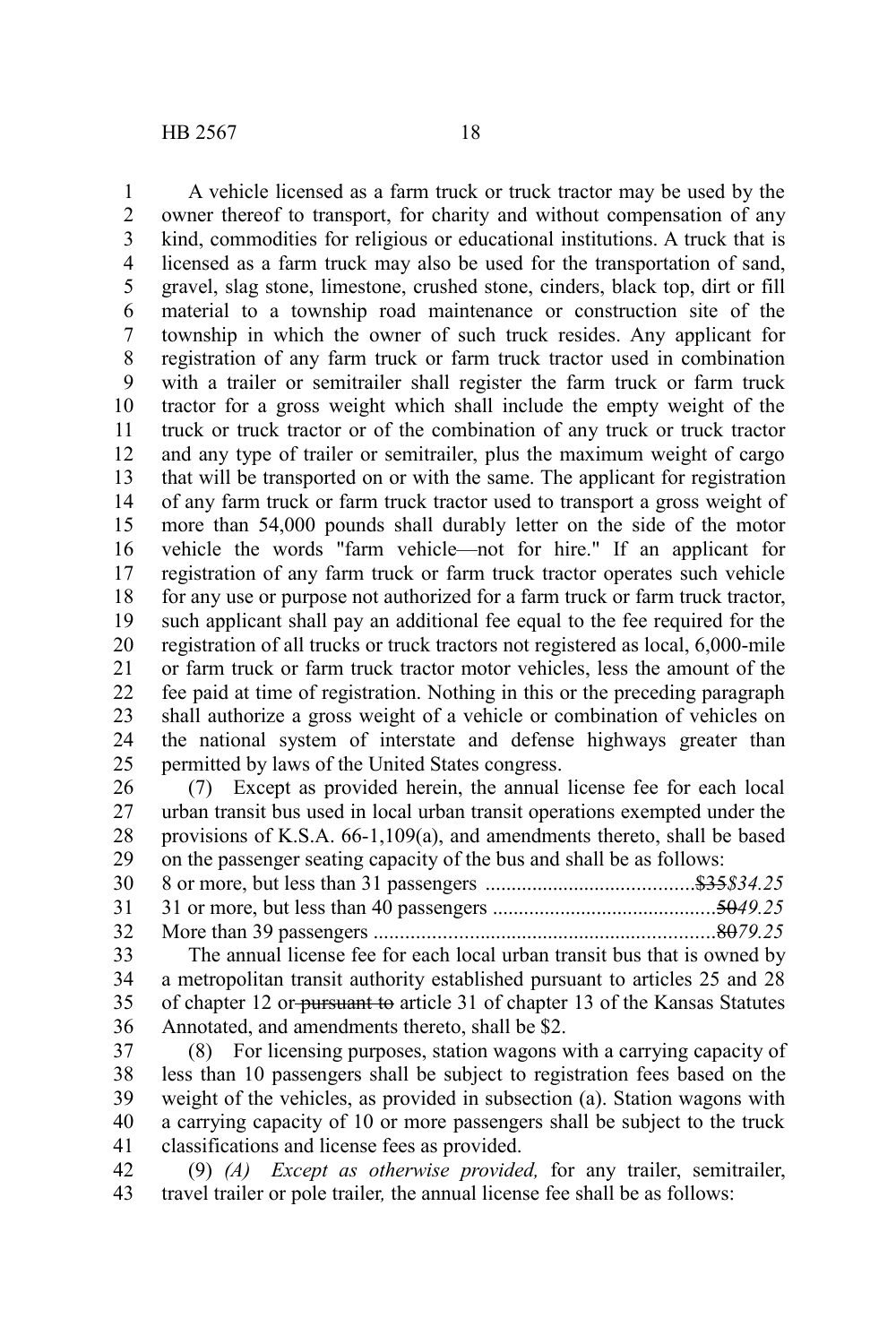$(A)(i)$  For any such vehicle with a gross weight of more than 12,000 pounds but less than 54,000 pounds*,* the annual fee shall be \$55 *\$54.25*; 1 2

(B)*(ii)* any such vehicle grossing more than 8,000 pounds but not over 12,000 pounds, the annual fee shall be \$45 *\$44.25*; 3 4

 $(\bigoplus$ *(iii)* for any such vehicle grossing more than 2,000 pounds but not over 8,000 pounds, the annual fee shall be \$35 *\$34.25*. 5 6

Any such vehicle having a gross weight of 2,000 pounds or less may, at the owner's option, be registered and the fee for such registration shall be as provided in paragraph (C) *subparagraph (A)(iii)*. 7 8 9

*(B) The annual license fee for any trailer, semitrailer, travel trailer or pole trailer with an apportioned or commercial motor vehicle registration pursuant to K.S.A. 8-1,119, and amendments thereto, shall be as follows:* 10 11 12

*(i) For any such vehicle with a gross weight of more than 12,000 pounds but less than 54,000 pounds, the annual fee shall be \$55;* 13 14

*(ii) for any such vehicle grossing more than 8,000 pounds but not over 12,000 pounds. the annual fee shall be \$45; and* 15 16

*(iii) for any such vehicle grossing more than 2,000 pounds but not over 8,000 pounds, the annual fee shall be \$35.* 17 18

*Any such vehicle having a gross weight of 2,000 pounds or less may, at the owner's option, be registered and the fee for such registration shall be as provided in subparagraph (B)(iii).* 19 20 21

Any trailer, semitrailer or travel trailer owned by a nonresident of this state and based in another state that is properly registered and licensed in the state of residence of the owner or in the state where based, may be operated in this state without being registered or licensed in this state if the truck or truck tractor propelling the same is properly registered and licensed in this state, or is registered and licensed in some other state and is entitled to reciprocal privileges of operation in this state, but this provision shall not apply to any trailer or semitrailer owned by a nonresident of this state when such trailer or semitrailer is owned by a person who has proportionately registered and licensed a fleet of vehicles under the provisions of K.S.A. 8-1,101 through 8-1,123, and amendments thereto, or under the terms of any reciprocal or proration agreement made pursuant thereto. 22 23 24 25 26 27 28 29 30 31 32 33 34

At the option of the owner, any trailer, semitrailer or pole trailer, with a gross weight of more than 12,000 pounds, may be issued a multi-year registration for a five-year period upon payment of the appropriate registration fee. The fee for a five-year registration of such trailer shall be five times the annual fee for such trailer. If the annual registration fee is increased during the multi-year registration period, the owner of the trailer with such multi-year registration shall be subject to the amount of the increase of the annual registration fee for the remaining calendar years of such multi-year registration. When the owner of any trailer, semitrailer or 35 36 37 38 39 40 41 42 43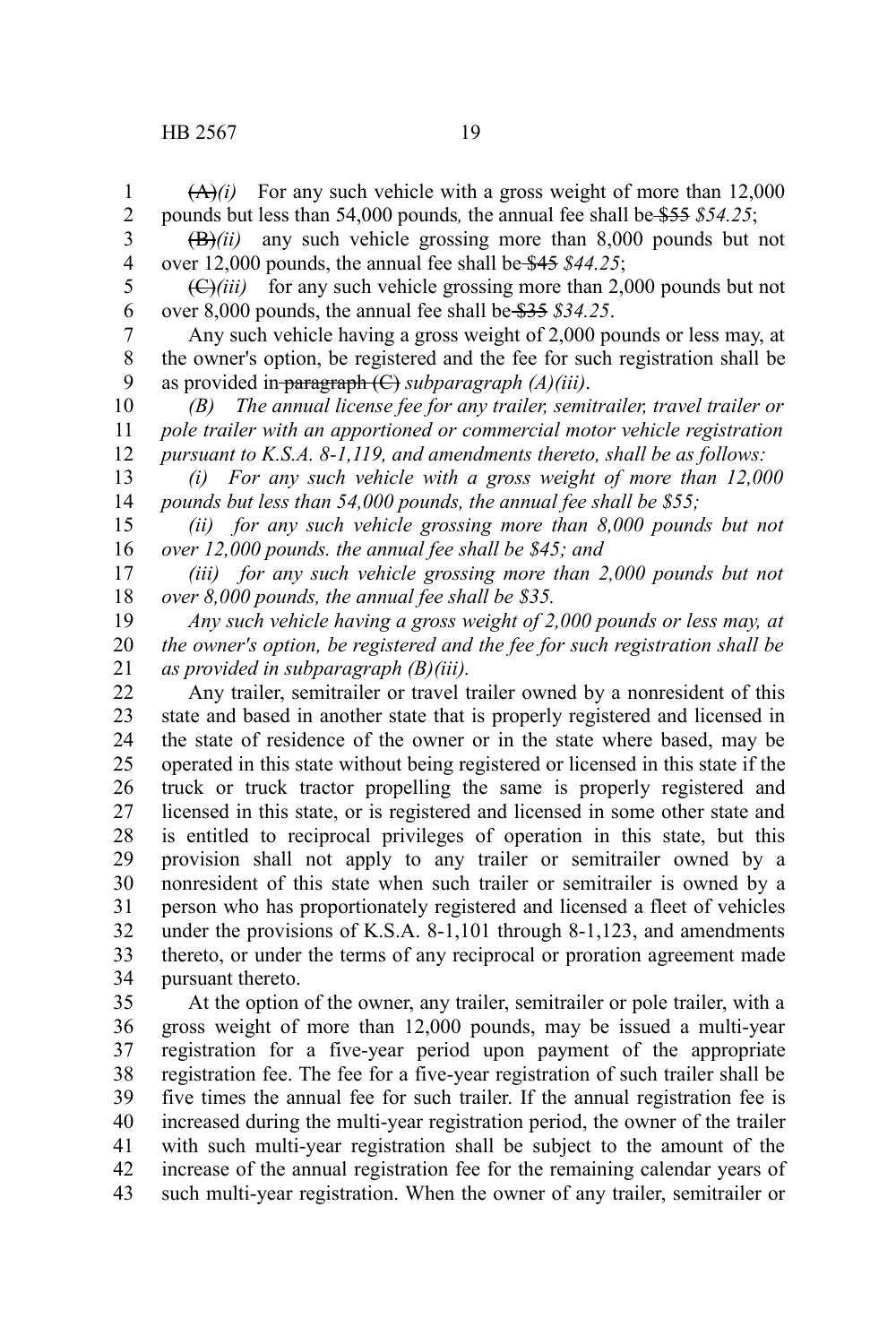pole trailer registered under this multi-year provision transfers or assigns the title, or interest thereto, the registration of such trailer shall expire. The owner shall remove the license plate from such trailer and forward the license plate to the division of vehicles or may have such license plate assigned to another trailer, semitrailer or pole trailer upon the payment of fees required by law. Any owner of a trailer, semitrailer or pole trailer where the multi-year registration fee has been paid and the trailer is sold, junked, repossessed, foreclosed by a mechanic's lien or title transferred by operation of law, and the registration thereon is not going to be transferred to another trailer, may secure a refund for the registration fee for the remaining calendar years by making application to the division of vehicles on a form and in the manner prescribed by the director of vehicles. The secretary of revenue may adopt such rules and regulations necessary to implement the multi-year registration of such trailers, semitrailers and pole trailers. 1 2 3 4 5 6 7 8 9 10 11 12 13 14 15

(c) Any truck or truck tractor having a gross weight of 4,000 pounds or over, using solid tires, shall pay a license fee of double the amount herein charged. The annual fees herein provided for trucks, truck tractors and trailers not subject to K.S.A. 8-134a, and amendments thereto, shall be due January 1 of each year and payable on or before the last day of February in each year. If the fee is not paid by such date a penalty of \$1 shall be added to the fee charged herein for each month or fraction thereof and until December 31 of each registration year. The annual registration fee for all passenger vehicles and vehicles subject to K.S.A. 8-134a, and amendments thereto, shall be due on or before the last day of the month in which the registration plate expires and shall be due for other vehicles as provided by K.S.A. 8-134, and amendments thereto. If the registration fee is not paid by such date a penalty of \$1 shall be added to the fee charged herein for each month or fraction thereof until such registration fee is paid. Members of the armed forces of the United States shall be permitted to apply for registration at any time and be subject to registration fee, less penalties, applicable at the time the application is made. If any motorcycle, motorized bicycle, trailer, semitrailer, travel trailer, or pole trailer is either purchased or acquired after the anniversary or renewal date in any registration year there shall immediately become due and payable a registration fee as follows: If purchased or acquired between the anniversary or renewal date of any registration year and the first six months of such registration year, the annual fee provided herein; if purchased or acquired during the last six months of any registration year, 50% of such annual fee. If any truck or truck tractor, except trucks subject to K.S.A. 8-134a, and amendments thereto, is purchased or acquired prior to April 1 of any year the fee shall be the annual fee provided herein, but if such truck or truck tractor is purchased or acquired after the end of March 16 17 18 19 20 21 22 23 24 25 26 27 28 29 30 31 32 33 34 35 36 37 38 39 40 41 42 43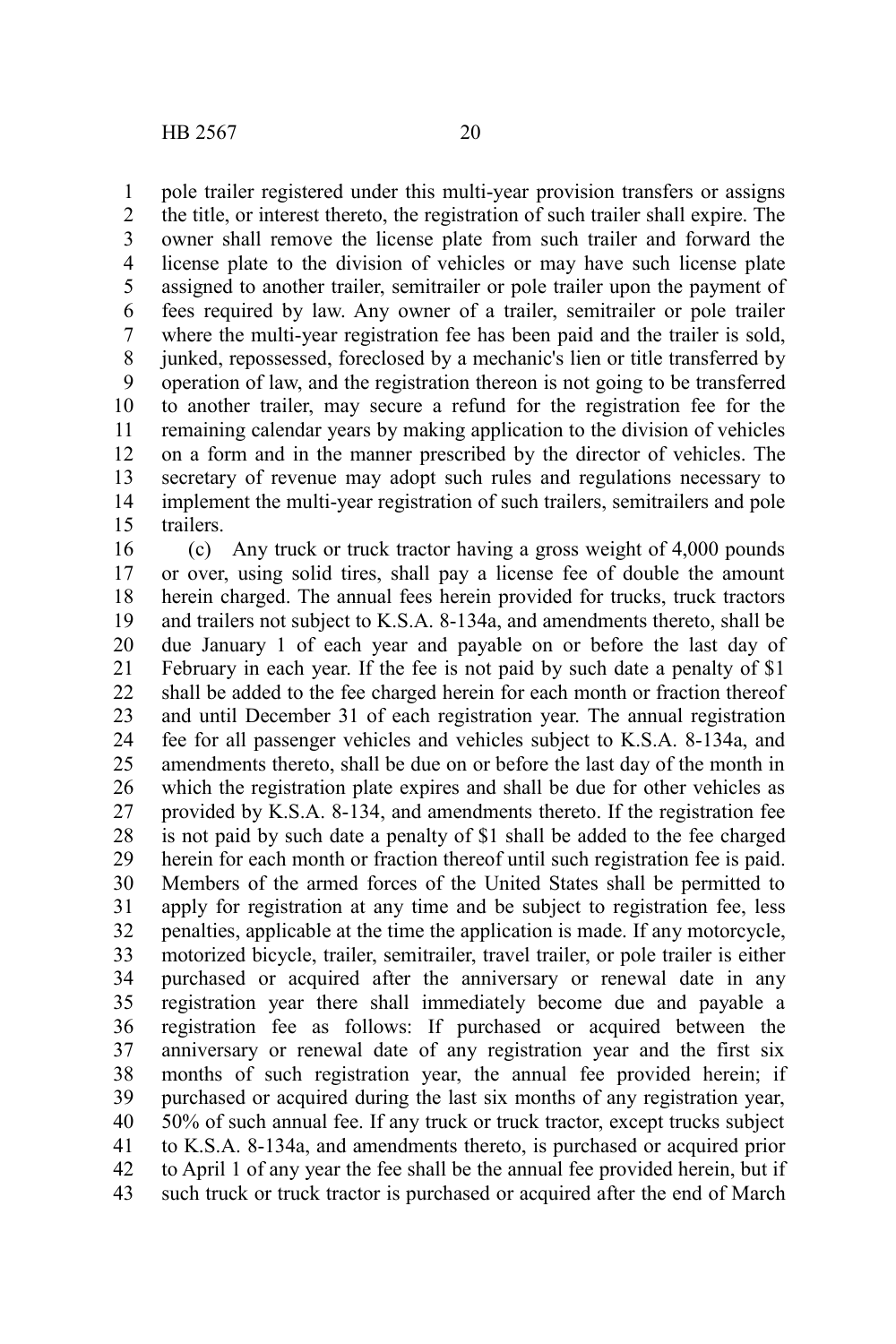of any year, the license fee for such year shall be reduced  $\frac{1}{12}$  for each calendar month which has elapsed since the beginning of the year. If any truck registered for a gross weight of 12,000 pounds or less or passenger vehicle is purchased or acquired and less than 12 months remain in the registration period, the fee shall be  $\frac{1}{12}$  of the annual fee for each calendar

month remaining in the registration period. (d) The owner of any motorcycle, motorized bicycle, passenger vehicle, truck, truck tractor, trailer, semitrailer, or electrically propelled vehicle who fails to pay the registration fee or fees herein provided on the date when the same become due and payable shall be guilty of a misdemeanor, and upon conviction thereof shall be subject to a penalty in the sum of \$1 for each month or fraction thereof during which such fee has remained unpaid after it became due and payable; and in addition thereto shall be subject to such other punishment as is provided in this act. Upon the transfer of motorcycles, motorized bicycles, passenger vehicles, trailers, semitrailers, trucks or truck tractors, on which registration fees have been paid for the year in which the transfer is made, *A corporation shall be exempt from the payment of registration fees on motorcycles, motorized bicycles, passenger vehicles, trailers, semitrailers, trucks or truck tractors when the registration fees have been paid on such vehicles within the same year such vehicles are transferred* either: (1) To a corporation by one or more persons, solely in exchange for stock or securities in such corporation; or  $(2)$  by one corporation to another corporation when all of the assets of such corporation are transferred to the other corporation, then in either case, paragraph  $(1)$  or  $(2)$  the corporation shall be exempt from the payment of registration fees on such vehicles for the year in which such transfer is made. Applications for transfer or registration shall be accompanied by a fee of \$1.50 \$0.75. When the registration of a vehicle has expired at midnight on the last day of any registration year, and such vehicle is not thereafter operated upon the highways, any application for renewal of registration made subsequent to the anniversary or renewal date of any registration year following the expiration of such registration and for succeeding registration years in which such vehicle has not been registered shall be accompanied by an affidavit of nonoperation and nonuse, and such application for renewal or registration shall be received by the division of vehicles upon payment of the proper fees for the current registration year and without penalty. 6 7 8 9 10 11 12 13 14 15 16 17 18 19 20 21 22 23 24 25 26 27 28 29 30 31 32 33 34 35 36 37

(e) Any nonresident of Kansas purchasing a vehicle from a Kansas resident and desiring to secure registration on the vehicle in the state of such person's residence may make application in the office of any county treasurer for a<del> sixty-day</del> 60-day temporary registration. The county treasurer upon presentation of evidence of ownership in the applicant and evidence the sales tax has been paid, if due, shall charge and collect a fee 38 39 40 41 42 43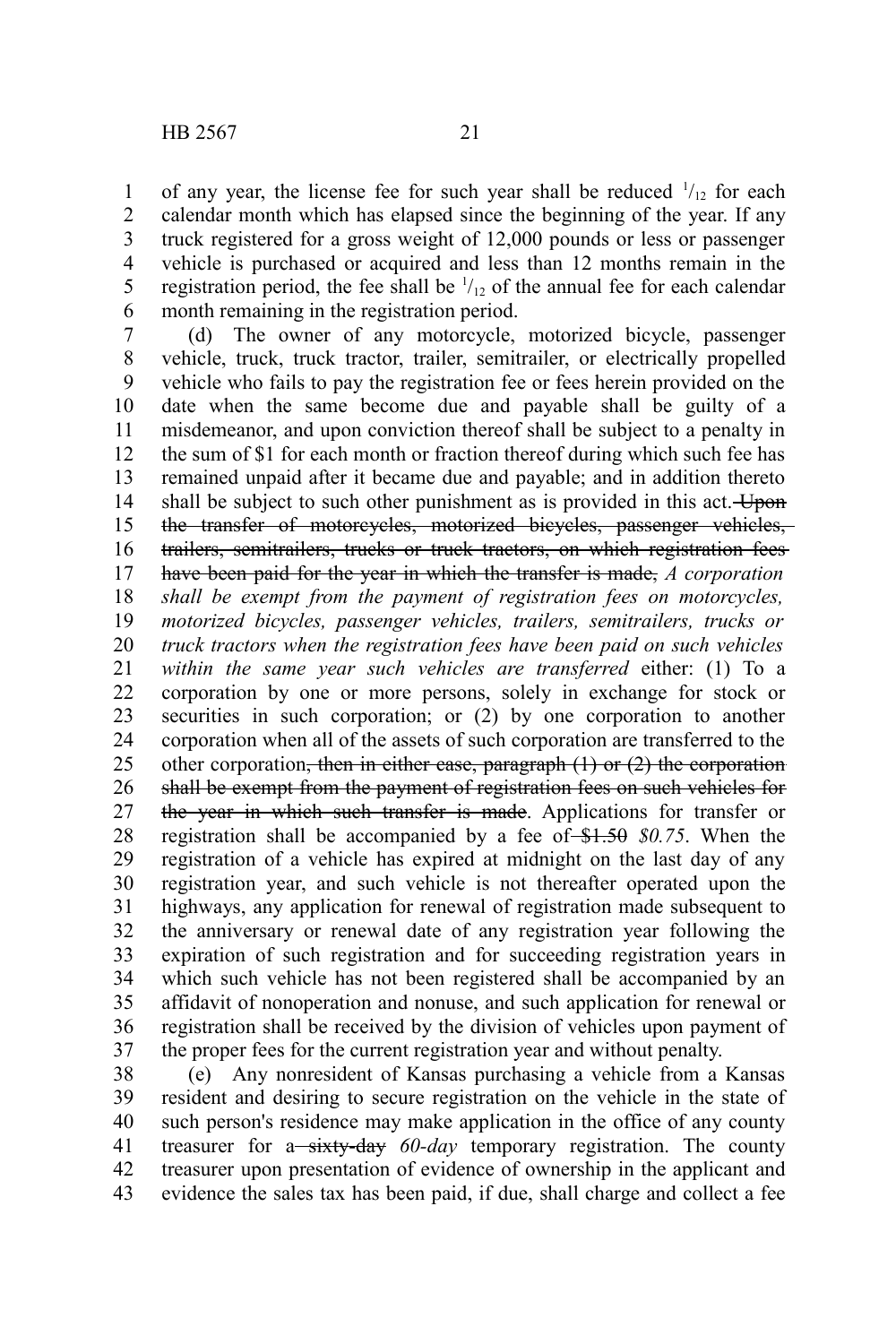of \$3 *\$2.25* for each sixty-day *60-day* temporary license and issue a sticker or paper registration as may be determined by the director of vehicles, and the registration so issued shall be valid for a period of 60 days from the date of issuance. 1 2 3 4

(f) Any owner of any motor vehicle that is subject to taxation under the provisions of article 51 of chapter 79 of the Kansas Statutes Annotated, and amendments thereto, or any other truck or truck tractor where the annual registration fee has been paid and the vehicle is sold, junked, repossessed, foreclosed by a mechanic's lien or title transferred by operation of law, and the registration thereon is not going to be transferred to another vehicle may secure a refund for the registration fee for the remaining portion of the year by making application to the division of vehicles on a form and in the manner prescribed by the director of vehicles, accompanied by all license plates and attachments issued in connection therewith. If the owner of the registration becomes deceased and the vehicle is not going to be used on the highway, and title is not being currently transferred, the proper representative of the estate shall be entitled to the refund. The refund shall be made only for the period of time remaining in the registration year from the date of completion and filing of the application with and delivery of the license plate and attachments to the division of vehicles. Where the registration is secured under a quarterly payment annual registration fee, as provided for in K.S.A. 8-143a, and amendments thereto, such refund shall be made on the quarterly fee paid and unused and all remaining quarterly payments shall be canceled. Any truck or truck tractor having the registration fee paid on quarterly payment basis, all quarterly payments due or a fraction of quarterly payment due shall be paid before title may be transferred, except that in case of death, the filing of the application and returning of the license plate and attachment shall cancel the remaining annual payments due. Whenever a truck or truck tractor, where the registration is secured on a quarterly payment of the annual registration, the one repossessing the truck or truck tractor, or foreclosing by a mechanic's lien, or securing title by court order, the mortgagor or the assigns of the mortgagor, or the one securing title may pay the balance due on date of application for title, but the payments for the remaining portion of the year shall not be canceled unless application is made and the license plate and attachments are surrendered. Nothing in this subsection shall apply when registration is secured under the provisions of K.S.A. 8-1,101 through 8-1,123, and amendments thereto. Notwithstanding any of the foregoing provisions of this section, no refund shall be made under the provisions of this section where the amount thereof does not exceed \$5. The division of vehicles shall furnish such blank forms as may be required under the provisions of this subsection as it deems necessary to be completed by the applicant. 5 6 7 8 9 10 11 12 13 14 15 16 17 18 19 20 21 22 23 24 25 26 27 28 29 30 31 32 33 34 35 36 37 38 39 40 41 42 43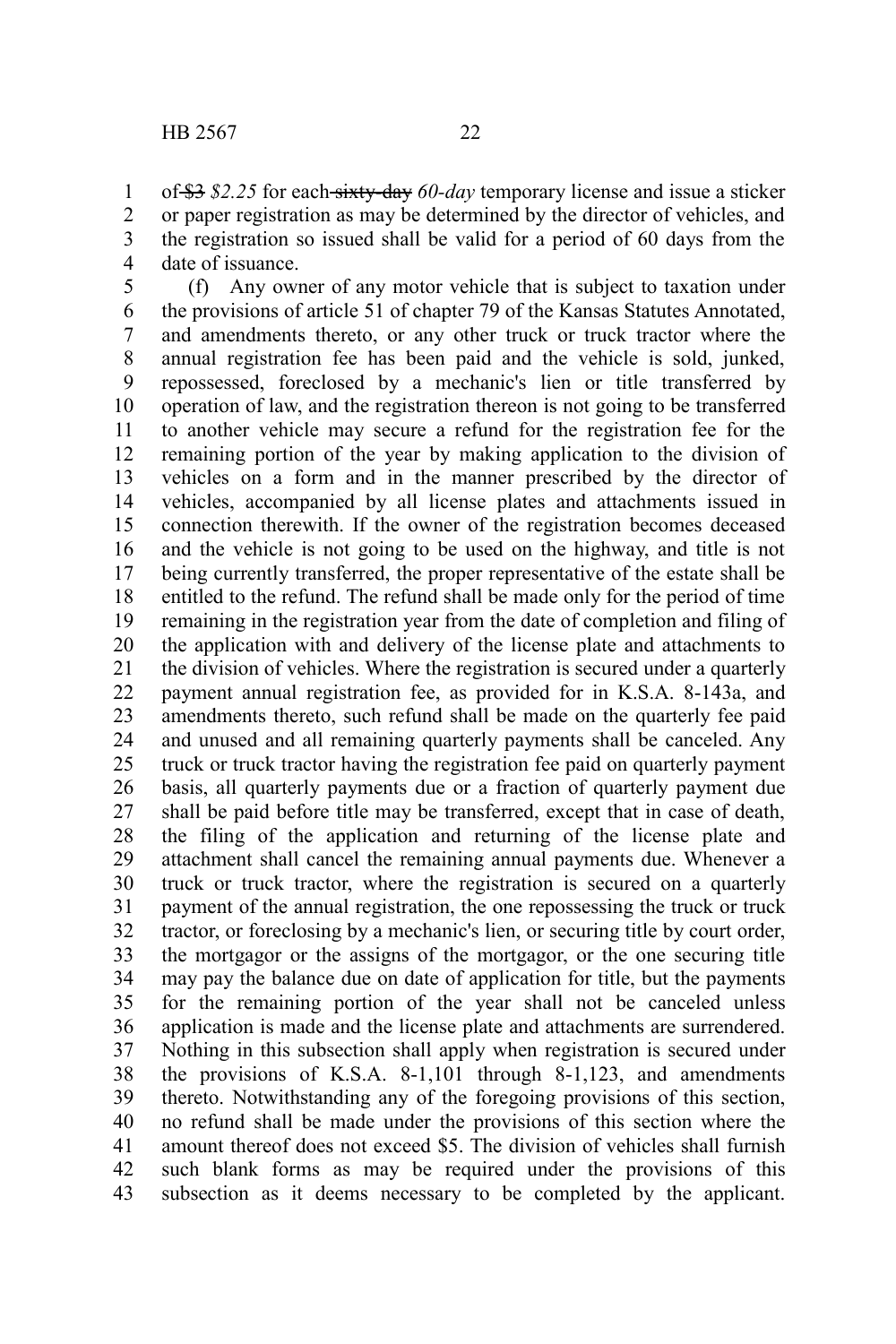Whenever a registration which has been secured on a quarterly basis shall be canceled as provided in this subsection, the division of vehicles shall notify the county treasurer issuing the original registration of such cancellation so that the county treasurer may, and the county treasurer shall cancel the registration of such vehicle in the county treasurer's office and release any lien issued in connection with such registration. 1 2 3 4 5 6

(g) Every owner of a travel trailer designed for or intended to be moved upon any highway in this state shall, before the same is so moved, apply for and obtain the proper registration thereof as provided in this act, except when such unit is permitted to be moved under the special provisions relating to secured parties, manufacturers, dealers and nonresidents contained in this act. At the time of registering any travel trailer for the purpose of moving any such vehicle upon any highway in this state, the owner thereof shall indicate on the registration form whether or not such vehicle is being moved permanently to a location outside of the county in which such vehicle is being registered. No such vehicle which the owner thereof intends to move to a permanent location outside the boundaries of such county shall be registered for movement on the highways of this state until all taxes levied against such vehicle have been paid. A copy of such registration form shall be sent to the county clerk or assessor of the county to which such vehicle is being moved. When such travel trailer is used for living quarters and not operated on the highways, the owner shall be exempt from the license fees as provided in subsection (b)(9) so long as such travel trailer is not operated on the highway. 7 8 9 10 11 12 13 14 15 16 17 18 19 20 21 22 23 24

Sec. 6. K.S.A. 2021 Supp. 8-143 is hereby amended to read as follows: 8-143j. (a) On and after January 1,  $1991$ , Any truck or truck tractor registered for a gross weight of more than 12,000 pounds—which *that* is engaged in farm custom harvesting operations may be registered in accordance with the schedule for such farm custom harvesting vehicles, but shall not be registered as a farm truck or farm truck tractor. *Except as provided in subsection (b),* the annual license fee for a farm custom harvesting truck or truck tractor shall be as follows: 25 26 27 28 29 30 31 32

33

(1) Prior to January 1, 2013:

|    | For a gross weight of more than 12,000 lbs. and not |
|----|-----------------------------------------------------|
| 35 |                                                     |
| 36 | For a gross weight of more than 16,000 lbs. and not |
| 37 |                                                     |
| 38 | For a gross weight of more than 20,000 lbs. and not |
| 39 |                                                     |
|    | For a gross weight of more than 24,000 lbs. and not |
| 41 |                                                     |
|    | For a gross weight of more than 26,000 lbs. and not |
|    |                                                     |
|    |                                                     |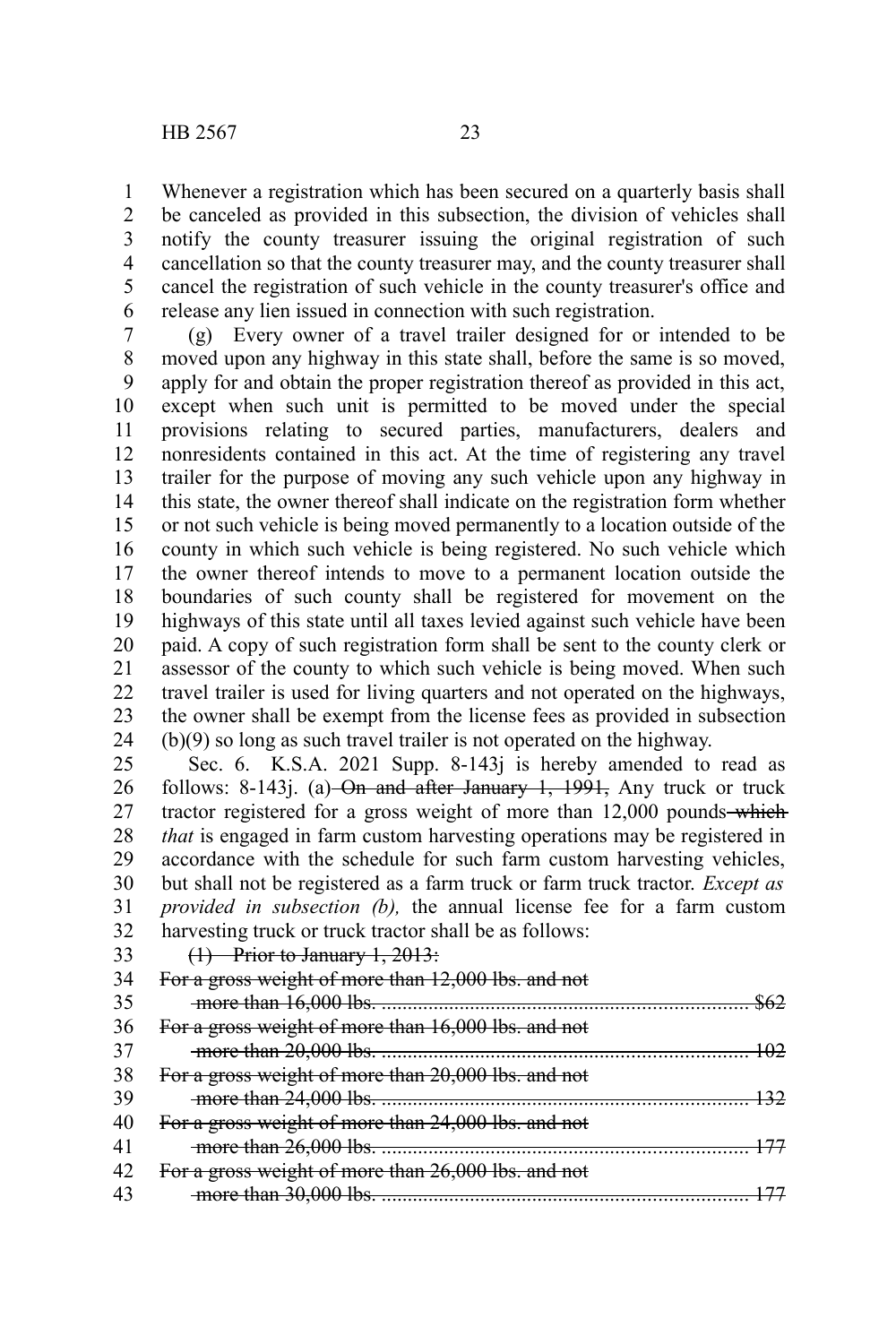| 1              | For a gross weight of more than 30,000 lbs. and not |  |
|----------------|-----------------------------------------------------|--|
| $\overline{2}$ |                                                     |  |
| 3              | For a gross weight of more than 36,000 lbs. and not |  |
| $\overline{4}$ |                                                     |  |
| 5              | For a gross weight of more than 42,000 lbs. and not |  |
| 6              |                                                     |  |
| $\overline{7}$ | For a gross weight of more than 48,000 lbs. and not |  |
| 8              |                                                     |  |
| 9              | For a gross weight of more than 54,000 lbs. and not |  |
| 10             |                                                     |  |
| 11             | For a gross weight of more than 60,000 lbs. and not |  |
| 12             |                                                     |  |
| 13             | For a gross weight of more than 66,000 lbs. and not |  |
| 14             |                                                     |  |
| 15             | For a gross weight of more than 74,000 lbs. and not |  |
| 16             |                                                     |  |
| 17             | For a gross weight of more than 80,000 lbs. and not |  |
| 18             |                                                     |  |
| 19             | $(2)$ On January 1, 2013, through December 1, 2013: |  |
| 20             | For a gross weight of more than 12,000 lbs. and not |  |
| 21             |                                                     |  |
| 22             | For a gross weight of more than 16,000 lbs. and not |  |
| 23             |                                                     |  |
| 24             | For a gross weight of more than 20,000 lbs. and not |  |
| 25             |                                                     |  |
| 26             | For a gross weight of more than 24,000 lbs. and not |  |
| 27             |                                                     |  |
| 28             | For a gross weight of more than 26,000 lbs. and not |  |
| 29             |                                                     |  |
| 30             | For a gross weight of more than 30,000 lbs. and not |  |
| 31             |                                                     |  |
| 32             | For a gross weight of more than 36,000 lbs. and not |  |
| 33             |                                                     |  |
| 34             | For a gross weight of more than 42,000 lbs. and not |  |
| 35             |                                                     |  |
| 36             | For a gross weight of more than 48,000 lbs. and not |  |
| 37             |                                                     |  |
| 38             | For a gross weight of more than 54,000 lbs. and not |  |
| 39             |                                                     |  |
| 40             | For a gross weight of more than 60,000 lbs. and not |  |
| 41             |                                                     |  |
| 42             | For a gross weight of more than 66,000 lbs. and not |  |
| 43             |                                                     |  |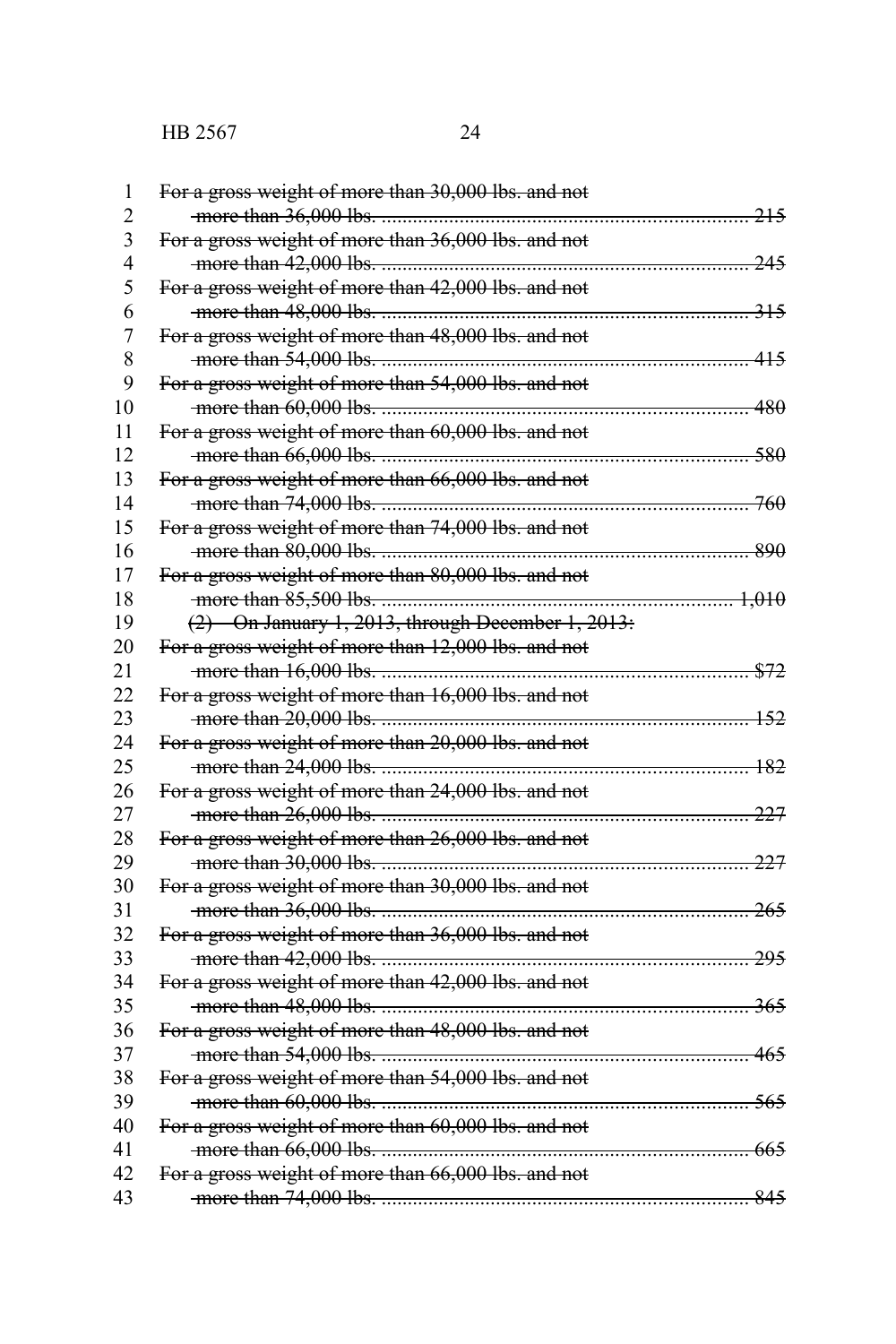| $\,1$                   | For a gross weight of more than 74,000 lbs. and not                        |
|-------------------------|----------------------------------------------------------------------------|
| $\overline{c}$          |                                                                            |
| $\overline{\mathbf{3}}$ | For a gross weight of more than 80,000 lbs. and not                        |
| $\overline{4}$          |                                                                            |
| 5                       | $(3)$ On January 1, 2014:                                                  |
| 6                       | For a gross weight of more than 12,000 lbs. and not                        |
| $\overline{7}$          |                                                                            |
| $\,$ 8 $\,$             | For a gross weight of more than 16,000 lbs. and not                        |
| 9                       |                                                                            |
| 10                      | For a gross weight of more than 20,000 lbs. and not                        |
| 11                      |                                                                            |
| 12                      | For a gross weight of more than 24,000 lbs. and not                        |
| 13                      |                                                                            |
| 14                      | For a gross weight of more than 26,000 lbs. and not                        |
| 15                      |                                                                            |
| 16                      | For a gross weight of more than 30,000 lbs. and not                        |
| 17                      |                                                                            |
| 18                      | For a gross weight of more than 36,000 lbs. and not                        |
| 19                      |                                                                            |
| 20                      | For a gross weight of more than 42,000 lbs. and not                        |
| 21                      |                                                                            |
| 22                      | For a gross weight of more than 48,000 lbs. and not                        |
| 23                      |                                                                            |
| 24                      | For a gross weight of more than 54,000 lbs. and not                        |
| 25                      |                                                                            |
| 26                      | For a gross weight of more than 60,000 lbs. and not                        |
| 27                      |                                                                            |
| 28                      | For a gross weight of more than 66,000 lbs. and not                        |
| 29                      |                                                                            |
| 30                      | For a gross weight of more than 74,000 lbs. and not                        |
| 31                      |                                                                            |
| 32                      | For a gross weight of more than 80,000 lbs. and not                        |
| 33                      |                                                                            |
| 34                      | The annual license fee for a truck or truck tractor registered as a<br>(b) |
| 35                      | commercial motor vehicle pursuant to K.S.A. 2021 Supp. 8-143m, and         |
| 36                      | amendments thereto, or with an apportioned registration pursuant to        |
| 37                      | K.S.A. 8-1,100, and amendments thereto, shall be as follows:               |
| 38                      | For a gross weight of more than 12,000 lbs. and not                        |
| 39                      |                                                                            |
| 40                      | For a gross weight of more than 16,000 lbs. and not                        |
| 41                      |                                                                            |
| 42                      | For a gross weight of more than 20,000 lbs. and not                        |
| 43                      |                                                                            |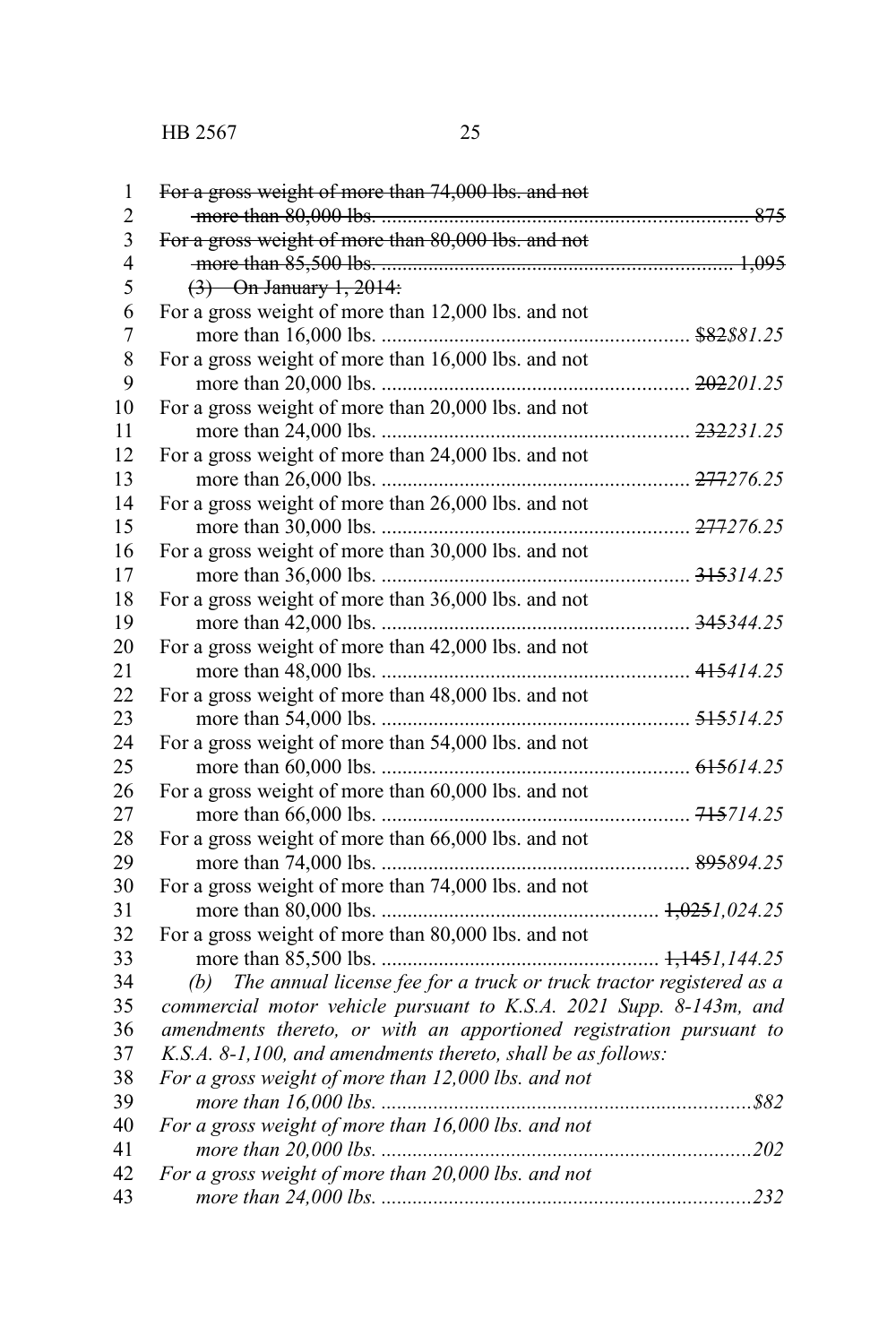1 2  $\mathbf{a}$ 

|    | $1 \circ i \circ j \circ j \circ k \circ k \circ k \circ j \circ l \circ l \circ k \circ l \circ k \circ l \circ j \circ k \circ k \circ l \circ l$ |        |
|----|-----------------------------------------------------------------------------------------------------------------------------------------------------|--------|
| 4  |                                                                                                                                                     | 277    |
| 5  | For a gross weight of more than 30,000 lbs. and not                                                                                                 |        |
| 6  |                                                                                                                                                     | 315    |
| 7  | For a gross weight of more than 36,000 lbs. and not                                                                                                 |        |
| 8  |                                                                                                                                                     | 345    |
| 9  | For a gross weight of more than 42,000 lbs. and not                                                                                                 |        |
| 10 |                                                                                                                                                     | .415   |
| 11 | For a gross weight of more than 48,000 lbs. and not                                                                                                 |        |
| 12 | more than 54,000 lbs.                                                                                                                               | 515    |
| 13 | For a gross weight of more than 54,000 lbs. and not                                                                                                 |        |
| 14 | more than $60,000$ lbs.                                                                                                                             | 615    |
| 15 | For a gross weight of more than 60,000 lbs. and not                                                                                                 |        |
| 16 |                                                                                                                                                     | 715    |
| 17 | For a gross weight of more than 66,000 lbs. and not                                                                                                 |        |
| 18 |                                                                                                                                                     | 895    |
| 19 | For a gross weight of more than 74,000 lbs. and not                                                                                                 |        |
| 20 |                                                                                                                                                     | 1,025  |
| 21 | For a gross weight of more than 80,000 lbs. and not                                                                                                 |        |
| 22 |                                                                                                                                                     | .1,145 |
|    |                                                                                                                                                     |        |

 $\left(\frac{b}{c}\right)$  A tab or marker shall be issued and displayed in connection with the regular license plate for a truck or truck tractor registered as a farm custom harvesting truck or truck tractor. 23 24 25

 $\left(\frac{e}{e}\right)$  Trucks or truck tractors registered under this section shall be eligible for apportioned registration under the provisions of K.S.A. 8-1,100 et seq., and amendments thereto. 26 27 28

 $(d)$ (e) As used in this section, "farm custom harvesting operations" means a person, firm, partnership, association or corporation engaged in farm custom harvesting operations if a truck or truck tractor is used to: 29 30 31

(1) Transport farm machinery, supplies, or both, to or from a farm, for custom harvesting operations on a farm; 32 33

(2) transport custom harvested crops only from a harvested field to initial storage or to initial market locations; or 34 35

(3) transport agricultural products produced by such owner or commodities purchased by such owner for use on the farm owned or rented by the owner of such vehicle. 36 37 38

Sec. 7. K.S.A. 2021 Supp. 8-145 is hereby amended to read as follows: 8-145. (a) All registration and certificates of title fees shall be paid to the division of vehicles, a contractor of the division or the county treasurer of the county in which the applicant for registration resides or has an office or principal place of business within this state. The division, 39 40 41 42 43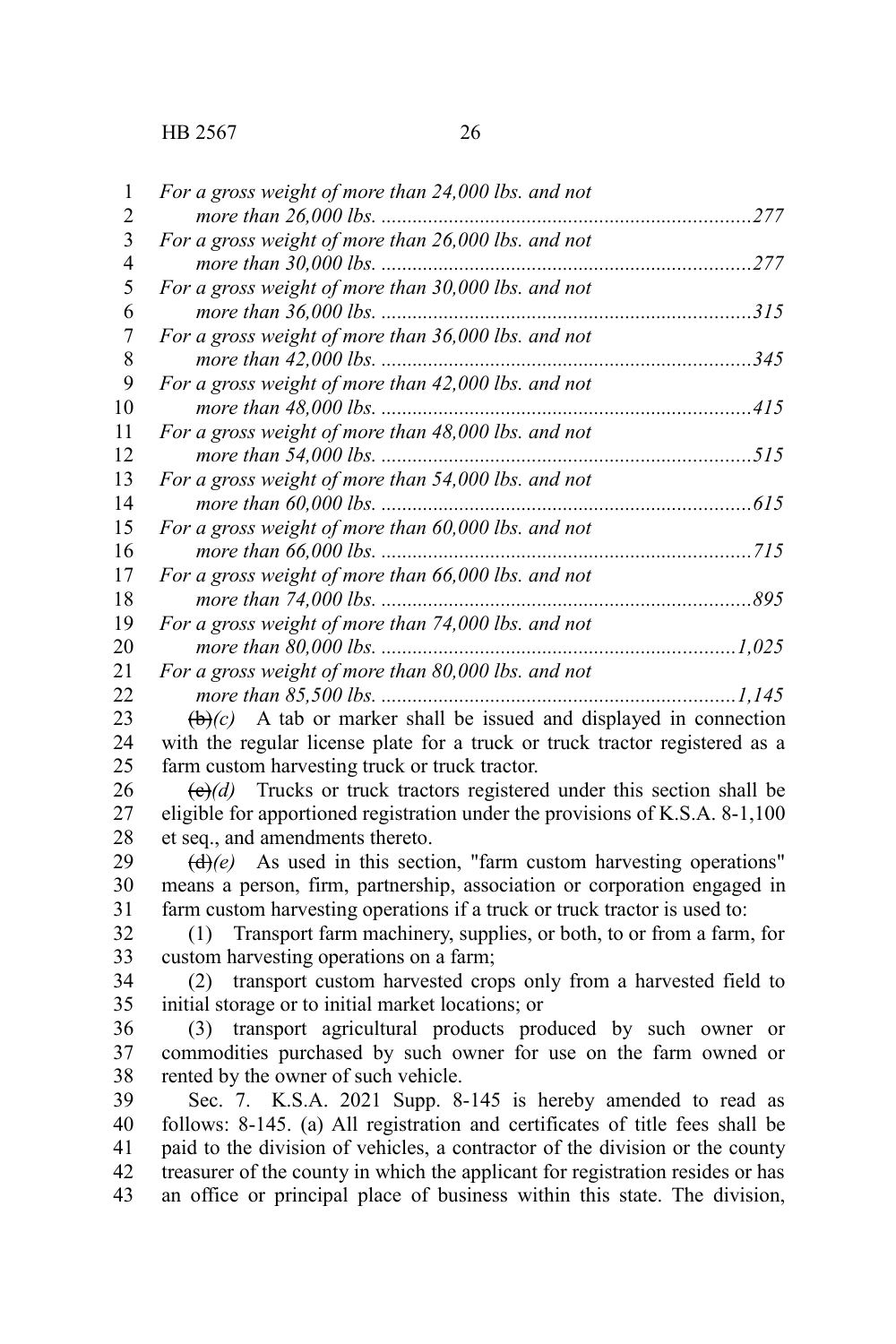contractor or the county treasurer shall issue a receipt to the applicant for such fees paid. 1 2

(b) The county treasurer, division or contractor shall deposit  $\frac{275}{275}$  out of each license application, \$.75 out of each application for transfer of license plate and \$2 out of each application for a certificate of title, *the service fees as prescribed in K.S.A. 8-145d, and amendments thereto, and the division or contractor shall deposit \$0.75 of each commercial or apportioned license application* collected under this act, in a special fund, which fund is hereby appropriated for the use of the county treasurer, division or contractor in paying for necessary help and expenses incidental to the administration of duties in accordance with the provisions of this law. The county treasurer shall receive extra compensation for the services performed in administering the provisions of this act, which compensation shall be in addition to any other compensation provided by any other law, except that the county treasurer shall receive as additional compensation for administering the motor vehicle title and registration laws and fees, a sum computed as follows: The county treasurer, during the month of December, shall determine the amount to be retained for extra compensation not to exceed the following amounts each year for calendar year 2006 or any calendar year thereafter: The sum of \$110 per hundred registrations for the first 5,000 registrations; the sum of \$90 per hundred registrations for the second 5,000 registrations; the sum of \$5 per hundred for the third 5,000 registrations; and the sum of \$2 per hundred registrations for all registrations thereafter. In no event, however, shall any county treasurer be entitled to receive more than \$15,000 additional annual compensation. 3 4 5 6 7 8 9 10 11 12 13 14 15 16 17 18 19 20 21 22 23 24 25 26

If more than one person shall hold the office of county treasurer during any one calendar year, such compensation shall be prorated among such persons in proportion to the number of weeks served. The total amount of compensation paid the treasurer together with the amounts expended in paying for other necessary help and expenses incidental to the administration of the duties of the county treasurer in accordance with the provisions of this act, shall not exceed the amount deposited in such special fund. Any balance remaining in such fund at the close of any calendar year shall be withdrawn and credited to the general fund of the county prior to June 1 of the following calendar year. 27 28 29 30 31 32 33 34 35 36

(c) The county treasurer, division or contractor shall remit the remainder of all such fees collected, together with the original copy of all applications, to the secretary of revenue. The secretary of revenue shall remit all such fees remitted to the state treasurer in accordance with the provisions of K.S.A. 75-4215, and amendments thereto. Upon receipt of each such remittance, the state treasurer shall deposit the entire amount in the state treasury to the credit of the state highway fund, except as 37 38 39 40 41 42 43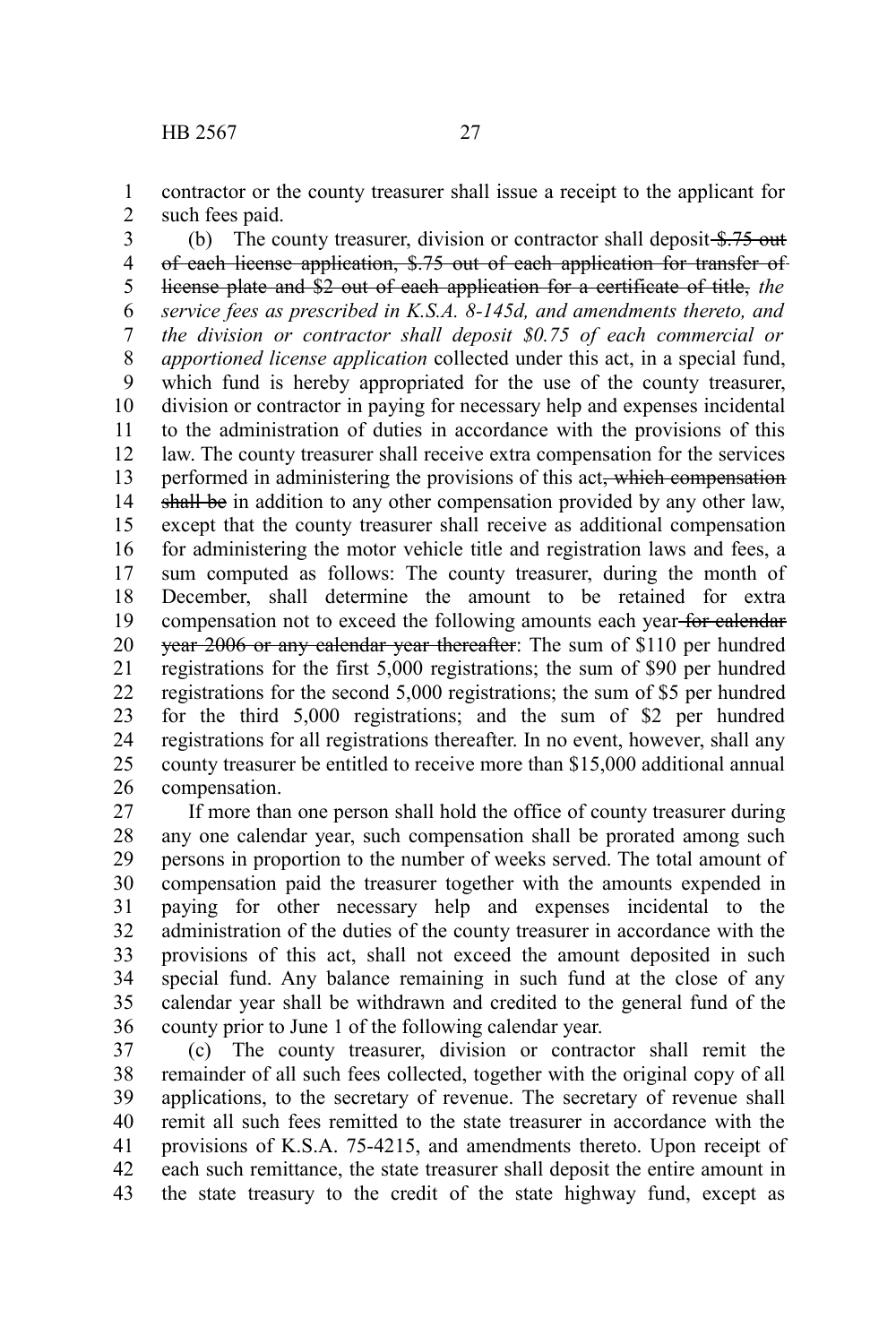provided in subsection (d). 1

(d) (1) Three dollars and fifty cents of each certificate of title fee collected and remitted to the secretary of revenue, shall be remitted to the state treasurer who shall credit such \$3.50 to the Kansas highway patrol motor vehicle fund. Three dollars of each certificate of title fee collected and remitted to the secretary of revenue, shall be remitted to the state treasurer who shall credit such \$3 to the VIPS/CAMA technology hardware fund. 2 3 4 5 6 7 8

(2) For repossessed vehicles, \$3 of each certificate of title fee collected shall be retained by the contractor or county treasurer who processed the application. 9 10 11

 $(3)$ —Three dollars and fifty cents of each reassignment form fee collected and remitted to the secretary of revenue, shall be remitted to the state treasurer who shall credit such \$3.50 to the Kansas highway patrol motor vehicle fund. Three dollars of each reassignment form fee collected and remitted to the secretary of revenue, shall be remitted to the state treasurer who shall credit such \$3 to the VIPS/CAMA technology hardware fund. 12 13 14 15 16 17 18

(4)*(3)* Four dollars of each division of vehicles modernization surcharge collected and remitted to the secretary of revenue, shall be remitted to the state treasurer who shall credit such \$4 to the state highway fund. 19 20 21  $22$ 

(5)*(4)* Two dollars of each Kansas highway patrol staffing and training surcharge collected and remitted to the secretary of revenue, shall be remitted to the state treasurer who shall credit such \$2 to the Kansas highway patrol staffing and training fund. 23 24 25 26

(6)*(5)* One dollar and twenty-five cents of each law enforcement training center surcharge collected and remitted to the secretary of revenue, shall be remitted to the state treasurer who shall credit such \$1.25 to the law enforcement training center fund. 27 28 29 30

(7)*(6)* Fees collected in K.S.A. 8-135 and 8-145, and amendments thereto, that are collected by the division for commercial motor vehicles or vehicles that are part of a commercial fleet, shall be remitted to the state treasurer, who shall credit such amounts to the commercial vehicle administrative fund. 31 32 33 34 35

(8)*(7)* Fees collected in K.S.A. 8-135 and 8-145, and amendments thereto, that are collected by the division for vehicles that are part of a fleet rental pursuant to K.S.A. 2021 Supp. 8-1,189, and amendments thereto, shall be remitted to the state treasurer, who shall credit such amounts to the fleet rental vehicle administration fund. 36 37 38 39 40

Sec. 8. K.S.A. 2021 Supp. 8-145d is hereby amended to read as follows: 8-145d. In addition to the annual vehicle registration fees prescribed by K.S.A. 8-143, 8-143b, 8-143c, 8-143g, 8-143h, 8-143i, 8- 41 42 43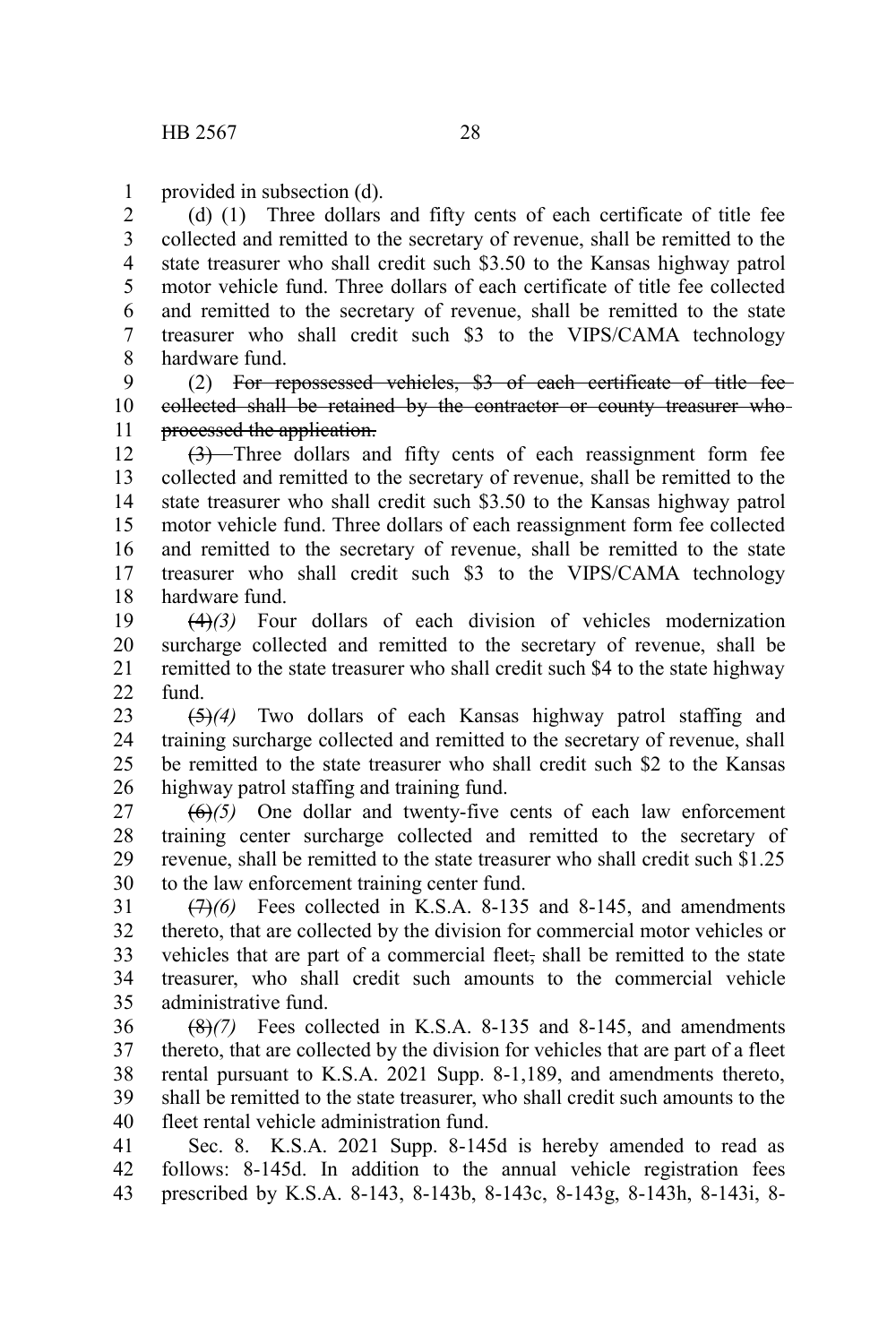167, 8-172, 8-195, 8-1,103 and 8-1,108, and amendments thereto, and K.S.A. 2021 Supp. 8-143l, and amendments thereto, any applicant for vehicle *title,* registration or renewal thereof for registration shall pay a service fee in the amount of \$5  $$10$  to the county treasurer, the division of vehicles or a contractor of the division at the time of making such application. In addition to such service fee, the county treasurer maycharge any applicant for vehicle registration or renewal thereof for registration, a registration fee as follows: (1) In an amount not to exceed \$5 per vehicle registration or renewal thereof for registration, when such application is made at a registration facility in a county with multiple vehicle registration facilities as established by the county treasurer; and (2) in an amount not to exceed \$2.50 per vehicle registration or renewal thereof for registration, when such application is made at a registration facility in a county with a single vehicle registration facility as established by the county treasurer. The county treasurer, division or contractor shall deposit all amounts received under this section in the special fund created pursuant to K.S.A. 8-145, and amendments thereto, and such amounts shall be used by the county treasurer, division or contractor for all purposes for which such fund has been appropriated by law, and such additional amounts are hereby appropriated as other amounts deposited in such fund. 1 2 3 4 5 6 7 8 9 10 11 12 13 14 15 16 17 18 19 20 21

Sec. 9. K.S.A. 2021 Supp. 8-167 is hereby amended to read as follows: 8-167. (a) Every owner of an antique motor vehicle intended to be operated upon any highway in this state shall, before the same is operated, apply for the registration thereof, as provided by this act. 22 23 24 25

(b) In addition to the registration required under the provisions of subsection (a) of this section and K.S.A. 8-168 et seq., and amendments thereto, each antique vehicle shall be registered for the purpose of taxation as prescribed by article 51 of chapter 79 of the Kansas Statutes Annotated, and amendments thereto, at the time such owner intends to commence the operation of the same upon the highways of the state and at the times prescribed by K.S.A. 8-134, and amendments thereto, for the registration of any other motor vehicle owned by the owner of such antique vehicle. The fee for registration of an antique vehicle under the provisions of this subsection shall be five dollars. 26 27 28 29 30 31 32 33 34 35

Sec. 10. K.S.A. 2021 Supp. 8-170 is hereby amended to read as follows: 8-170. (a) Upon the transfer of ownership of any vehicle registered under the foregoing provisions of this act, its registration and right to use the license plates thereon shall expire and thereafter there shall be no transfer of any registration, and the license plates shall be removed by the owner thereof and it shall be unlawful for any person other than the person to whom such license plates were originally issued to have the same in possession. In case of a transfer of ownership of a registered 36 37 38 39 40 41 42 43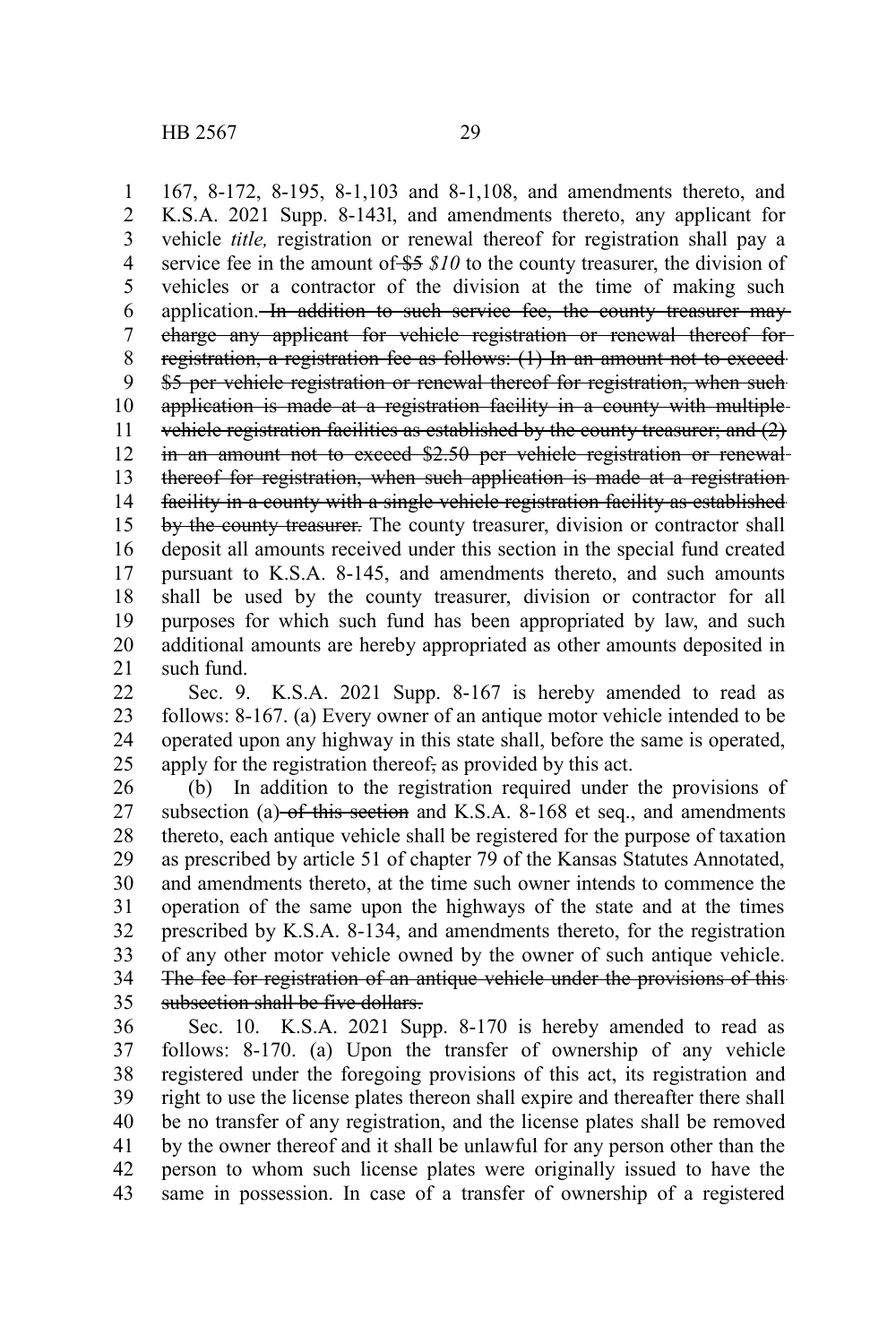vehicle the original owner of the license plates may register another antique vehicle under the same license plate designation, upon application therefor and the payment of a fee of  $$1.50$   $$0.75$ . On and after January 1, 2000, Any model year license plate transferred shall comply with the provisions of subsection (c) of K.S.A. 8-172*(c)*, and amendments thereto. 1 2 3 4 5

(b) Upon the transfer and sale of a registered vehicle by any person, the new owner thereof, before using a vehicle on the highways of this state, shall make application to the division for registration of the vehicle. 6 7 8

9

(c) Certificate of title:

(1) Application for certificate of title on an antique vehicle shall be made by the owner or the owner's agent upon a blank form to be furnished by the division and shall contain such information as the division shall determine necessary. The division may waive any information requested on the form if it is not available. For any antique vehicle having a model year prior to 1950, the application together with a bill of sale for the antique vehicle shall be accepted as prima facie evidence that the applicant is the owner of the vehicle and the certificate of title shall be issued for such vehicle. If the application and bill of sale are used to obtain a certificate of title for any antique vehicle having a model year of 1950 or later, the certificate of title shall not be issued until an inspection in accordance with subsection  $(a)$  of K.S.A. 8-116 $(a)$ , and amendments thereto, has been completed. The certificate of title shall be delivered to the applicant. The certificate shall contain the words "antique vehicle." 10 11 12 13 14 15 16 17 18 19 20 21 22 23

(2) The certificate of title shall contain upon the reverse side a form for assignment of title to be executed by the owner. A certificate of title may be issued under the provisions of this act without an application for registration. 24 25 26 27

(3) The fee for each original certificate of title so issued shall be  $$10$ *\$8*. The certificate of title shall be good for the life of the antique vehicle, so long as the same is owned or held by the original holder of the certificate of title, and shall not have to be renewed. In the event of a sale or transfer of ownership of an antique vehicle for which a certificate of title has been issued under the provisions of this subsection, the holder of such certificate of title shall endorse on the same an assignment thereof, with warranty of title in form printed thereon, as prescribed by the director, and the transferor must *shall* deliver the same *such certificate of title* to the buyer at the time of delivery of the vehicle. The buyer shall then present such certificate of title<del>, assigned as aforesaid,</del> to the director or an authorized agent of the director, whereupon*. The director or an authorized agent shall issue* a new certificate of title-shall be issued to the buyer, the fee therefor being \$10 *\$8*. 28 29 30 31 32 33 34 35 36 37 38 39 40 41

Sec. 11. K.S.A. 2021 Supp. 8-172 is hereby amended to read as follows: 8-172. (a) Except as provided in subsection (c), license plates 42 43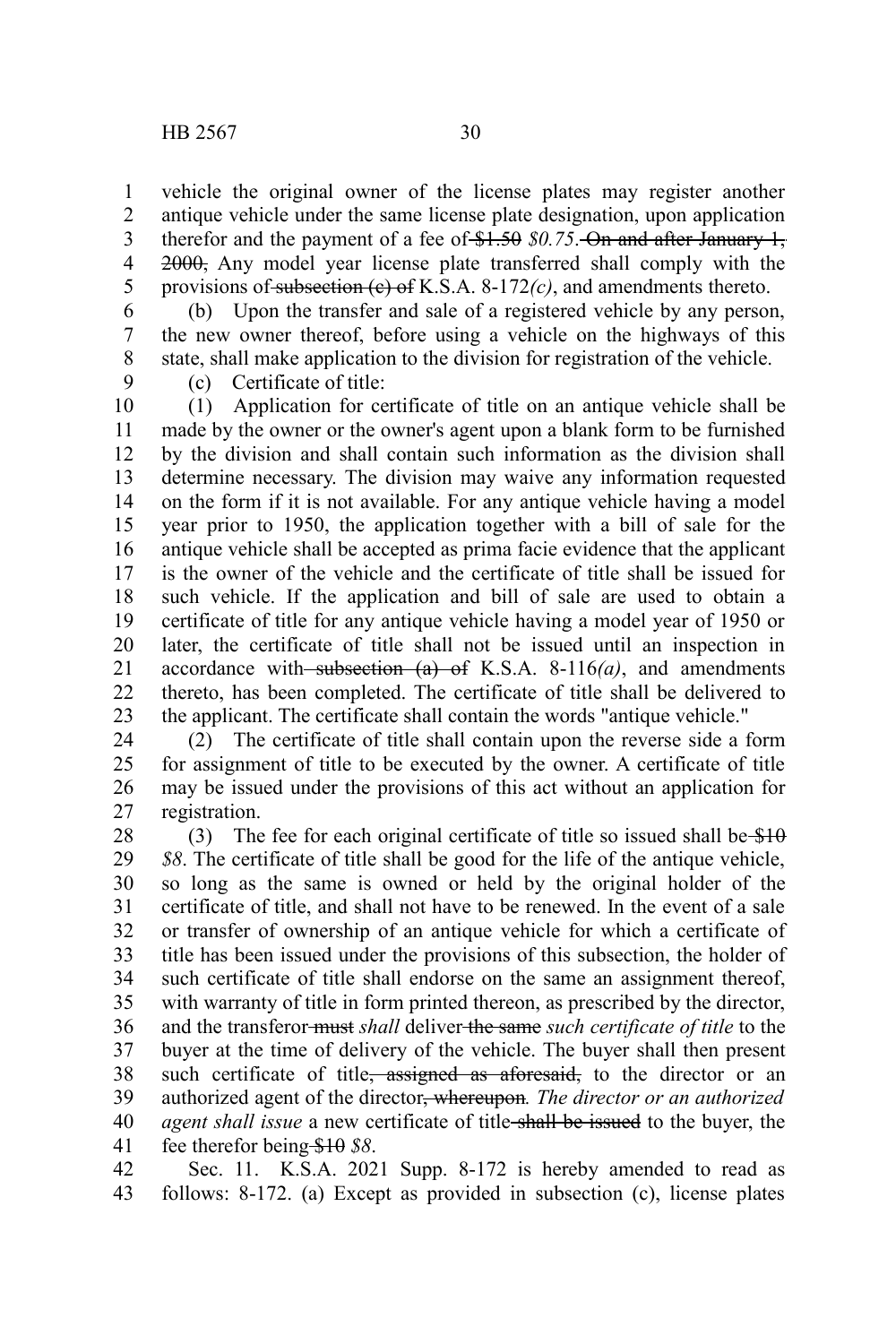issued for antique vehicles shall be distinctive and shall contain the words "Kansas" and "antique" and there shall be no year date thereon. The numbering system shall consist of combinations of not more than seven letters of the alphabet or numerals or a combination of such letters and numerals. The combinations of such letters and numerals shall be at the direction of the director of vehicles, except that any person owning an antique vehicle, other than an antique motorcycle, may make application for a special combination of letters and numerals not exceeding seven. Antique motorcycle license plates shall be the same as other antique vehicle license plates, except the numbering system shall consist of not more than five letters of the alphabet or numerals or a combination of letters and numerals. Such application shall be made in a manner prescribed by the director of vehicles and shall be accompanied by a special combination fee of \$40 \$39.25. Unless the combination of letters or numerals designated by the applicant have been assigned to another antique vehicle registered in this state, or unless the combination of letters or numerals designated by the applicant have a profane, vulgar, lewd or indecent meaning or connotation, as determined by the director, the division shall assign such combination of letters to the applicant's vehicle. 1 2 3 4 5 6 7 8 9 10 11 12 13 14 15 16 17 18 19

(b) In addition to the fees required under subsection  $(b)$  of K.S.A. 8-167*(b)*, and amendments thereto, and subsection (a) or (c) of this section, the registration fee for any antique vehicle shall be \$40 *\$39.25* and once paid shall not be required to be renewed. 20 21 22 23

(c) In lieu of the license plate issued under subsection (a), a person who owns an antique vehicle who wants to display a model year license plate on the vehicle shall make application in a manner prescribed by the director of vehicles, including the execution of an affidavit setting forth that the model year license plate the person wants to display on the person's antique vehicle is a legible and serviceable license plate that originally was issued by this state or a license plate originally issued by a Kansas city or a reproduction of such city issued license plate. Except for license plates issued prior to 1921, such license plate shall be inscribed with the date of the year corresponding to the model year when the vehicle was manufactured. For license plates issued prior to 1921, such license plate shall be the license plate issued by the state or a Kansas city or a reproduction of such city issued license plate corresponding to the model year when the vehicle was manufactured. Duplicate numbers for any year shall not be allowed for any model year license plate under the provisions of this subsection. Upon application to display a reproduction of a city issued license plate, the division of vehicles shall issue a number to be used for such reproduction license plate. The model year license plate fee shall be \$40 *\$39.25*. 24 25 26 27 28 29 30 31 32 33 34 35 36 37 38 39 40 41 42

43

(d) In addition to the license plates authorized under subsection (a) or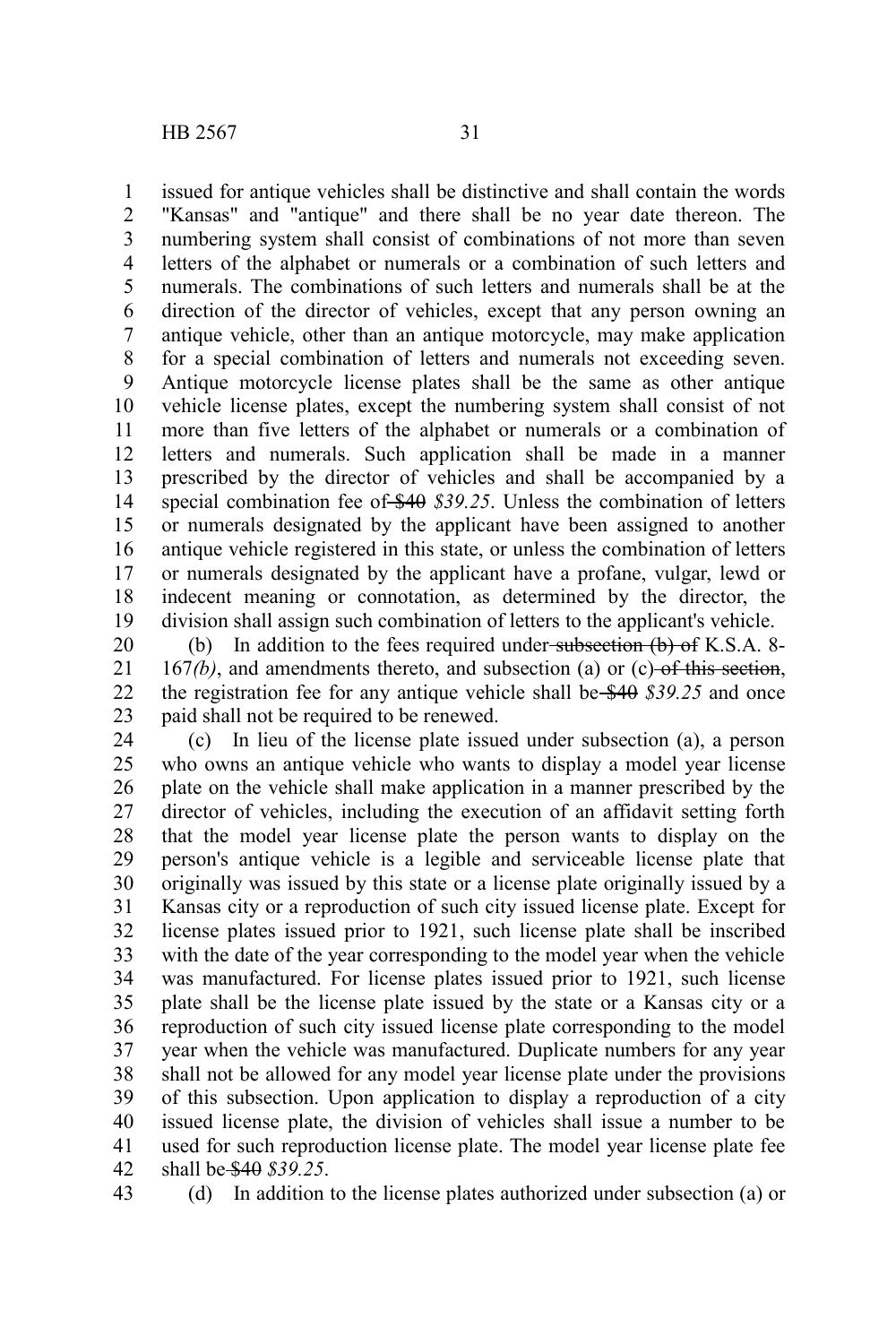(c), a person who owns an antique vehicle may display a model year license plate originally issued by the state of Kansas or a Kansas city or a reproduction of such city issued license plate on the front of an antique vehicle. Except for license plates issued prior to 1921, such license plate shall be inscribed with the date of the year corresponding to the model year when the vehicle was manufactured. For license plates issued prior to 1921, such license plate shall be the license plate issued by the state or a Kansas city or a reproduction of such city issued license plate corresponding to the model year when the vehicle was manufactured. 1 2 3 4 5 6 7 8 9

(e) For a model year license plate issued during calendar year 1976 or thereafter, and which *that* is displayed on an antique vehicle pursuant to subsection (c), the owner may display a decal of the type described in K.S.A. 8-132, and amendments thereto, for the year of the vehicle so long as such decal is legible. Otherwise, on and after January 1, 2013, the owner may obtain a replacement decal from the county treasurer which displays the year of the vehicle. 10 11 12 13 14 15 16

Sec. 12. K.S.A. 2021 Supp. 8-195 is hereby amended to read as follows: 8-195. (a) Any person who is the owner of a special interest vehicle, street rod vehicle or military surplus vehicle at the time of making application for registration or transfer of title of the vehicle may, upon application, register the same as a special interest vehicle, street rod vehicle or military surplus vehicle upon payment of an annual fee of \$26 *\$25.25* and be furnished each year upon the payment of such fee license plates of a distinctive design in lieu of the usual license plates that shall show, in addition to the identification number, that the vehicle is a special interest vehicle or that the vehicle is a special interest vehicle and it meets the qualifications of a street rod vehicle or military surplus vehicle, as the case may be, owned by a Kansas collector. The registration shall be valid for one year and may be renewed by payment of such annual fee. Special interest vehicles including street rod vehicles and military surplus vehicles may be used as are other vehicles of the same type, except that special interest vehicles including street rod vehicles and military surplus vehicles may not transport passengers for hire. Special interest vehicles including street rod vehicles shall not haul material weighing more than 500 pounds. 17 18 19 20 21 22 23 24 25 26 27 28 29 30 31 32 33 34

(b) Each collector applying for special interest vehicle, street rod vehicle or military surplus vehicle license plates will be issued a collector's identification number that will appear on each license plate. Second and all subsequent registrations under this section by the same collector will bear the same collector's identification number followed by a suffix letter for vehicle identification. 35 36 37 38 39 40

(c) A collector must own and have registered one or more vehicles with regular license plates that are used for regular transportation. 41 42

(d) Special interest license plates issued to military surplus vehicles 43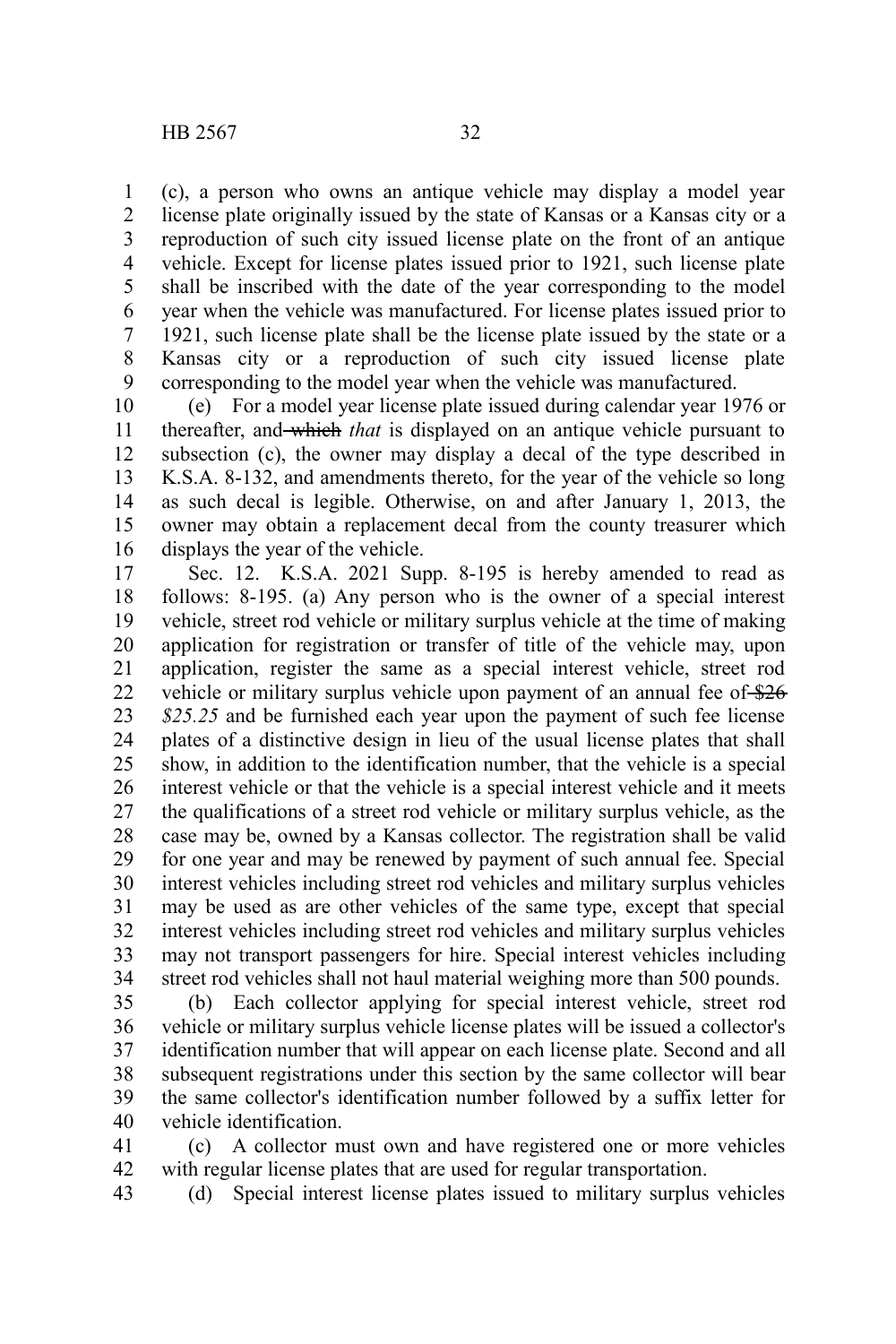shall display a decal on such plates identifying the vehicle as a military surplus vehicle. 1 2

(e) A military surplus vehicle shall not be registered until an inspection has been completed in accordance with K.S.A. 2021 Supp. 8- 116a, and amendments thereto. 3 4 5

Sec. 13. K.S.A. 2021 Supp. 8-198 is hereby amended to read as follows: 8-198. (a) A nonhighway or salvage vehicle shall not be required to be registered in this state, as provided in K.S.A. 8-135, and amendments thereto, but nothing in this section shall be construed as abrogating, limiting or otherwise affecting the provisions of K.S.A. 8-142, and amendments thereto, which *that* make it unlawful for any person to operate or knowingly permit the operation in this state of a vehicle required to be registered in this state. 6 7 8 9 10 11 12 13

(b) Upon the sale or transfer of any nonhighway vehicle or salvage vehicle, the purchaser thereof shall obtain a nonhighway certificate of title or salvage title, whichever is applicable, in the following manner: 14 15 16

(1) If the transferor is a vehicle dealer, as defined in K.S.A. 8-2401, and amendments thereto, and a certificate of title has not been issued for such vehicle under this section or under the provisions of K.S.A. 8-135, and amendments thereto, such transferor shall make application for and assign a nonhighway certificate of title or a salvage title, whichever is applicable, to the purchaser of such nonhighway vehicle or salvage vehicle in the same manner and under the same conditions prescribed by K.S.A. 8- 135, and amendments thereto, for the application for and assignment of a certificate of title thereunder. Upon the assignment thereof, the purchaser shall make application for a new nonhighway certificate of title or salvage title, as provided in subsection (c) or (d). 17 18 19 20 21 22 23 24 25 26 27

(2) Except as provided in K.S.A. 8-199(b), and amendments thereto, if a certificate of title has been issued for any such vehicle under the provisions of K.S.A. 8-135, and amendments thereto, the owner of such nonhighway vehicle or salvage vehicle may surrender such certificate of title to the division of vehicles and make application to the division for a nonhighway certificate of title or salvage title, whichever is applicable, or the owner may obtain from the county treasurer's office a form prescribed by the division of vehicles and, upon proper execution thereof, may assign the nonhighway certificate of title, salvage title or the regular certificate of title with such form attached to the purchaser of the nonhighway vehicle or salvage vehicle. Upon receipt of the nonhighway certificate of title, salvage title or the regular certificate of title with such form attached, the purchaser shall make application for a new nonhighway certificate of title or salvage title, whichever is applicable, as provided in subsection (c) or (d). 28 29 30 31 32 33 34 35 36 37 38 39 40 41 42

43

(3) If the transferor is not a vehicle dealer, as defined in K.S.A. 8-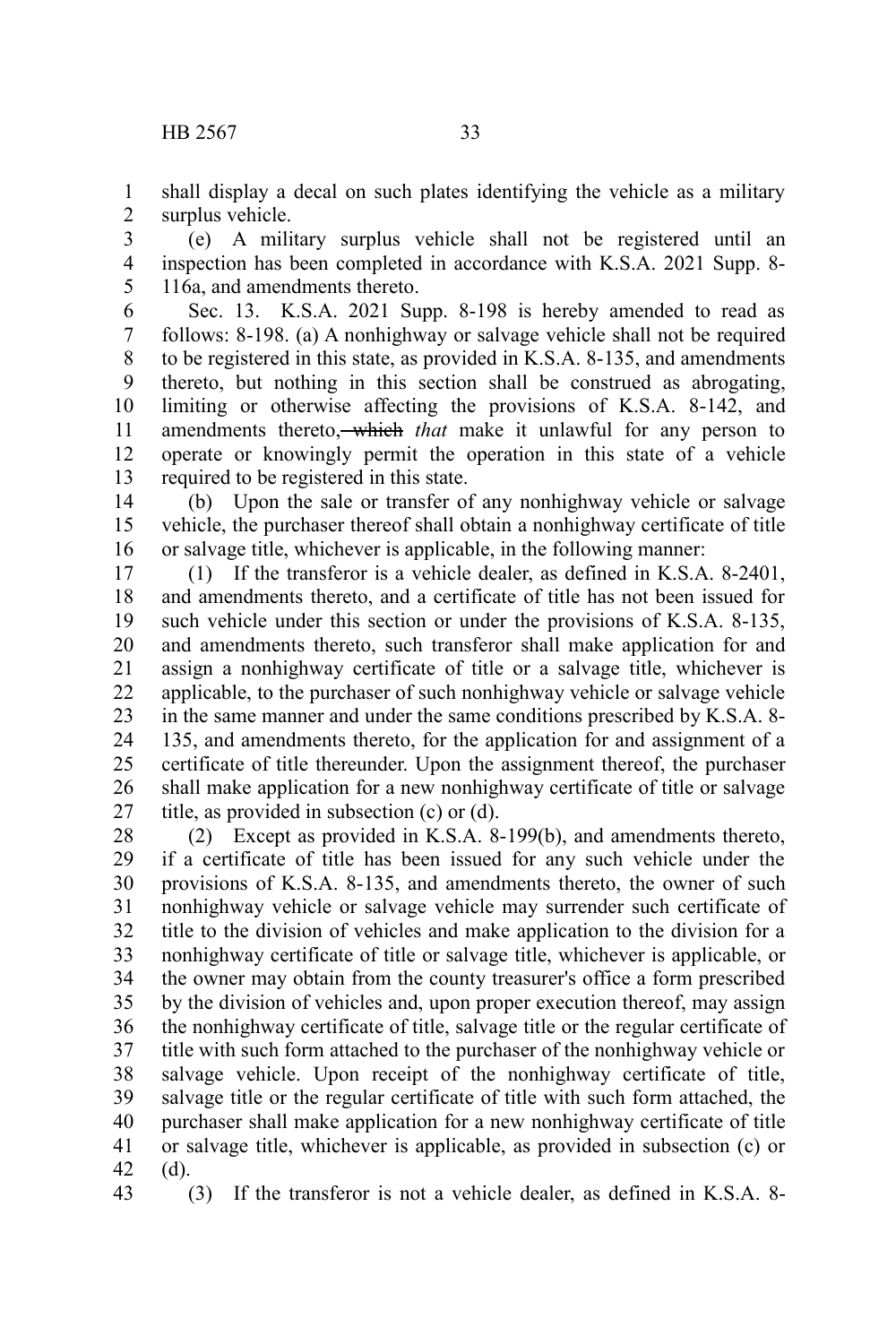2401, and amendments thereto, and a certificate of title has not been issued for the vehicle under this section or a certificate of title was not required under K.S.A. 8-135, and amendments thereto, the transferor shall make application to the division for a nonhighway certificate of title or salvage title, whichever is applicable, as provided in this section, except that in addition thereto, the division shall require a bill of sale or such transferor's affidavit, with at least one other corroborating affidavit, that such transferor is the owner of such nonhighway vehicle or salvage vehicle. If the division is satisfied that the transferor is the owner, the division shall issue a nonhighway certificate of title or salvage title, whichever is applicable, for such vehicle, and the transferor shall assign the same to the purchaser, who shall make application for a new nonhighway certificate of title or salvage title, whichever is applicable, as provided in subsection (c) or (d). 1 2 3 4 5 6 7 8 9 10 11 12 13 14

(c) Every purchaser of a nonhighway vehicle, whether assigned a nonhighway certificate of title or a regular certificate of title with the form specified in subsection (b)(2) attached, shall make application to the county treasurer of the county where such person resides for a new nonhighway certificate of title in the same manner and under the same conditions as for an application for a certificate of title under K.S.A. 8- 135, and amendments thereto. Such application shall be in the form prescribed by the director of vehicles and shall contain substantially the same provisions as required for an application under K.S.A.  $8-135(c)(1)$ , and amendments thereto. In addition, such application shall provide a place for the applicant to certify that the vehicle for which the application for a nonhighway certificate of title is made is a nonhighway vehicle and other provisions the director deems necessary. Each application for a nonhighway certificate of title shall be accompanied by a fee of \$10 *\$8*, and if the application is not made to the county treasurer within the time prescribed by K.S.A. 8-135, and amendments thereto, for making application for a certificate of title thereunder, an additional fee of \$2. 15 16 17 18 19 20 21 22 23 24 25 26 27 28 29 30 31

(d) (1) Except as otherwise provided by this section, the owner of a vehicle that meets the definition of a salvage vehicle shall apply for a salvage title before the ownership of the motor vehicle or travel trailer is transferred. In no event shall such application be made more than 60 days after the vehicle is determined to be a salvage vehicle. 32 33 34 35 36

(2) Every insurance company that, pursuant to a damage settlement, acquires ownership of a vehicle that has incurred damage requiring the vehicle to be designated a salvage vehicle, shall apply for a salvage title within 60 days after the title is assigned and delivered by the owner to the insurance company, with all liens released. In the event that an insurance company is unable to obtain voluntary assignment of the title after 30 days from the date the vehicle owner enters into an oral or written damage 37 38 39 40 41 42 43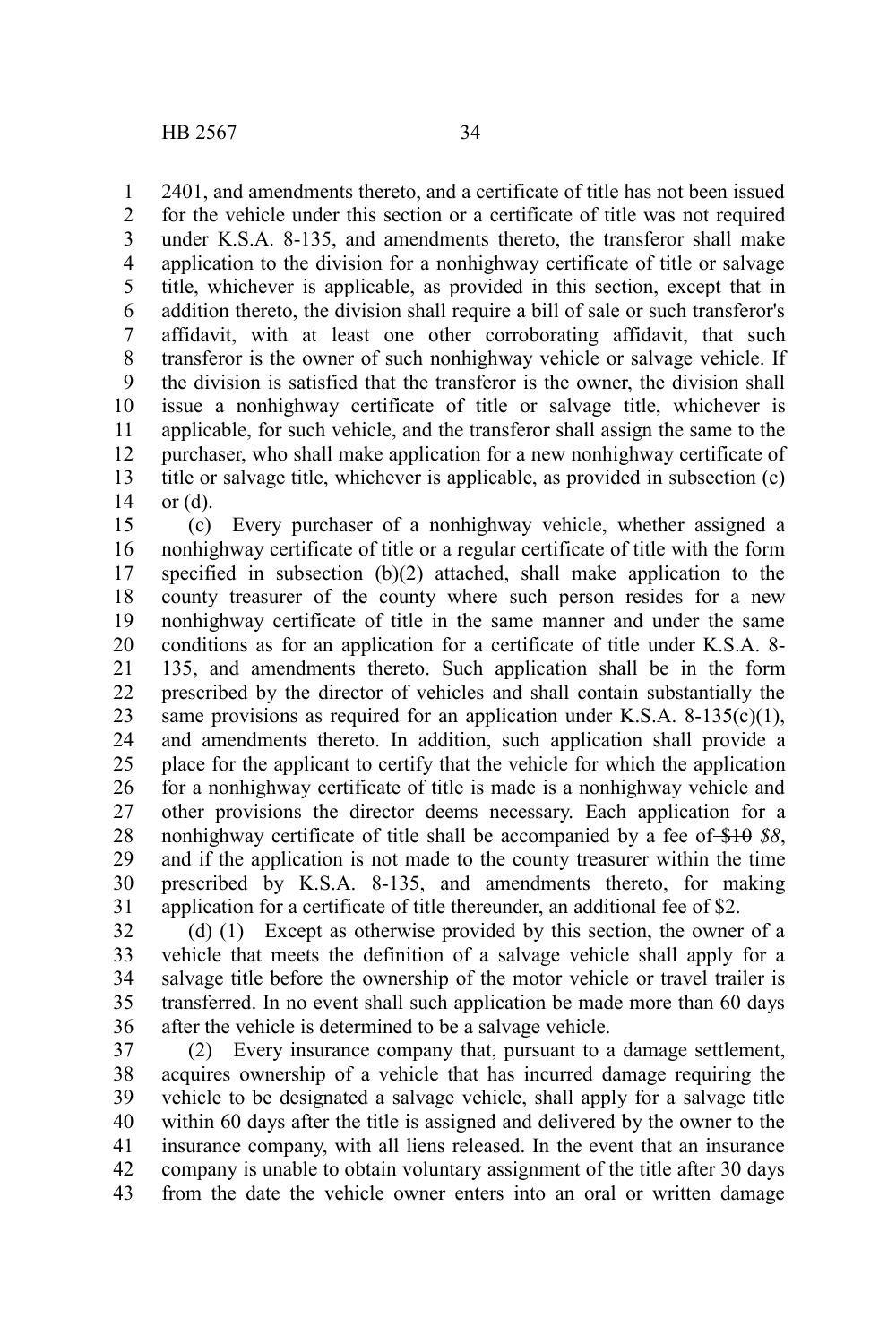settlement agreement where the owner agrees to transfer the title, the insurance company may submit an application on a form prescribed by the division for a salvage title. The form shall be accompanied by an affidavit from the insurance company stating that: (A) The insurance company is unable to obtain a transfer of the title from the owner following an oral or written acceptance of an offer of damage settlement; (B) there is evidence of the damage settlement; (C) that there are no existing liens on the vehicle or all liens on the vehicle have been released; (D) the insurance company has physical possession of the vehicle; and (E) the insurance company has provided the owner, at the owner's last known address, 30 days' prior notice of such intent to transfer and the owner has not delivered a written objection to the insurance company. 1 2 3 4 5 6 7 8 9 10 11 12

(3) Every insurance company that makes a damage settlement for a vehicle that has incurred damage requiring such vehicle to be designated a salvage vehicle, but does not acquire ownership of the vehicle, shall notify the vehicle owner of the owner's obligation to apply for a salvage title for the motor vehicle or travel trailer, and shall notify the division of this fact in accordance with procedures established by the division. The vehicle owner shall apply for a salvage title within 60 days after being notified by the insurance company. 13 14 15 16 17 18 19 20

(4) The lessee of any vehicle that incurs damage requiring the vehicle to be designated a salvage vehicle shall notify the lessor of this fact within 30 days of the determination that the vehicle is a salvage vehicle. 21 22 23

(5) The lessor of any motor vehicle or travel trailer that has incurred damage requiring the vehicle to be titled as a salvage vehicle, shall apply for a salvage title within 60 days after being notified of this fact by the lessee. 24 25 26 27

(6) Every person acquiring ownership of a motor vehicle or travel trailer that meets the definition of a salvage vehicle, for which a salvage title has not been issued, shall apply for the required document prior to any further transfer of such vehicle, but in no event, more than 60 days after ownership is acquired. 28 29 30 31 32

(7) Every purchaser of a salvage vehicle, whether assigned a salvage title or a regular certificate of title with the form specified in subsection (b) (2) attached, shall make application to the county treasurer of the county where such person resides for a new salvage title, in the same manner and under the same condition as for an application for a certificate of title under K.S.A. 8-135, and amendments thereto. Such application shall be in the form prescribed by the director of vehicles and shall contain substantially the same provisions as required for an application under K.S.A.  $8-135(c)(1)$ , and amendments thereto. In addition, such application shall provide a place for the applicant to certify that the vehicle for which the application for salvage title is made is a salvage vehicle, and other 33 34 35 36 37 38 39 40 41 42 43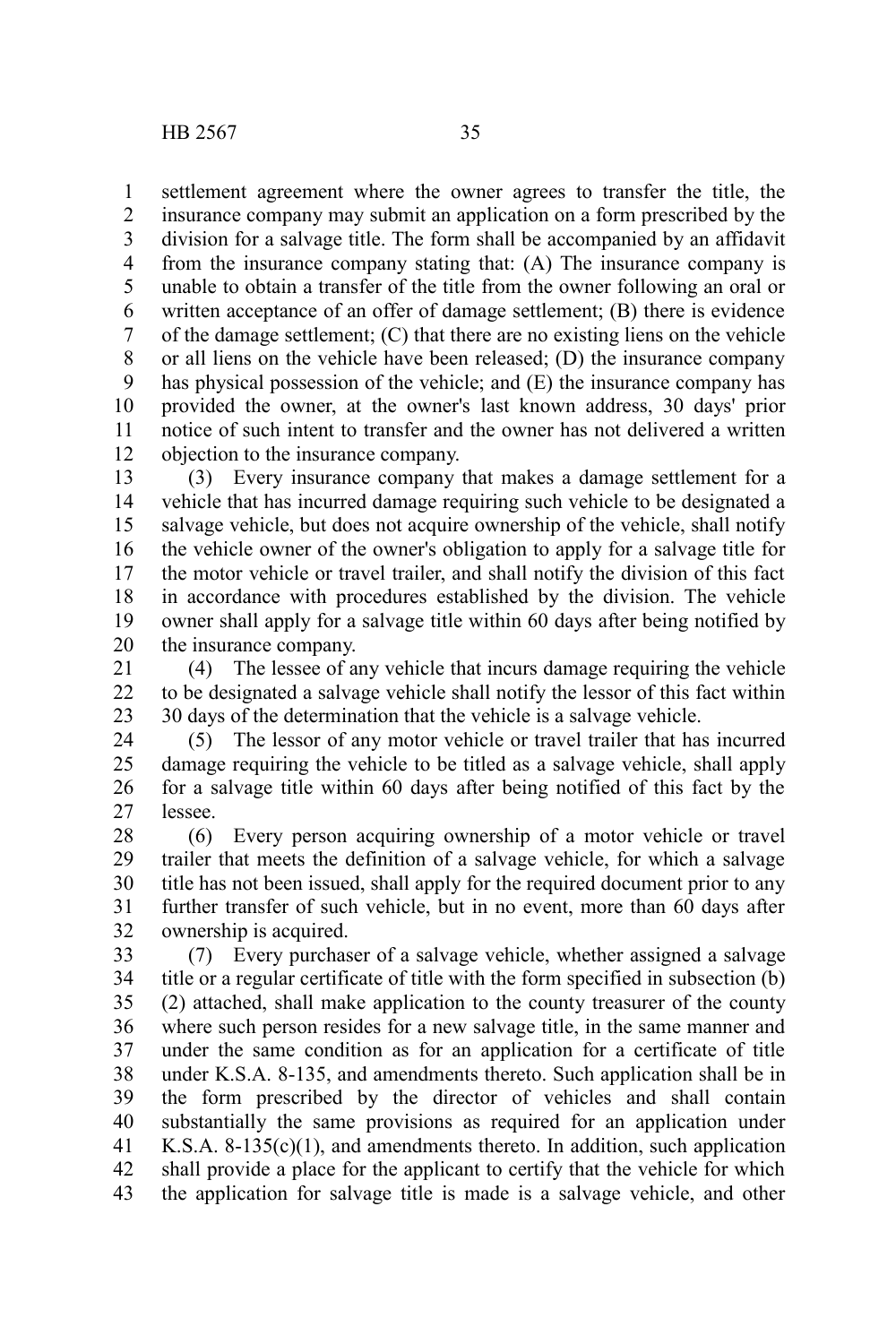provisions the director deems necessary. Each application for a salvage title shall be accompanied by a fee of \$10 *\$8* and if the application is not made to the county treasurer within the time prescribed by K.S.A. 8-135, and amendments thereto, for making application for a certificate of title thereunder, an additional fee of \$2. 1 2 3 4 5

(8) Failure to apply for a salvage title as provided by this subsection shall be a class C nonperson misdemeanor. 6 7

(e) A nonhighway certificate of title or salvage title shall be in form and color as prescribed by the director of vehicles. A nonhighway certificate of title or salvage title shall indicate clearly and distinctly on its face that it is issued for a nonhighway vehicle or salvage vehicle, whichever is applicable. A nonhighway certificate of title or salvage title shall contain substantially the same information as required on a certificate of title issued under K.S.A. 8-135, and amendments thereto, and other information the director deems necessary. 8 9 10 11 12 13 14 15

(f) (1) A nonhighway certificate of title or salvage title may be transferred in the same manner and under the same conditions as prescribed by K.S.A. 8-135, and amendments thereto, for the transfer of a certificate of title, except as otherwise provided in this section. A nonhighway certificate of title or salvage title may be assigned and transferred only while the vehicle remains a nonhighway vehicle or salvage vehicle. 16 17 18 19 20 21 22

(2) Upon transfer or sale of a nonhighway vehicle in a condition that will allow the registration of such vehicle, the owner shall assign the nonhighway certificate of title to the purchaser, and the purchaser shall obtain a certificate of title and register such vehicle as provided in K.S.A. 8-135, and amendments thereto. No regular certificate of title shall be issued for a vehicle for which there has been issued a nonhighway certificate of title until there has been compliance with K.S.A. 8-116a, and amendments thereto. 23 24 25 26 27 28 29 30

(3) (A) Upon transfer or sale of a salvage vehicle that has been rebuilt or restored or is otherwise in a condition that will allow the registration of such vehicle, the owner shall assign the salvage title to the purchaser, and the purchaser shall obtain a rebuilt salvage title and register such vehicle as provided in K.S.A. 8-135, and amendments thereto. No rebuilt salvage title shall be issued for a vehicle for which there has been issued a salvage title until there has been compliance with K.S.A. 8-116a, and amendments thereto, and the notice required in subsection  $(f)(3)(B)$  has been attached to such vehicle. 31 32 33 34 35 36 37 38 39

(B) As part of the inspection for a rebuilt salvage title conducted under K.S.A. 8-116a, and amendments thereto, the Kansas highway patrol shall attach a notice affixed to the left door frame of the rebuilt salvage vehicle indicating the vehicle identification number of such vehicle and 40 41 42 43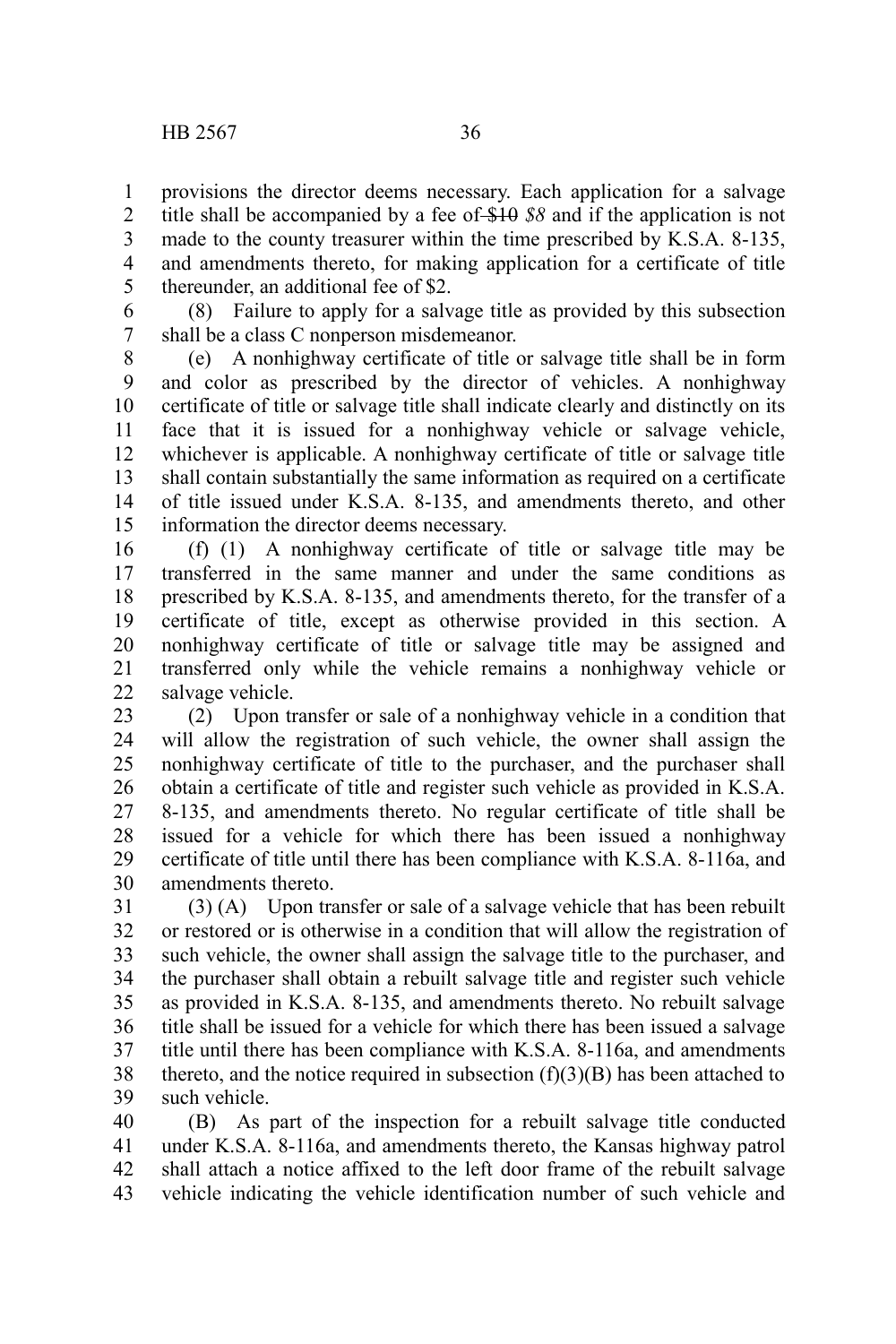that such vehicle is a rebuilt salvage vehicle. In addition to any fee allowed under K.S.A. 8-116a, and amendments thereto, a fee of \$5 shall be collected from the owner of such vehicle requesting the inspection for the notice required under this paragraph. All moneys received under this paragraph shall be remitted in accordance with K.S.A. 8-116a(e), and amendments thereto. 1 2 3 4 5 6

(C) Failure to apply for a rebuilt salvage title as provided by this paragraph shall be a class C nonperson misdemeanor. 7 8

(g) The owner of a salvage vehicle that has been issued a salvage title and has been assembled, reconstructed, reconstituted or restored or otherwise placed in an operable condition may make application to the county treasurer for a permit to operate such vehicle on the highways of this state over the most direct route from the place such salvage vehicle is located to a specified location named on the permit and to return to the original location. No such permit shall be issued for any vehicle unless the owner has motor vehicle liability insurance coverage or an approved selfinsurance plan under K.S.A. 40-3104, and amendments thereto. Such permit shall be on a form furnished by the director of vehicles and shall state the date the vehicle is to be taken to the other location, the name of the insurer, as defined in K.S.A. 40-3103, and amendments thereto, and the policy number or a statement that the vehicle is included in a selfinsurance plan approved by the commissioner of insurance, a statement attesting to the correctness of the information concerning financial security, the vehicle identification number and a description of the vehicle. Such permit shall be signed by the owner of the vehicle. The permit shall be carried in the vehicle for which it is issued and shall be displayed so that it is visible from the rear of the vehicle. The fee for such permit shall be \$1 *\$10* and shall be retained by the county treasurer. 9 10 11 12 13 14 15 16 17 18 19 20 21 22 23 24 25 26 27 28

(h) A nonhighway vehicle or salvage vehicle for which a nonhighway certificate of title or salvage title has been issued pursuant to this section shall not be deemed a motor vehicle for the purposes of K.S.A. 40-3101 through 40-3121, and amendments thereto, except when such vehicle is being operated pursuant to subsection (g). Any person who knowingly makes a false statement concerning financial security in obtaining a permit pursuant to subsection (g), or who fails to obtain a permit when required by law to do so is guilty of a class C misdemeanor. 29 30 31 32 33 34 35 36

(i) Any person who, on July 1, 1996, is the owner of an all-terrain vehicle, as defined in K.S.A. 8-126, and amendments thereto, shall not be required to file an application for a nonhighway certificate of title under the provisions of this section for such all-terrain vehicle, unless the person transfers an interest in such all-terrain vehicle. 37 38 39 40 41

(j) Any person who, on July 1, 2006, is the owner of a work-site utility vehicle, as defined in K.S.A. 8-126, and amendments thereto, shall 42 43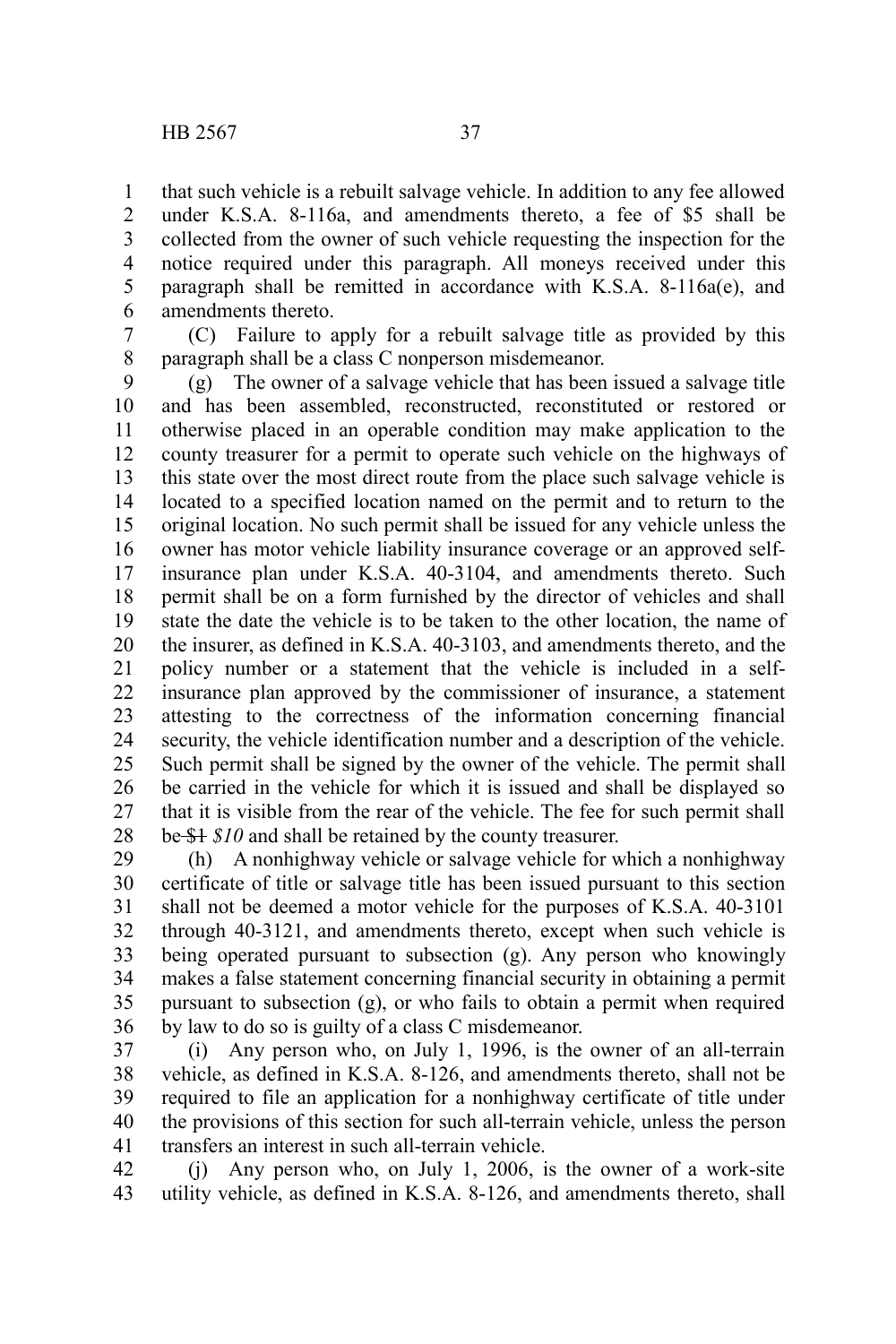not be required to file an application for a nonhighway certificate of title under the provisions of this section for such work-site utility vehicle, unless the person transfers an interest in such work-site utility vehicle. 1 2 3

(k) (1) A salvage vehicle pool, or a salvage vehicle dealer, as both are defined and licensed to operate in this state pursuant to K.S.A. 8-2401 et seq., and amendments thereto, may apply for an ownership document with the division of vehicles without forwarding the certificate of title to the division for a vehicle that is the subject of an insurance claim when: 4 5 6 7 8

(A) At the request of an insurance company, the salvage vehicle pool or salvage vehicle dealer obtains possession of the vehicle; 9 10

(B) the insurance claim for the vehicle has been closed without payment or denied by the insurance company; and 11 12

(C) the vehicle has remained unclaimed at the salvage vehicle pool's or salvage vehicle dealer's facility for more than 30 days. 13 14

(2) An application made pursuant to this subsection shall provide sufficient evidence that at least two written notices were delivered by certified mail to the address provided by the division of vehicles' ownership verification, or through another courier service that provides proof of delivery, to the owner of the vehicle and any lienholder of the vehicle identified in the division of vehicles' records requesting that the vehicle be removed from the salvage vehicle pool's or salvage vehicle dealer's facility. A salvage vehicle dealer shall also provide sufficient evidence to the division of the request by the insurance company to obtain possession of the vehicle. Such written notice shall specify that the owner of the vehicle and any lienholder of the vehicle identified in the division of vehicles' records has at least 30 days from the receipt of the notice to remove the vehicle. If the salvage vehicle pool or salvage vehicle dealer does not receive proof of delivery for the notices, the salvage vehicle pool or salvage vehicle dealer shall cause notice of the application for an ownership document to be published in a newspaper of general circulation in the county where the vehicle is located. 15 16 17 18 19 20 21 22 23 24 25 26 27 28 29 30 31

(3) If the most recent ownership document for the vehicle was not issued by this state, the application shall also include evidence of an inspection of the vehicle completed pursuant to K.S.A. 8-116a, and amendments thereto. The application shall also indicate whether a salvage title or a nonrepairable vehicle certificate shall be issued for the vehicle. 32 33 34 35 36

(4) Upon receipt of the application and all information required by this subsection, the division shall issue to the salvage vehicle pool or salvage vehicle dealer a salvage title or a nonrepairable vehicle certificate free and clear of all liens, security interests and encumbrances. 37 38 39 40

Sec. 14. K.S.A. 2021 Supp. 58-4204 is hereby amended to read as follows: 58-4204. (a) For purposes of this section, a manufactured home or mobile home shall be considered to be personal property. 41 42 43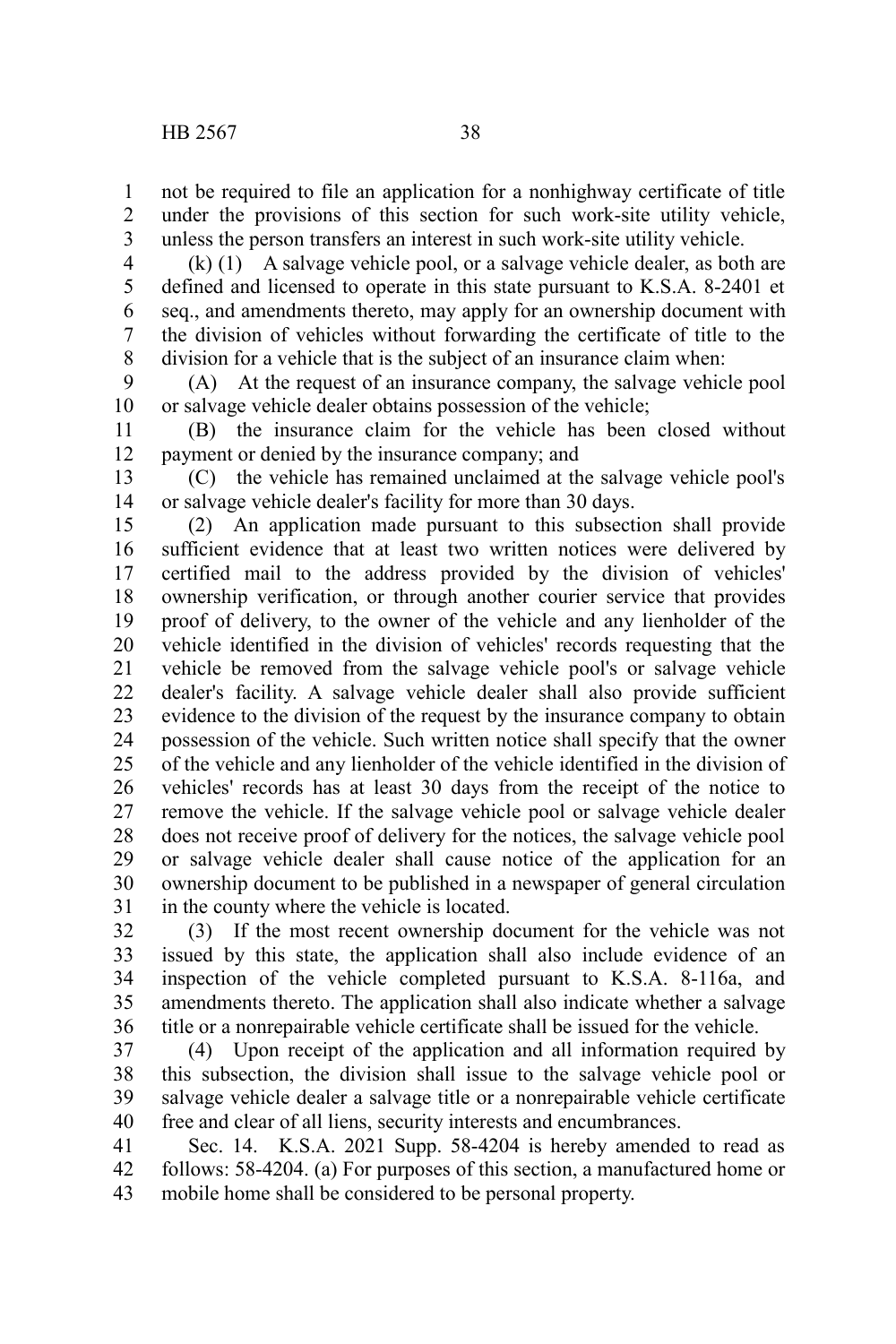(b) The provisions of this section shall apply to any electronic certificate of title, except to the extent such provisions are made inapplicable by or are inconsistent with K.S.A. 58-4204a, and amendments thereto, or with rules and regulations adopted pursuant to K.S.A. 58- 4204a, and amendments thereto. 1 2 3 4 5

*(c)* The provisions of this section shall apply to any certificate of title issued prior to January 1, 2003, which *that* indicates that there is a lien or encumbrance on such manufactured home or mobile home. 6 7 8

 $\left(\frac{e}{e}\right)$  Upon the transfer or sale of any manufactured home or mobile home by any person or dealer, the new owner thereof, within 30 days, inclusive of weekends and holidays, from the date of such transfer or sale, shall make application to the division for the issuance of a certificate of title evidencing the new owner's ownership of such manufactured home or mobile home. An application for certificate of title shall be made by the owner of the manufactured home or mobile home, or the owner's agent, upon a form furnished by the division, and it shall state all liens or encumbrances thereon and such other information as the director may require. Notwithstanding any other provision of this section, no certificate of title shall be issued for a manufactured home or mobile home having any unreleased lien or encumbrance thereon, unless the transfer of such manufactured home or mobile home has been consented to in writing by the holder of the lien or encumbrance. Such consent shall be in a form approved by the director. The county treasurer shall use reasonable diligence in ascertaining whether the facts stated in such application are true, and if satisfied that the applicant is the lawful owner of the manufactured home or mobile home, or otherwise entitled to have the certificate of title therefor issued in such applicant's name, shall so notify the division, who shall issue an appropriate certificate of title. 9 10 11 12 13 14 15 16 17 18 19 20 21  $22$ 23 24 25 26 27 28

(d)*(e)* The director shall design a distinctive certificate of title to be issued to owners of manufactured homes and mobile homes, so as to be distinguishable from certificates of title issued to owners of vehicles. The certificate of title shall contain a statement of any liens or encumbrances which the application discloses and shall provide such other information as the director determines necessary and appropriate. The certificate of title shall contain upon the reverse side a form for assignment of title to be executed by the owner. This assignment shall contain a statement of all liens or encumbrances on the manufactured home or mobile home at the time of assignment. When the ownership of any manufactured home or mobile home passes by operation of law or by repossession upon default of a lease, security agreement or executory sales contract, the person owning such manufactured home or mobile home, upon furnishing satisfactory proof to the county treasurer of such ownership, may procure a certificate of title to the manufactured home or mobile home. 29 30 31 32 33 34 35 36 37 38 39 40 41 42 43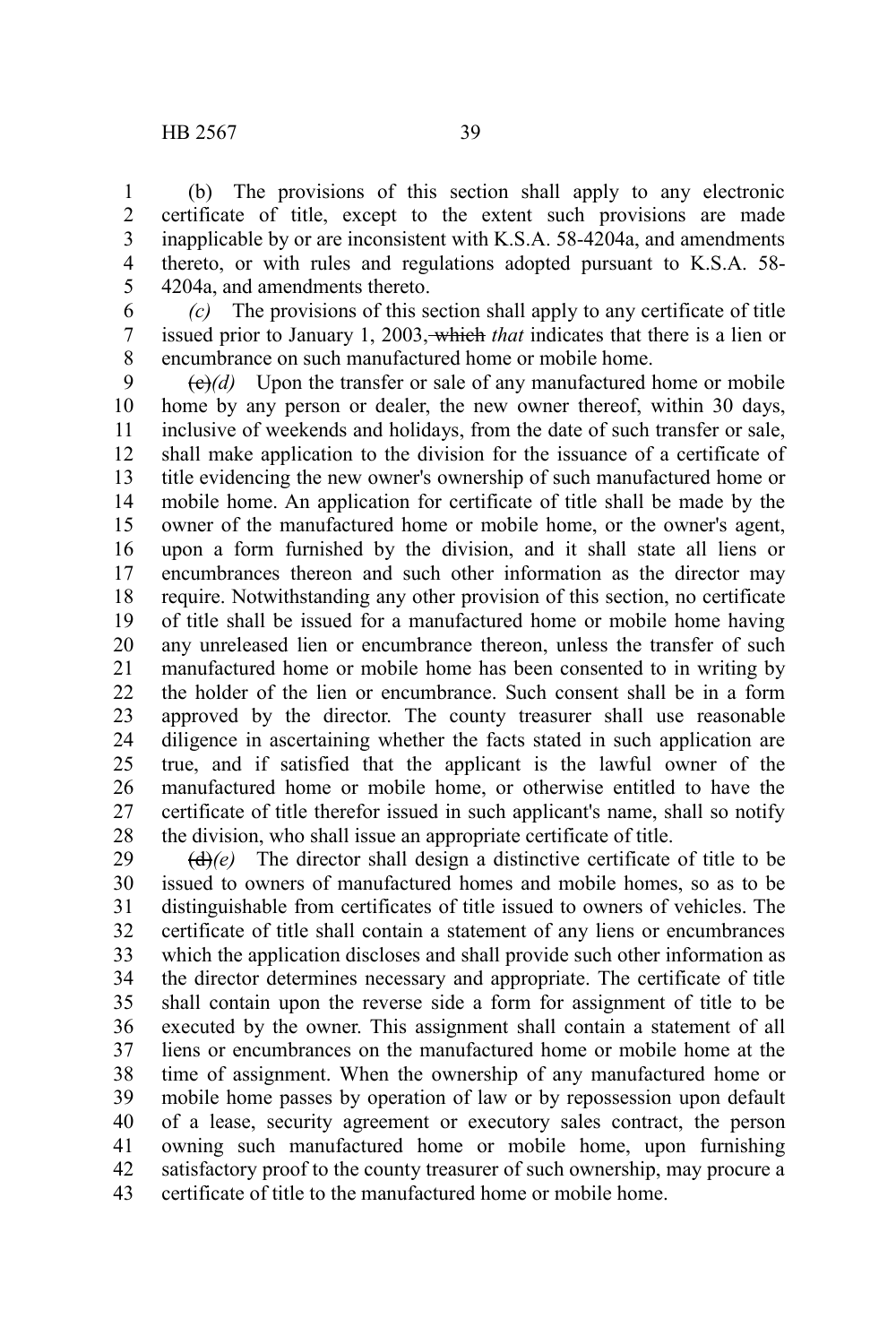(e)*(f)* Dealers shall execute, upon delivery to the purchaser of every new manufactured home, a manufacturer's statement of origin stating the liens and encumbrances thereon. Such statement of origin shall be delivered to the purchaser at the time of delivery of the manufactured home or at a time agreed upon by the parties, not to exceed 30 days, inclusive of weekends and holidays. The agreement of the parties shall be executed on a form approved by the director. In the event delivery of title cannot be made personally, the seller may deliver the manufacturer's statement of origin by restricted mail to the address of the purchaser shown on the purchase agreement. The manufacturer's statement of origin may include an attachment containing assignment of such statement of origin on forms approved by the director. Upon the presentation to the division of a manufacturer's statement of origin, by a manufacturer or dealer for a new manufactured home, sold in this state, a certificate of title shall be issued. 1 2 3 4 5 6 7 8 9 10 11 12 13 14 15

(f)*(g)* The fee for each original certificate of title shall be \$10 *\$8*. The certificate of title shall be good for the life of the manufactured home or mobile home while owned or held by the original holder of the certificate of title. 16 17 18 19

(g)*(h)* Upon sale and delivery to the purchaser of every manufactured home or mobile home subject to a purchase money security interest, as provided for in article 9 of chapter 84 of the Kansas Statutes Annotated, and amendments thereto, the dealer or secured party may complete a notice of security interest and, when so completed, the purchaser shall execute the notice, in a form prescribed by the director, describing the manufactured home or mobile home and showing the name and address of the secured party and of the debtor and such other information as the director may require. The dealer or secured party may, within 30 days of the sale and delivery, mail or deliver the notice of security interest, together with a fee of \$2.50, to the division. The notice of security interest shall be retained by the division, until it receives an application for a certificate of title to the manufactured home or mobile home and a certificate of title is issued. The certificate of title shall indicate any security interest in the manufactured home or mobile home. Upon issuance of the certificate of title, the division shall mail or deliver confirmation of the receipt of the notice of security interest, the date the certificate of title is issued and the security interest indicated, to the secured party at the address shown on the notice of security interest. The proper completion and timely mailing or delivery of a notice of security interest by a dealer or secured party shall perfect a security interest in the manufactured home or mobile home, as referenced in K.S.A. 2021 Supp. 84-9-311, and amendments thereto, on the date of such mailing or delivery. 20 21 22 23 24 25 26 27 28 29 30 31 32 33 34 35 36 37 38 39 40 41 42

(h)*(i) (1)* In the event of a sale or transfer of ownership of a 43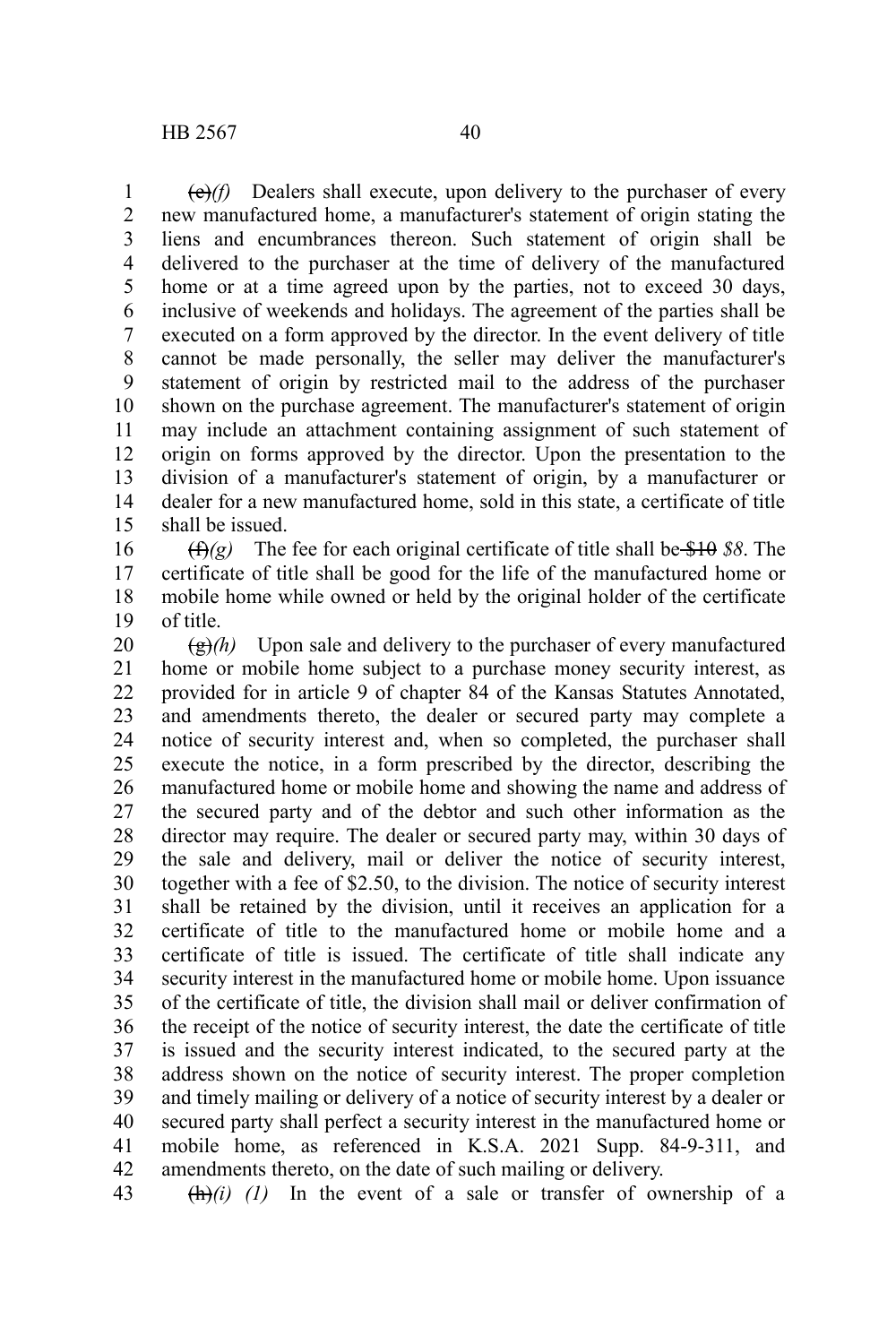manufactured home or mobile home for which a certificate of title has been issued, which certificate of title is in the possession of the transferor at the time of delivery of the manufactured home or mobile home, the holder of such certificate of title shall endorse on the same an assignment thereof, with warranty of title in a form prescribed by the director and printed thereon, and the transferor shall deliver the same to the buyer at the time of delivery to the buyer of the manufactured home or mobile home, or at a time agreed upon by the parties, not to exceed 30 days, inclusive of weekends and holidays, after the time of delivery. The sale of a mobile home or manufactured home by a manufactured home dealer without such delivery of an assigned certificate of title is fraudulent and void, and it shall constitute a violation of the Kansas manufactured housing act. The agreement of the parties shall be executed on a form provided by the division. The requirements of this subsection concerning delivery of an assigned title are satisfied, if the transferor mails to the transferee, by restricted mail, the assigned certificate of title within the 30 days, and if the transferor is a dealer, as defined by K.S.A. 58-4202, and amendments 9

certificate of title, if the transferor has made application therefor to the division. 19 20

*(2)* The buyer shall then present such assigned certificate of title to the division, and a new certificate of title shall be issued to the buyer upon payment of the fee of \$10 *\$8*. If such manufactured home or mobile home is sold to a resident of another state or country, the dealer or person making the sale shall notify the division of the sale and the division shall make notation thereof in the records of the division. If any manufactured home or mobile home is destroyed, dismantled or sold as junk, the owner shall immediately notify the division by surrendering the original or assigned certificate of title. 21 22 23 24 25 26 27 28 29

thereto, such transferor shall be deemed to have possession of the

 $\overrightarrow{(ii)}$  When a person acquires a security agreement on a manufactured home or mobile home subsequent to the issuance of the original title on such manufactured home or mobile home, such person shall require the holder of the certificate of title to surrender the same and sign an application for a mortgage title in such form as prescribed by the director. Upon such surrender, the person shall immediately deliver the certificate of title, application and a fee of \$10 \$8 to the division. Upon receipt thereof the division shall issue a new certificate of title, showing the liens or encumbrances so created, but not more than two liens or encumbrances may be shown upon a title. The delivery of the certificate of title, application and fee to the division shall perfect such person's security interest in the manufactured home or mobile home described in the certificate of title, as referenced in K.S.A. 2021 Supp. 84-9-311, and amendments thereto. When a prior lienholder's name is removed from the 30 31 32 33 34 35 36 37 38 39 40 41 42 43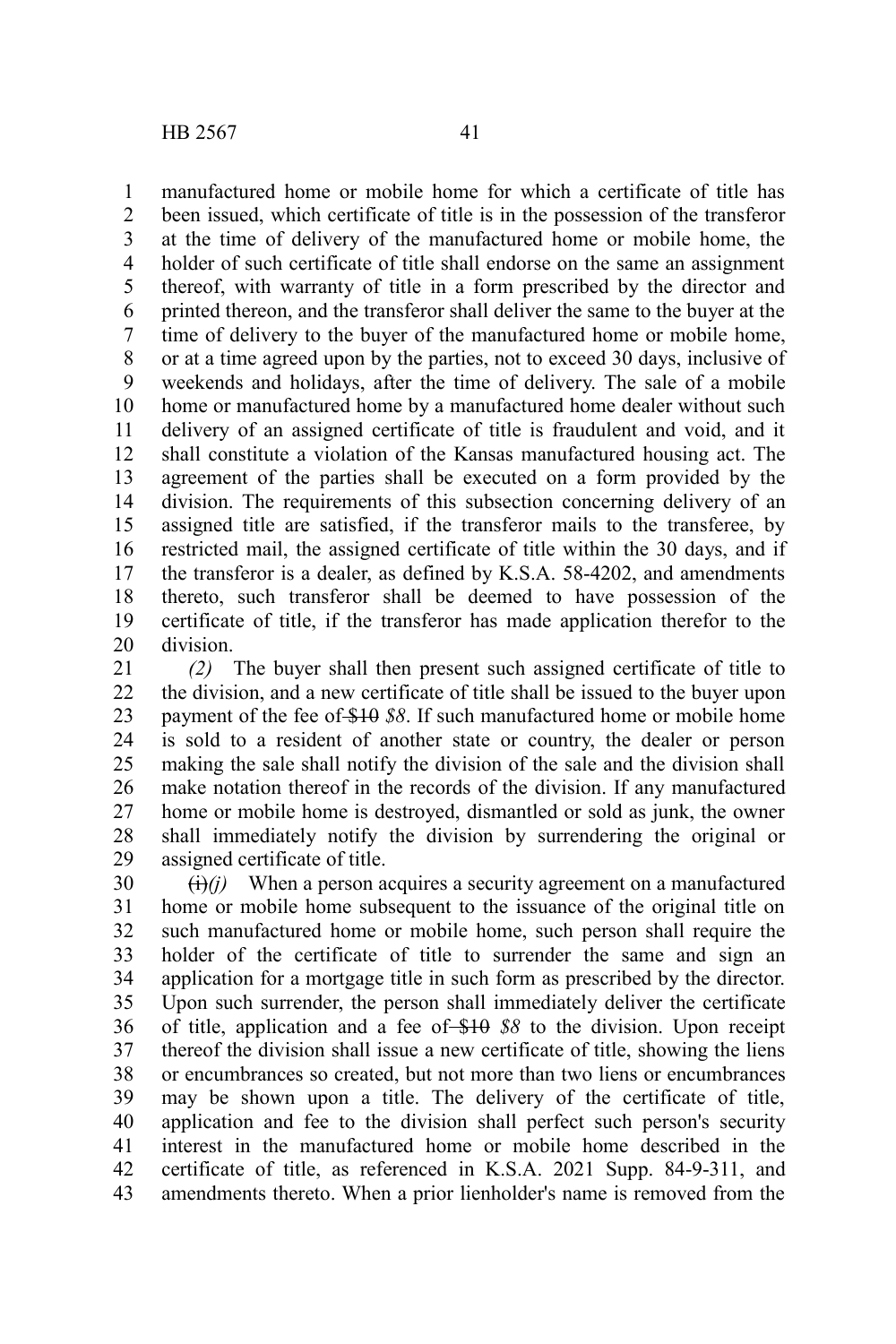title, there must be satisfactory evidence presented to the division that the 1

lien or encumbrance has been paid. When the indebtedness to a lienholder, whose name is shown upon a title, is paid in full, such lienholder, within 10 days after written demand by restricted mail, shall furnish to the holder of the title a release of lien or execute such a release in the space provided on the title. For failure to comply with such a demand, the lienholder shall be liable to the holder of the title for \$100 and also shall be liable for any loss caused to the holder by such failure. When the indebtedness to a lienholder, whose name is shown upon a title, is collected in full, such lienholder, within 30 days, shall furnish notice to the holder of title that such indebtedness has been paid in full and that such title may be presented to the lienholder at any time for release of lien. 2 3 4 5 6 7 8 9 10 11 12

 $\left(\frac{1}{k}\right)$  In the event of the sale of a manufactured home or mobile home under the order of a court, the officer conducting such sale shall issue to the purchaser a certificate naming the purchaser and reciting the facts of the sale, which certificate shall be prima facie evidence of the ownership of such purchaser for the purpose of obtaining a certificate of title to such manufactured home or mobile home. Any such purchaser shall be allowed 30 days, inclusive of weekends and holidays, from the date of sale to make application to the division for a certificate of title. 13 14 15 16 17 18 19 20

(k)*(l)* Any dealer who has acquired a manufactured home or mobile home, the title for which was issued under the laws of and in a state other than the state of Kansas, shall not be required to retain a Kansas certificate of title therefor during the time such manufactured home or mobile home remains in such dealer's possession and at such dealer's established or supplemental place of business for the purpose of sale. Upon the sale of any such manufactured home or mobile home, the dealer immediately shall deliver to the purchaser or transferee the certificate of title issued by the other state, properly endorsed and assigned to the purchaser or transferee, together with an affidavit executed by the dealer setting forth: 21 22 23 24 25 26 27 28 29 30

(1) That the dealer warrants to the purchaser or transferee and all other persons who claim through the purchaser or transferee that, at the time of the sale transfer and delivery by the dealers, the manufactured home or mobile home was free and clear of all liens, mortgages and other encumbrances, except those otherwise appearing on the title; 31 32 33 34 35

(2) the information shown on the title relating to all previous assignments, including the names of all previous titleholders shown thereon; and 36 37 38

(3) that the dealer has the right to sell and transfer the manufactured home or mobile home. 39 40

Sec. 15. K.S.A. 74-2013 is hereby amended to read as follows: 74- 2013. Upon application signed by the owner or the owner's agent and payment of a fee of \$10 *\$8* and surrender of the original title together with 41 42 43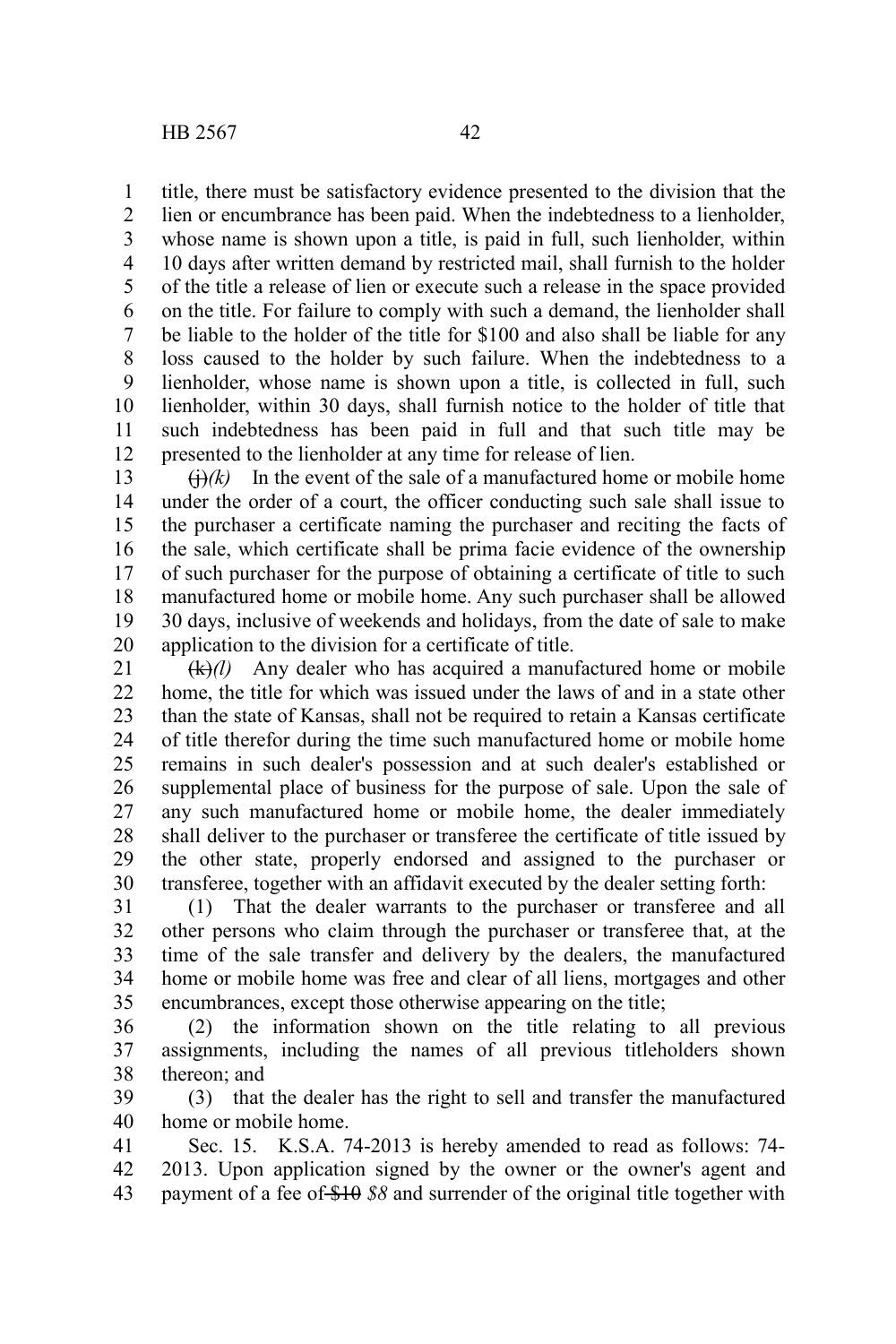satisfactory evidence that the lien has been paid, the department is hereby 1

2

authorized to grant a reissue of a certificate of title showing the vehicle to be clear of any lien. 3

Sec. 16. K.S.A. 79-3604 is hereby amended to read as follows: 79- 3604. *(a)* The tax levied under the Kansas retailers' sales tax act shall be paid by the consumer or user to the retailer and it shall be the duty of each and every retailer in this state to collect from the consumer or user, the full amount of the tax imposed or an amount equal as nearly as possible or practicable to the average equivalent thereof. Such tax shall be a debt from the consumer or user to the retailer, when so added to the original purchase price, and shall be recoverable at law in the same manner as other debts, except that the tax levied on isolated or occasional sales of motor vehicles or trailers within the state and upon the sales of taxable tangible personal property or services when the director shall determine the same to be necessary as hereinafter provided shall be paid and collected as herein provided for. 4 5 6 7 8 9 10 11 12 13 14 15 16

*(b)* The tax on such isolated or occasional sales shall be paid to the director of taxation by the purchaser of the motor vehicle or trailer or to the county treasurer upon application for certificate of registration or ownership. The purchaser shall sign and present to the county treasurer or director of taxation a statement specifying the true and correct selling price of the motor vehicle or trailer and containing a warning to the purchaser of the consequences of making false statements or information or presenting falsified documents related thereto. Such statement shall be in a form promulgated by the director of taxation. If payment is made to the director of taxation, the director shall issue a receipt therefor. If the sales tax is not paid to the director of taxation, the county treasurer, upon application for certificate of registration or ownership, shall collect such sales tax payment from the applicant. The county treasurer shall-charge theapplicant a collection service fee of \$.50, and shall give the applicant a receipt showing the tax-and fee paid in full. The county treasurer shall transmit monthly all such sales tax moneys collected to the director of taxation and shall place the fees collected in the special fund provided in K.S.A. 8-145, and amendments thereto, to be used for the purpose of paying necessary extra help and expenses. 17 18 19 20 21 22 23 24 25 26 27 28 29 30 31 32 33 34 35

*(c)* Whenever the director of taxation determines that in the retail sale of any tangible personal property or services because of the nature of the operation of the business including the turnover of independent contractors, the lack of a place of business in which to display a registration certificate or keep records, the lack of adequate records or because such retailers are minors or transients there is a likelihood that the state will lose tax funds due to the difficulty of policing such business operations, it shall be the duty of the vendor to such person to collect the 36 37 38 39 40 41 42 43